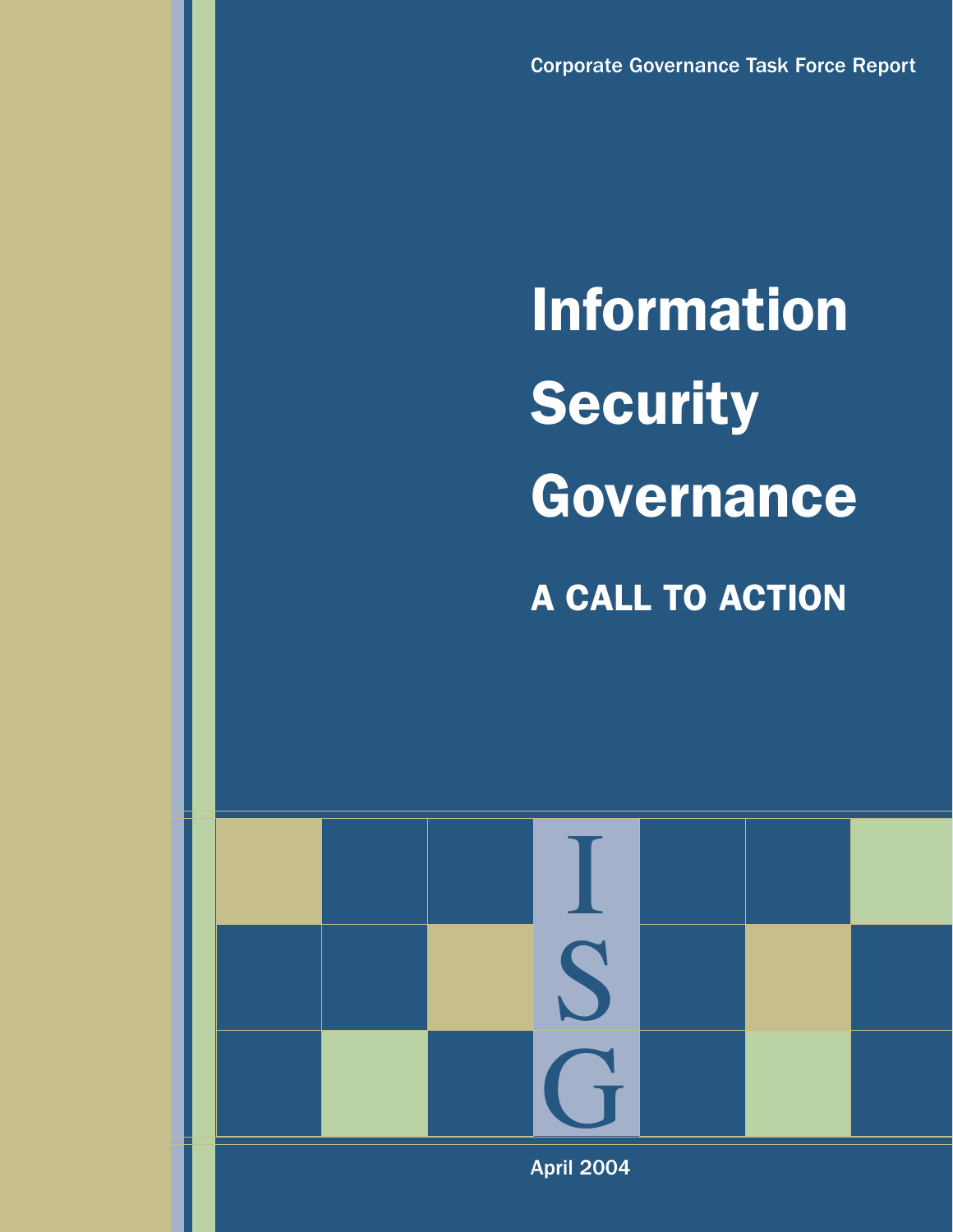## **INFORMATION SECURITY GOVERNANCE:**

#### **A CALL TO ACTION**

The road to information security goes through corporate governance. America cannot solve its cyber security challenges by delegating them to government officials or CIOs. The best way to strengthen US information security is to treat it as a corporate governance issue that requires the attention of Boards and CEOs.

The Corporate Governance Task Force was formed in December 2003 to develop and promote a coherent governance framework to drive implementation of effective information security programs. Although information security is often viewed as a technical issue, it is also a governance challenge that involves risk management, reporting and accountability. As such, it requires the active engagement of executive management.

Today's economic environment demands that enterprises in both the public and private sectors reach beyond traditional boundaries. Citizens, customers, educators, suppliers, investors and other partners are all demanding more access to strategic resources. As enterprises reinvent themselves to meet this demand, traditional boundaries are disappearing and the premium on information security is rising. Heightened concerns about critical infrastructure protection and homeland security are accelerating this trend.

In this report we provide a framework and guidelines to help organizations assess their performance and put in place an information security governance program. By themselves, however, these tools are not enough. To succeed we need a private sector commitment to implement this framework and begin to integrate information security into its corporate governance program.

As we embrace information security governance, it is important to remember that, like quality, it is a journey that requires continuous improvement over time. We are still in the early stages of this journey. As we progress, we will not only reap the rewards of productivity growth, customer satisfaction and improved competitiveness, but also gain the larger reward of enhanced homeland security.

We encourage you to join us in this effort.

Chairman, CEO and President CEO and President CEO and President CEO and President CEO and President CEO and President CEO and President CEO and President CEO and President CEO and President CEO and President CEO and Presid

F. William Conner Arthur W. Coviello

Git Coille of.)

RSA Security Inc.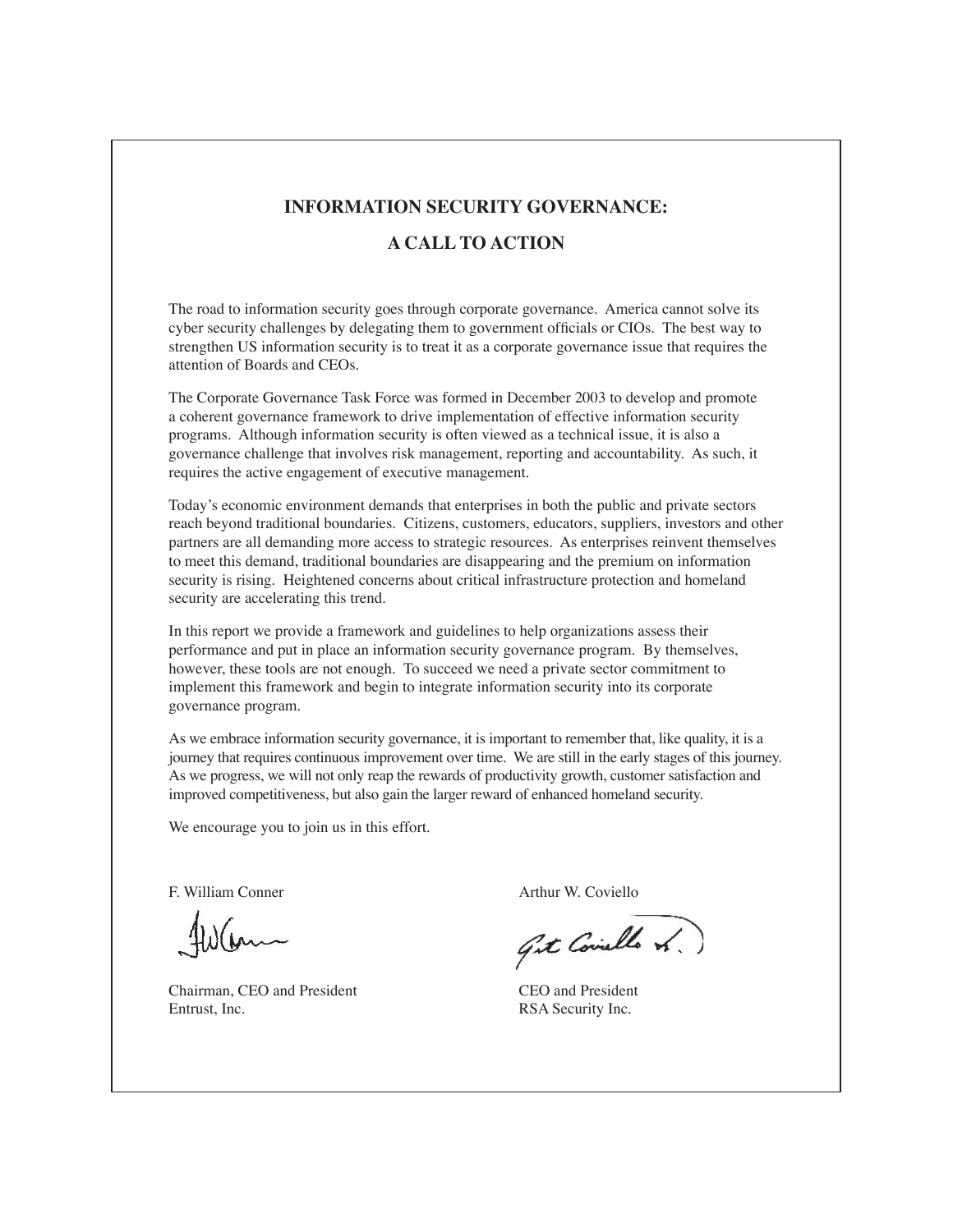#### **TASK FORCE MEMBERS & PARTICIPANTS**

#### **TASK FORCE CO-CHAIRS**

F. William Conner Chairman, CEO and President Entrust, Inc.

Arthur W. Coviello CEO and President RSA Security Inc.

#### **TASK FORCE SUBCOMMITTEE CHAIRS**

Michael Sullivan, Entrust, Inc. Co-Chair, Framework Subcommittee

Howard Hantman, RSA Security Inc. Co-Chair, Framework Subcommittee

Maureen Glynn, Intel Corporation Chair, Corporate Implementation Subcommittee

Mark Luker, EDUCAUSE Chair, Education and Non-Profit Implementation Subcommittee

John W. Lainhart, IBM Co-Chair, Verification & Compliance Subcommittee

Dave Cullinane, Washington Mutual/ISSA Co-Chair, Verification & Compliance Subcommittee

#### **TASK FORCE MEMBERS**

| Michael Aisenberg  VeriSign, Inc.       |  |
|-----------------------------------------|--|
|                                         |  |
|                                         |  |
|                                         |  |
|                                         |  |
|                                         |  |
|                                         |  |
|                                         |  |
|                                         |  |
|                                         |  |
| Susan Getgood  SurfControl              |  |
|                                         |  |
|                                         |  |
| Amy GoodmanGibson, Dunn & Crutcher, LLP |  |
|                                         |  |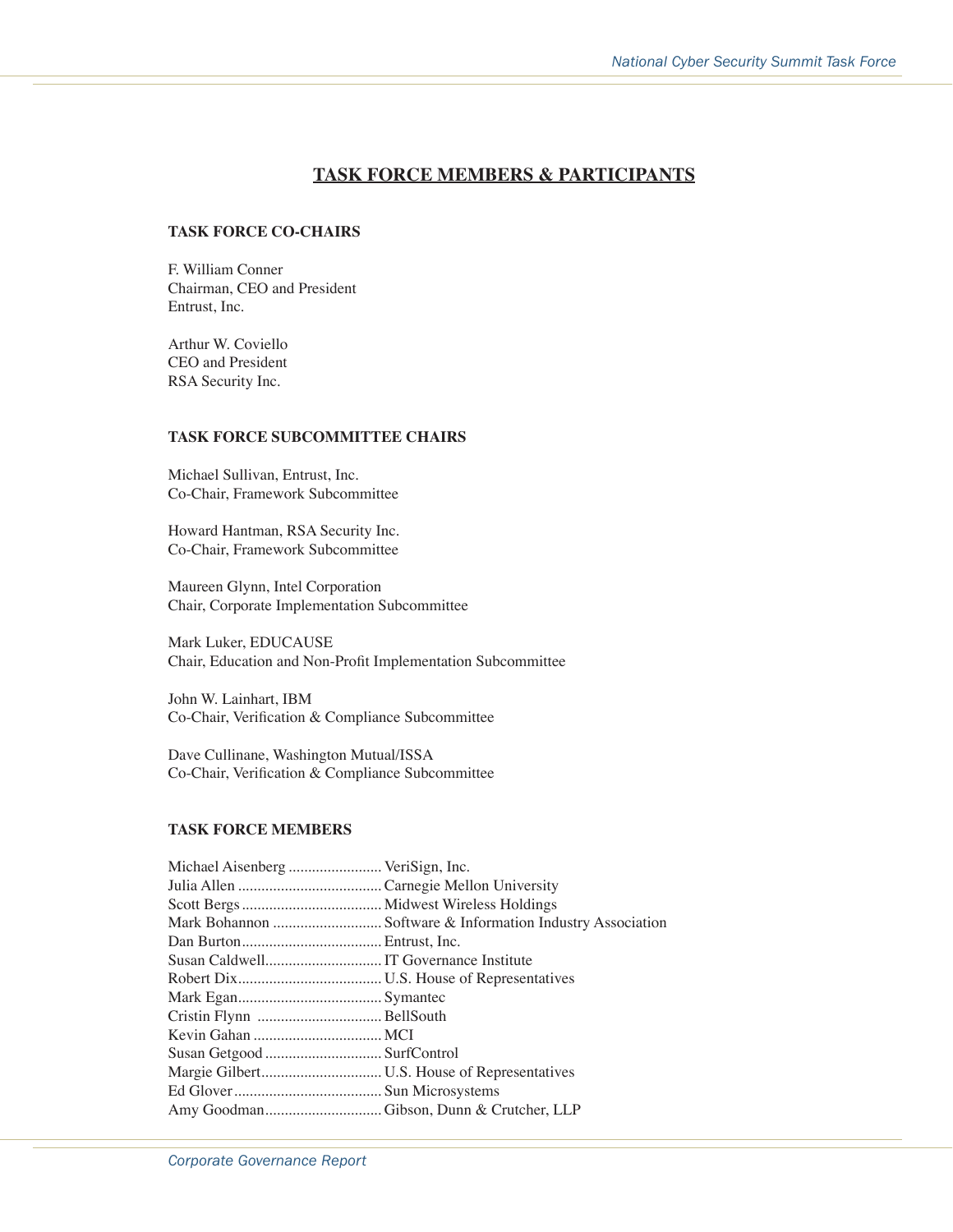| Matt Halbleib  Intel Corporation                          |
|-----------------------------------------------------------|
| Edward Hearst Sybase                                      |
| Robert Higgins  Motorola                                  |
|                                                           |
| Shannon KelloggRSA Security Inc.                          |
|                                                           |
|                                                           |
|                                                           |
|                                                           |
|                                                           |
| Charles Meister  University of Southern California, ICIIP |
|                                                           |
|                                                           |
| Rodney Peterson  EDUCAUSE                                 |
| Michael Rasmussen  Forrester Research/ISSA                |
|                                                           |
|                                                           |
| Douglas Sabo  Network Associates                          |
| Laney Settelmeyer  Intel Corporation                      |
|                                                           |
|                                                           |
|                                                           |
|                                                           |
|                                                           |

#### **TASK FORCE SECRETARIAT**

| Gretchen Beyer TechNet    |  |
|---------------------------|--|
| Leslie Saul GarvinTechNet |  |

#### **CONTRACTOR SUPPORT**

| Demetria Scott  Booz Allen Hamilton |  |
|-------------------------------------|--|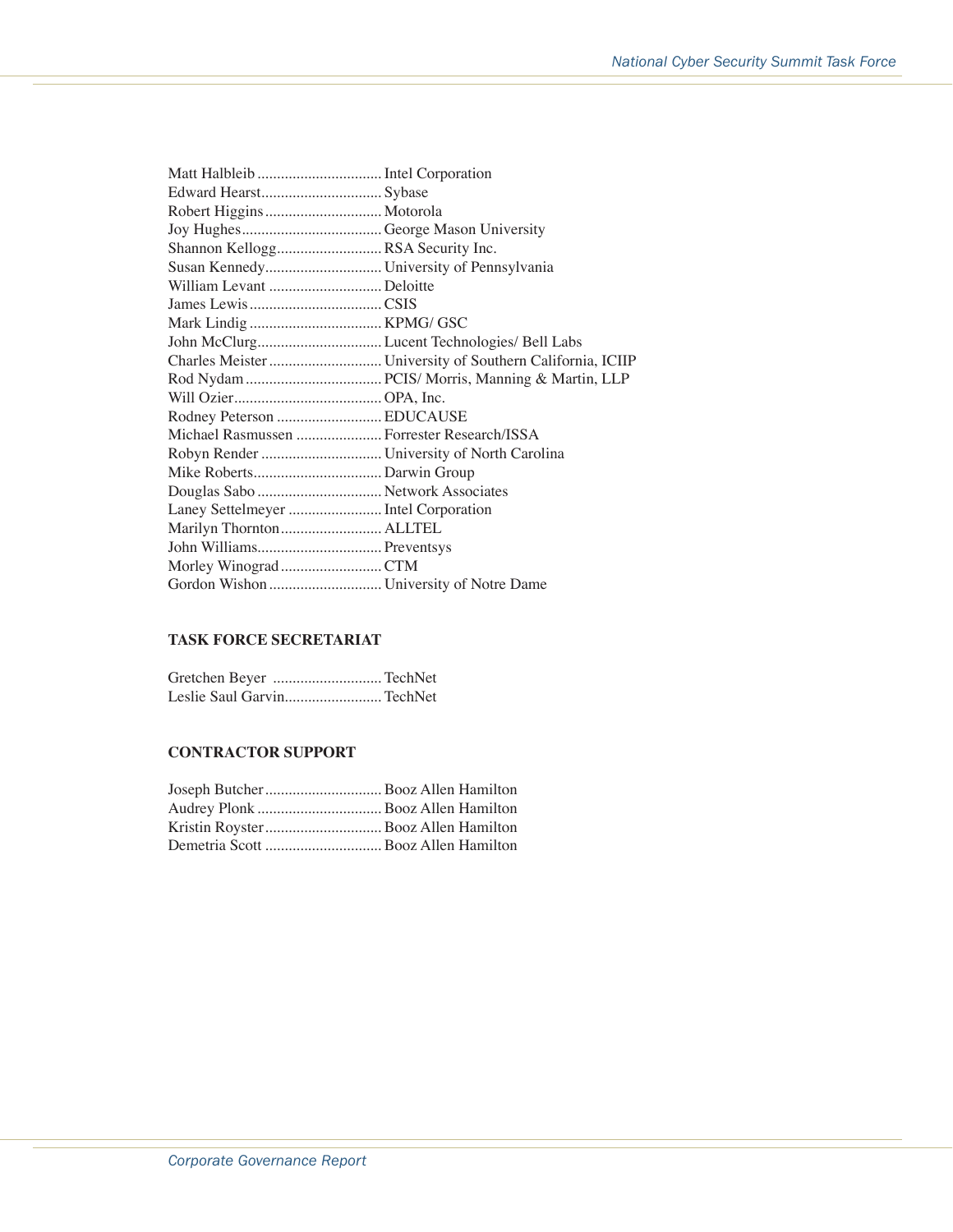# TABLE OF CONTENTS

| 1.0                |               |                                                        |  |
|--------------------|---------------|--------------------------------------------------------|--|
| 2.0                |               | CORPORATE GOVERNANCE TASK FORCE RECOMMENDATIONS5       |  |
|                    | 2.1           |                                                        |  |
|                    | $2.2^{\circ}$ |                                                        |  |
|                    | 2.3           |                                                        |  |
|                    |               |                                                        |  |
| 3.0                |               |                                                        |  |
| <b>APPENDIX A:</b> |               | <b>INFORMATION SECURITY GOVERNANCE FRAMEWORK 12</b>    |  |
| <b>APPENDIX B:</b> |               | ISG FUNCTIONS AND RESPONSIBILITIES GUIDES  19          |  |
| <b>APPENDIX C:</b> |               | ORGANIZATION/PROCESS FOR IMPLEMENTATION  23            |  |
| <b>APPENDIX D:</b> |               |                                                        |  |
| <b>APPENDIX E:</b> |               | EDUCATION AND NON-PROFIT IMPLEMENTATION PLAN 35        |  |
| <b>APPENDIX F:</b> |               | <b>INFORMATION SECURITY GOVERNANCE BIBLIOGRAPHY 42</b> |  |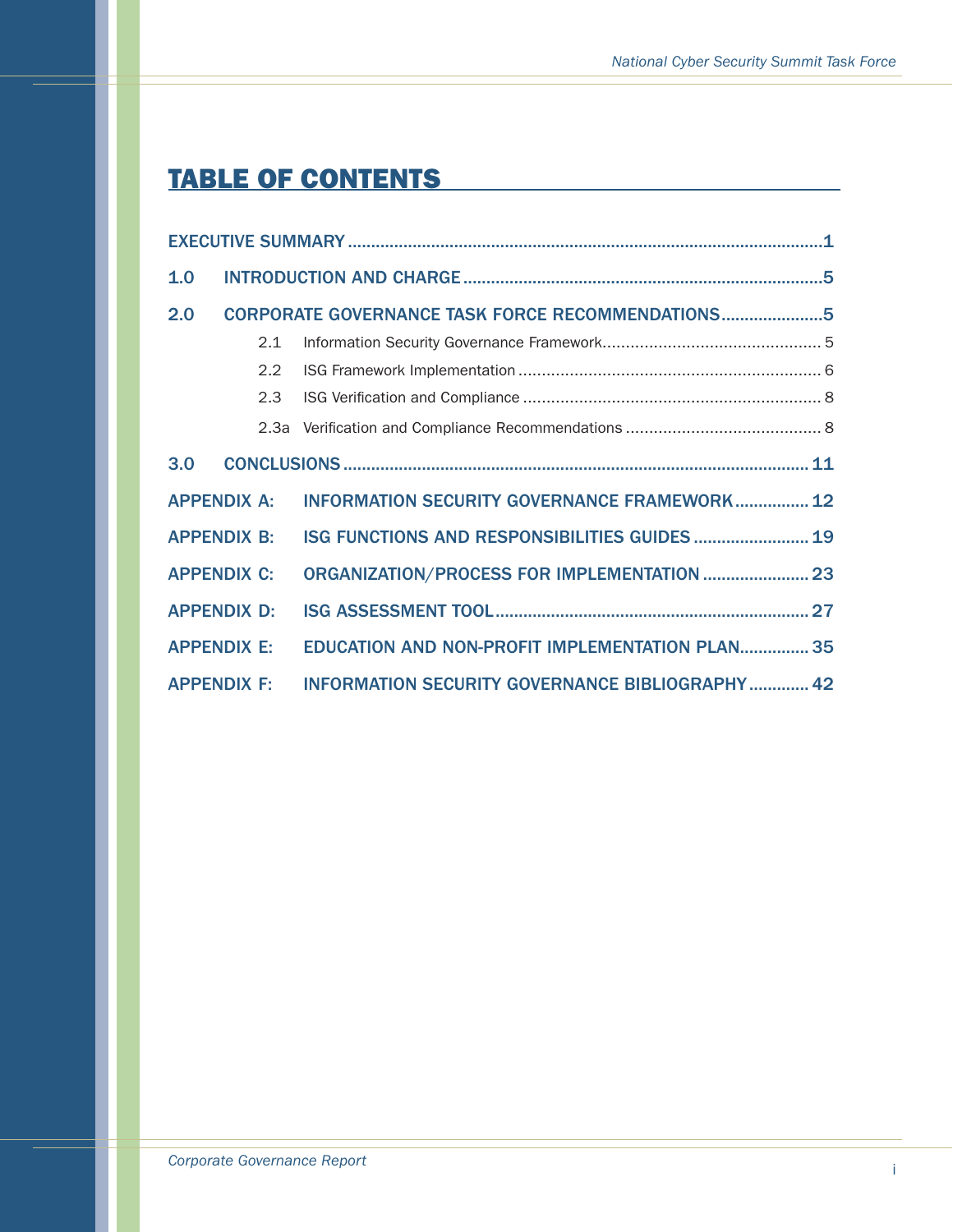## EXECUTIVE SUMMARY

To better secure its information systems and strengthen America's homeland security, the private sector should incorporate information security into its corporate governance efforts. Although information security is not solely a technical issue, it is often treated that way. If businesses, educational institutions, and non-profit organizations are to make significant progress securing their information assets, executives must make information security an integral part of core business operations. There is no better way to accomplish this goal than to highlight it as part of the existing internal controls and policies that constitute corporate governance.

The Corporate Governance Task Force believes that information security governance (ISG) efforts will be most successful if conducted voluntarily, instead of mandated by government. With the appropriate tools and guidance, the private sector can effectively rise to the challenges set out in *The National Strategy to Secure Cyberspace*. The recommendations that follow are designed for broad application to private sector businesses across all sectors, non-profit organizations, and educational institutions.

### Recommendation 1

#### Organizations should adopt the information security governance framework described in this report to embed cyber security into their corporate governance process.

The Corporate Governance Task Force has developed a comprehensive governance framework to guide implementation of effective information security programs. Drawing on the present body of work on information security governance, including International Organization for Standardizations/ International Electrotechnical Commission (ISO/IEC 17799) and the Federal Information Security Management Act (FISMA), the Task Force has developed an objective, standards-based, scaleable, and collaborative framework (Appendix A) to aid organizations in the creation of an ISG structure. The framework can be adapted to a wide variety of entities, including corporations of all sizes in different industry sectors, as well as education and non-profit institutions.

To facilitate use of the framework, the Task Force has developed several additional tools. The ISG Functions & Responsibilities Guide (Appendix B) provides guidance for mapping information security duties to key corporate functions and is applicable to organizations of various sizes. The IDEAL process (Appendix C) provides a model for organizations to use to adapt and implement the ISG framework and assessment tool within their organizations. The information security governance assessment tool (Appendix D) serves as a rapid evaluation tool for corporations and other business organizations to assess their current ISG practices, while the ISG Implementation Plan for Education and Non-profit Institutions (Appendix E) examines and adapts successful recommendations for implementing the ISG assessment tool outside the corporate model.

#### Recommendation 2

Organizations should signal their commitment to information security governance by stating on their Web site that they intend to use the tools developed by the Corporate Governance Task Force to assess their performance and report the results to their board of directors.

By stating on their Web site that they embrace information security governance, organizations can help drive a voluntary, private sector effort to strengthen America's cyber security. To ensure that public statements about information security governance are transparent and consistent, industry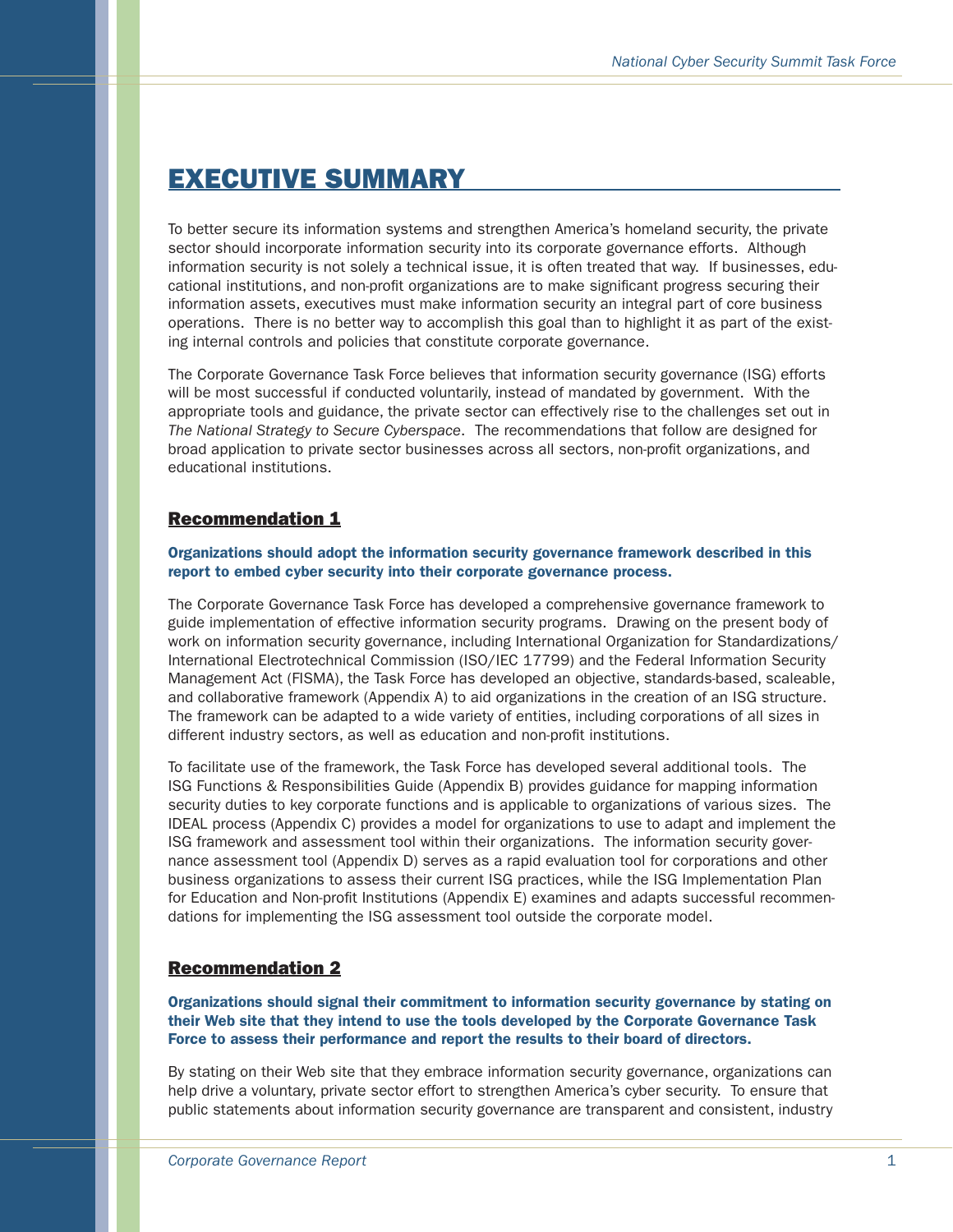associations should work with the relevant government agencies to develop standard language and create an ISG logo to accompany these statements.

Some organizations may want to incorporate this statement into the privacy policy statement that appears on their Web site. Others may choose to post a freestanding statement about information security governance. Still others may take a different approach because of concerns about heightened cyber security threats, which may result from a public statement. Regardless of form, the goal is for all organizations to adopt and signal a commitment to effective information security governance.

Because organizations have diverse needs and will vary their approaches to information security governance, the Task Force has identified a Core Set of Principles to help guide their efforts (see below). By reviewing these principles internally, organizations can develop a program that is best tailored to their needs.

- CEOs should have an annual information security evaluation conducted, review the evaluation results with staff, and report on performance to the board of directors.
- Organizations should conduct periodic risk assessments of information assets as part of a risk management program.
- Organizations should implement policies and procedures based on risk assessments to secure information assets.
- Organizations should establish a security management structure to assign explicit individual roles, responsibilities, authority, and accountability.
- Organizations should develop plans and initiate actions to provide adequate information security for networks, facilities, systems and information.
- Organizations should treat information security as an integral part of the system lifecycle.
- Organizations should provide information security awareness, training and education to personnel.
- Organizations should conduct periodic testing and evaluation of the effectiveness of information security policies and procedures.
- Organizations should create and execute a plan for remedial action to address any information security deficiencies.
- Organizations should develop and implement incident response procedures.
- Organizations should establish plans, procedures and tests to provide continuity of operations.
- Organizations should use security best practices guidance, such as ISO 17799, to measure information security performance.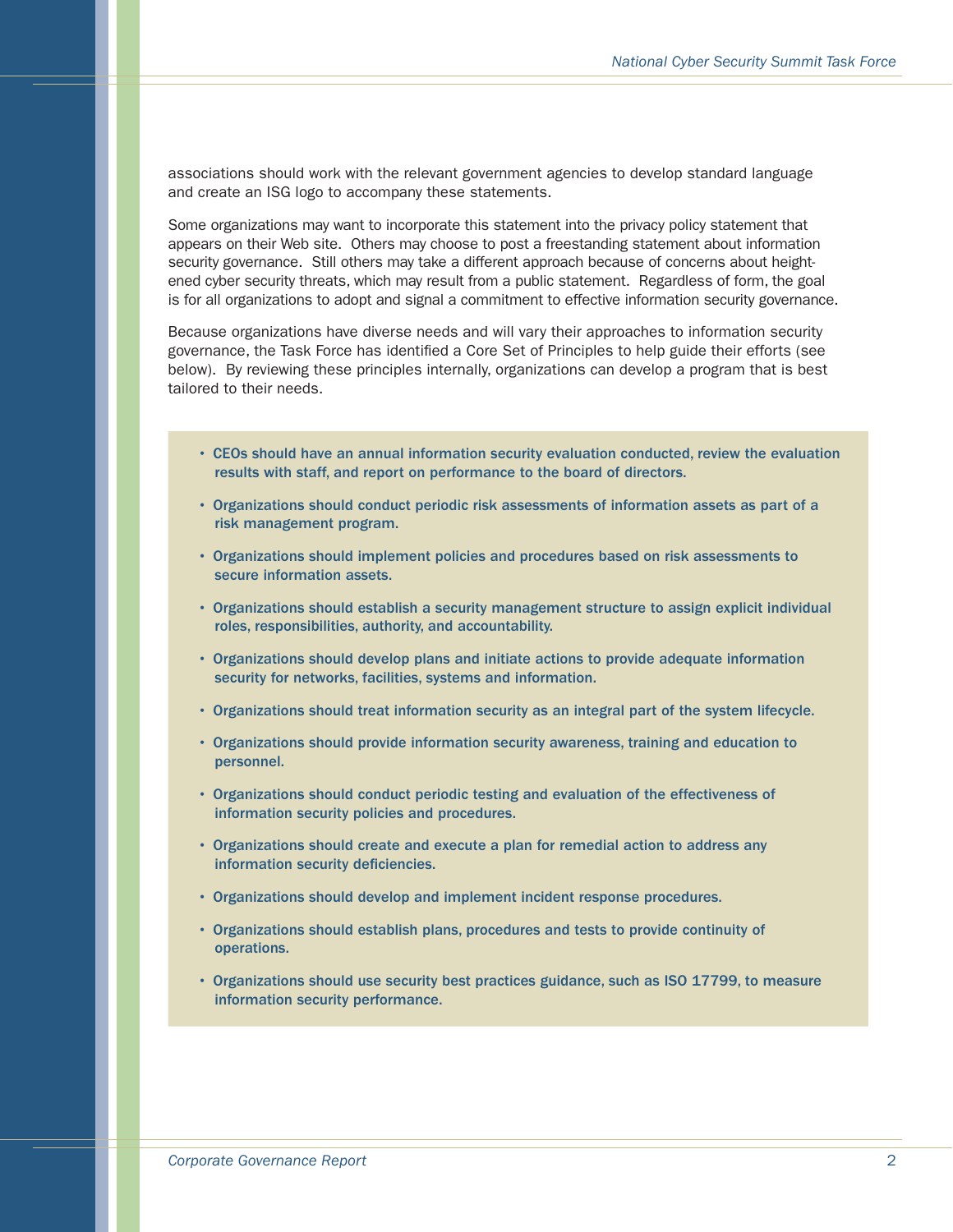#### Recommendation 3

All organizations represented on the Corporate Governance Task Force should signal their commitment to information security governance by voluntarily posting a statement on their Web site. In addition, TechNet, the Business Software Alliance, the Information Technology Association of America, the Chamber of Commerce and other leading trade associations and membership organizations should encourage their members to embrace information security governance and post statements on their Web sites. Furthermore, all Summit participants should embrace information security governance and post statements on their Web sites, and if applicable, encourage their members to do so as well.

To drive compliance with this voluntary effort, all organizations represented on the Corporate Governance Task Force should embrace and implement these recommendations as soon as possible. In doing so, these organizations will set an example for others to follow. Moreover, leading trade associations and membership organizations should publicly endorse information security governance, and encourage their members to do the same. In addition, all National Cyber Security Summit participants should embrace information security governance and post statements on their individual Web sites, and if applicable, encourage their members to do so as well. In order to encourage small and medium-sized organizations to embrace information security governance, large enterprises should work with their partners, suppliers and customers to facilitate adoption. By creating a critical mass of interest and commitment—and working with the Department of Homeland Security (DHS) to publicize it—Task Force participants will be able to accelerate adoption of information security governance throughout the private sector.

### Recommendation 4

The Department of Homeland Security should endorse the information security governance framework and core set of principles outlined in this report, and encourage the private sector to make cyber security part of its corporate governance efforts.

DHS should launch a public campaign urging organizations to embrace information security governance and recognize those that do so. Such a campaign should take into account the following:

- It should consist of a broad-based recognition of effort and commitment, not an exclusive award that is difficult to apply for and evaluate. For example, DHS could recognize those organizations that put an ISG statement on their Web site.
- It should emphasize that information security governance is a way for the private sector to execute against *The National Strategy to Secure Cyberspace*.
- It should highlight the need for continuous improvement, not a one-time effort.
- It should be structured so that it protects against the threat that can accompany public recognition about cyber security. Because any public statements about cyber security also can make organizations a target for hackers, the DHS should be careful to recognize enterprises for their information security *governance* efforts, not their security performance.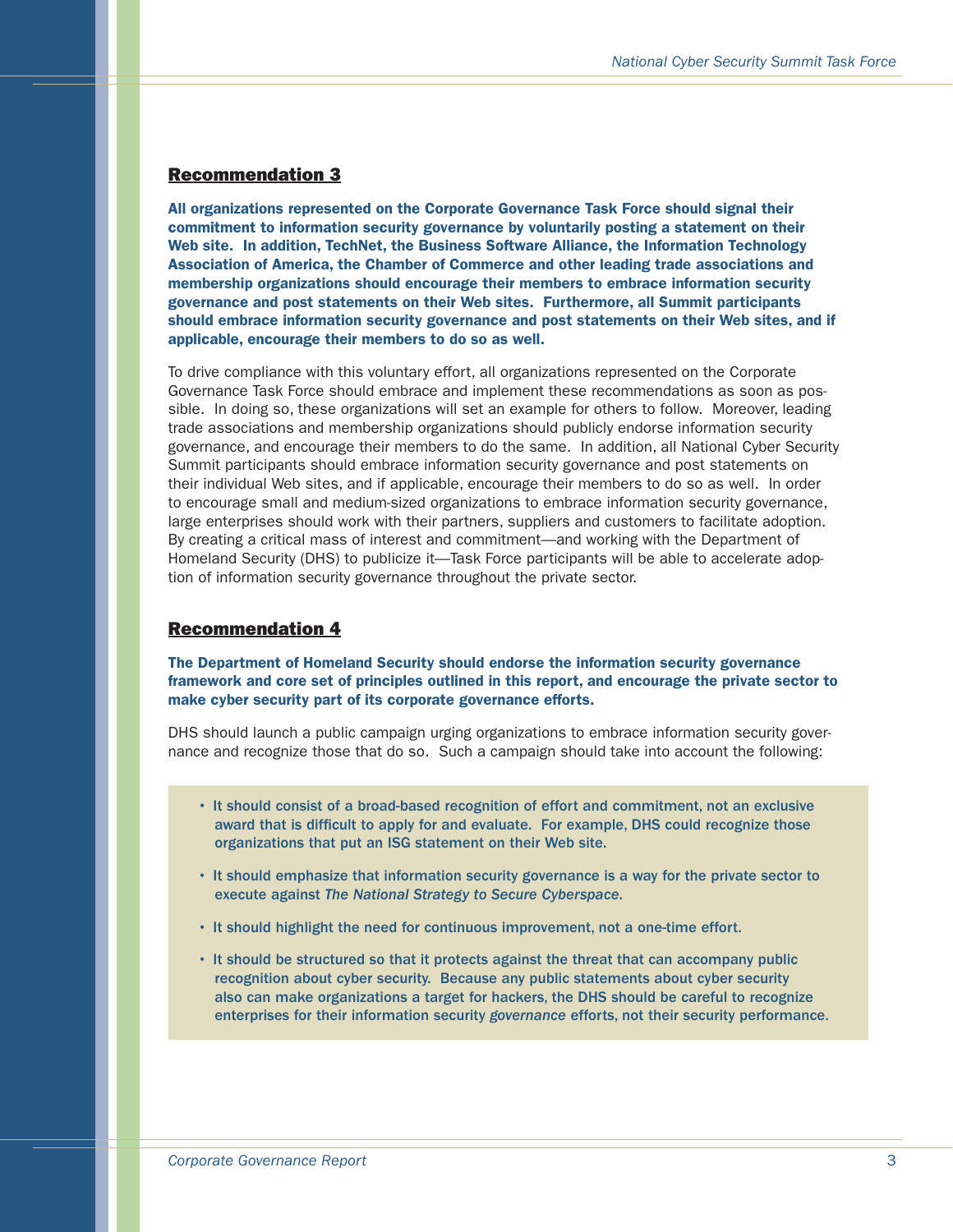### Recommendation 5

#### The Committee of Sponsoring Organizations of the Treadway Commission (COSO) should revise the Internal Controls-Integrated Framework so that it explicitly addresses information security governance.

In spite of all the discussion about corporate governance, more attention needs to be given to the role of information technology (IT) in the financial reporting process. In order to establish that internal controls are adequate, it is essential to take into account IT controls. Auditors are beginning to emphasize that information security be part of the corporate governance compliance process.

Accounting and audit references to "internal controls" are contained in COSO's Internal Controls-Integrated Framework, but as currently written it does not provide a roadmap for information security governance. By revising the COSO guidelines for internal controls so that they provide guidance for information security governance, we can lay the groundwork for the private sector to conduct self-assessments and for auditors to apply these rules consistently. In the absence of such specific guidance, Control Objectives for Information and Related Technology (COBIT) can serve as a reference, and along with ISO 17799, can provide additional detailed information security governance guidance.

### Conclusion

Effective information security governance cannot be established overnight and requires continuous improvement. The Corporate Governance Task Force has developed recommendations and tools that will provide a strong start to organizations seeking to improve their information security governance. Adoption of these recommendations and tools, however, is not the end of the process. Rather, it is an essential first step to secure information systems and strengthen our nation's homeland security.

The Task Force calls on organizations to make information security governance a priority and to use these tools to launch internal information security governance processes and generate awareness of the need to treat information security as a governance issue. The important thing is to get started and systematically improve performance over time.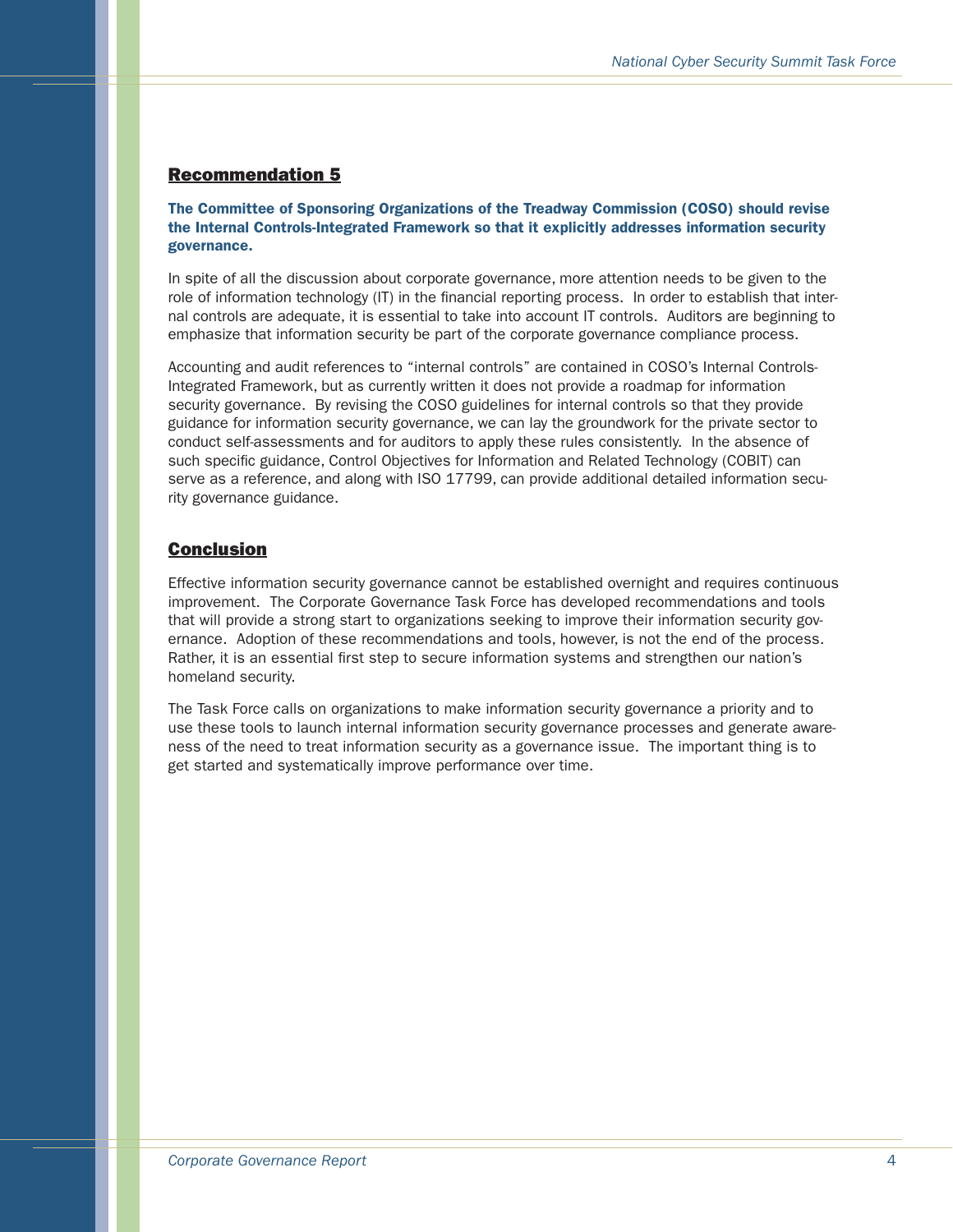# 1.0 INTRODUCTION AND CHARGE

Information security is not only a technical issue, but also a business and governance challenge that involves risk management, reporting, and accountability. Effective security requires the active engagement of executive management to assess emerging threats and provide strong cyber security leadership. The term penned to describe executive management's engagement is *corporate governance*. Corporate governance consists of the set of policies and internal controls by which organizations, irrespective of size or form, are directed and managed. Information security governance is a subset of organizations' overall governance program. Risk management, reporting, and accountability are central features of these policies and internal controls.

During the December 2003 Cyber Security Summit, the Corporate Governance Task Force agreed on the importance of adopting a scalable governance framework to help organizations define the pathway from awareness about IS issues to implementation of solutions. With this goal in mind, the Task Force established four subcommittees to

- Distill the current body of work on information security governance,
- Establish a preliminary framework for information security governance,
- Tailor implementation guidelines for different entities, and
- Propose processes for assessing compliance.

The sections below outline the Task Force's suggestions for structuring the ISG framework, using the ISG assessment tool, and demonstrating compliance with the framework.

# 2.0 CORPORATE GOVERNANCE TASK FORCE RECOMMENDATIONS

## 2.1 Information Security Governance Framework

#### Recommendation 1

Organizations should adopt the information security governance framework described in this report to embed cyber security into their corporate governance process.

Information security governance (ISG) is an essential component of successful organizational management. The fragile state of information security demands that immediate steps be taken to ensure that data are not compromised and that information systems remain secure. The framework subcommittee of the Corporate Governance Task Force was charged with examining current private sector approaches to information security governance and identifying how organizations may improve ISG structures.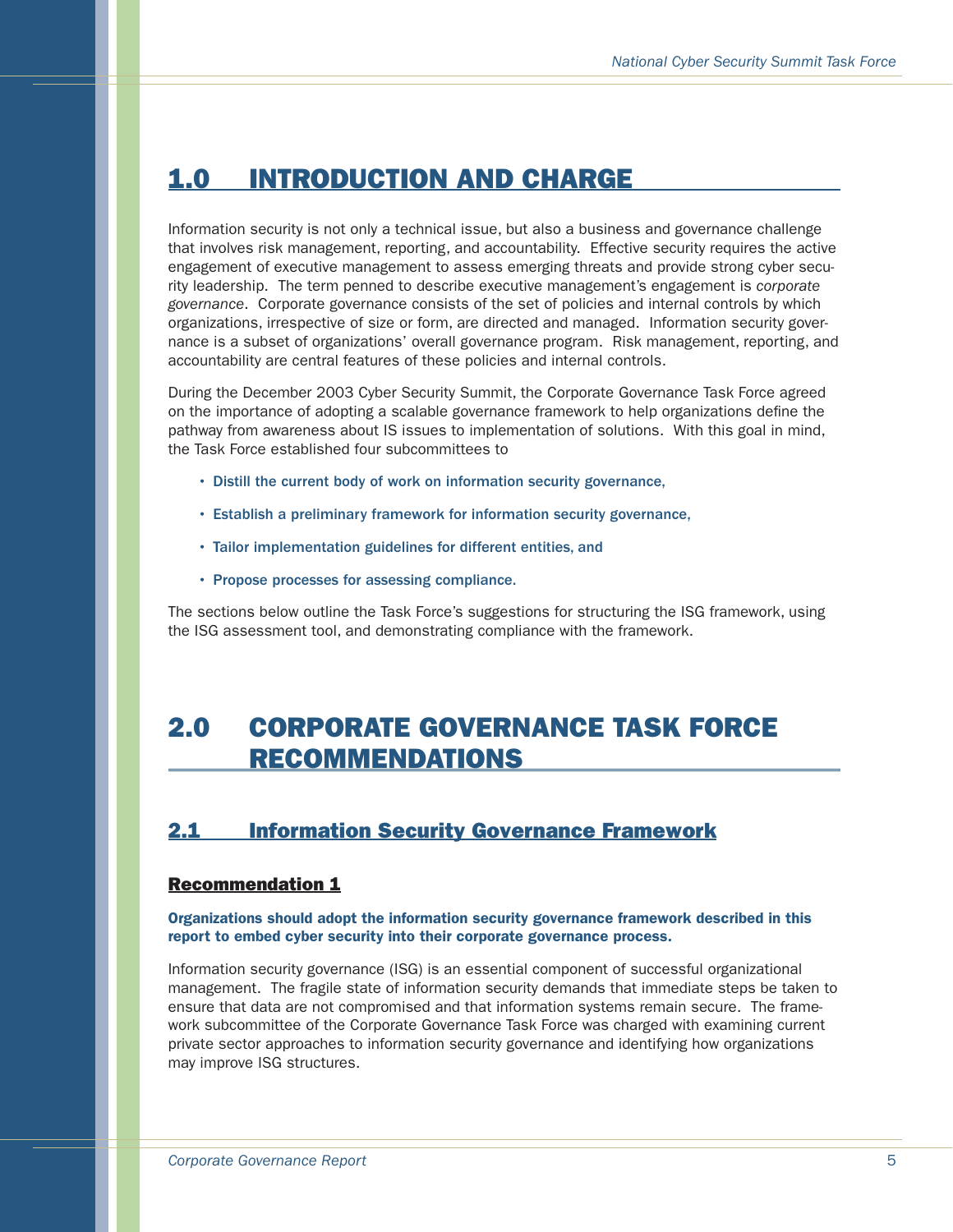The framework subcommittee developed an ISG framework, matrix, and PowerPoint presentation (Appendix A and B) outlining various elements of an effective information security governance program. Use of the framework will guide a program of successful information security risk management and oversight. The framework recommends controls to help protect an organization's information and information systems. The ISG framework addresses the following areas of governance:

- Authority and functions of the board of directors/trustees
- Authority and functions of the senior executive
- Authority and functions of the executive team members
- Authority and functions of senior managers
- Responsibilities of all employees and users
- Organizational unit security program
- Organizational unit reporting
- Information security program evaluation

In addition to the framework, the subcommittee created a matrix (Appendix B) to map elements of the framework to different organizational structures. According to the framework, the Senior Executive has the responsibility to assign various information security functions to the appropriate individuals within an organization. The matrix provides examples for typical roles found in four large organizations, one medium organization, one small organization and one public agency. The framework and the matrix are designed to assist any entity in structuring an internal model for information security governance.

As security, and particularly information security, become a central concern across industry and government, it is essential that sound governance models exist to ensure proper infrastructure protection. The framework subcommittee examined organizational structures and governance to provide a framework for the future of information security. The program, when applied to all types of organizations, will allow for the protection of valuable information in the face of growing cyber security risks.

## 2.2 ISG Framework Implementation

Since many organizations have only begun to consider information security as part of their business model, a change in mindset is required to achieve the goal of integrating information security into corporate governance. The Task Force concluded that the IDEAL model, developed by Carnegie Mellon University's Software Engineering Institute, would be a beneficial model for organizations when adapting and implementing the framework and assessment tool for use within their own organizational structures. The model is an organizational improvement model that serves as a roadmap for initiating, planning and implementing improvement actions. The IDEAL model is named for the five phases it describes: Initiating, Diagnosing, Establishing, Acting and Learning, shown in Table 1.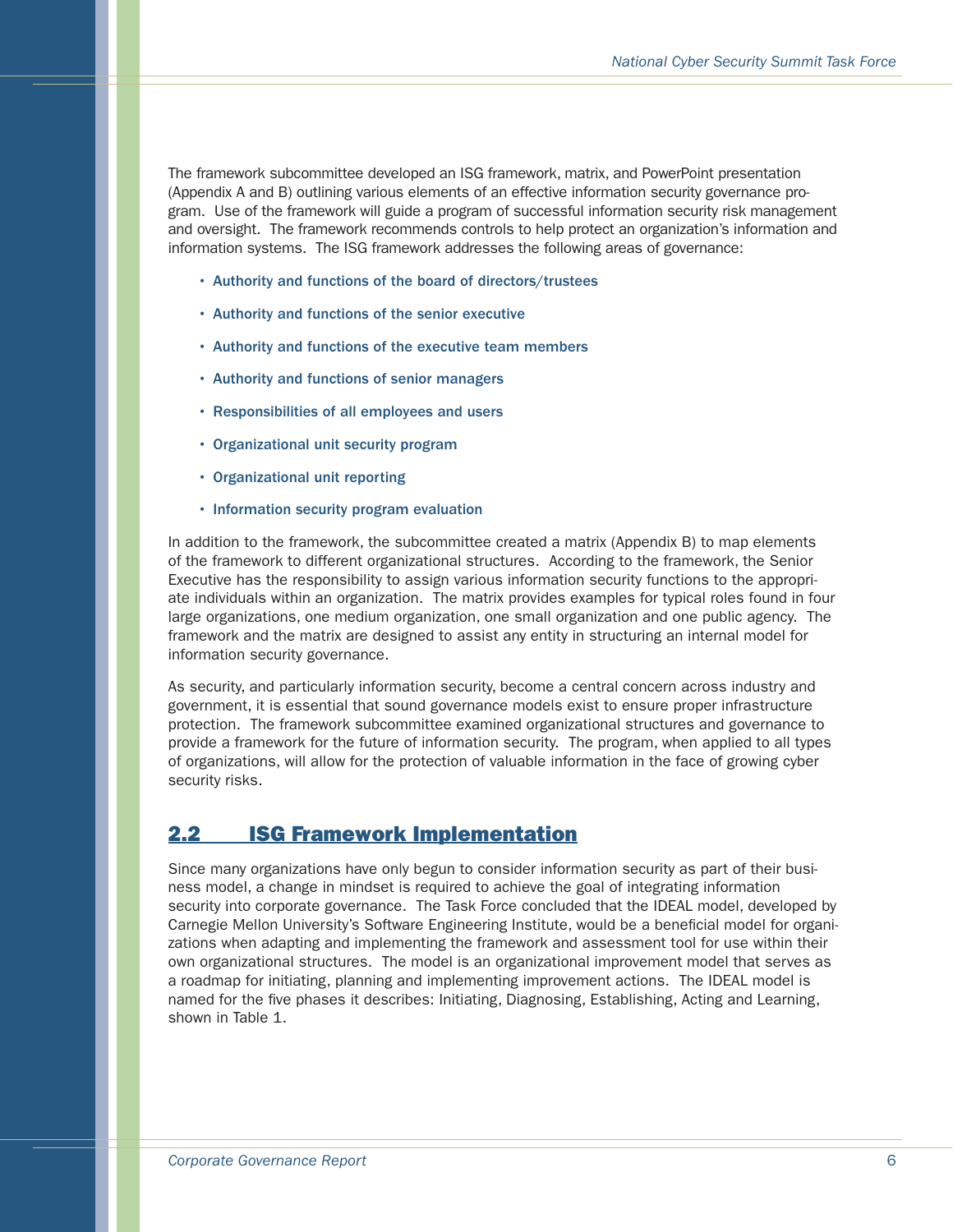#### Table 1.

|   | <b>Initiating</b>   | Lay the groundwork for a successful improvement effort.                                        |
|---|---------------------|------------------------------------------------------------------------------------------------|
| D | <b>Diagnosing</b>   | Determine where you are relative to where you want<br>to be.                                   |
| Е | <b>Establishing</b> | Plan the specifics of how you will reach your destination.                                     |
| A | <b>Acting</b>       | Do the work according to the plan.                                                             |
|   | <b>Learning</b>     | Learn from the experience and improve your ability to<br>adopt new improvements in the future. |

The ISG assessment tool, properly implemented by organizations, is the first step in incorporating information security into an organization's corporate governance structure. An increased focus on information security will add to an organization's overall reputation and strengthen its security posture.

The assessment tool (Appendix D) was developed to support the framework created by the Corporate Governance Task Force. The tool is intended to help organizations determine the degree to which they have implemented an ISG framework. Both the framework and the tool are designed to cover a broad base of information security areas that support and interact with business processes to manage risk within an organization.

This tool is not intended to provide a detailed list of information security policies or practices an organization must follow. A number of widely accepted methodologies were used to develop the tool and remain as acceptable options for organizations to identify areas of information security concern. The goal is simply for organizations to more completely examine information security as an integral part of their operation.

The ISG assessment tool is divided into four sections:

- Business Dependency—measuring an organization's reliance on information technology for business continuity as well as the degree of sector interdependency and regulation
- Risk Management—evaluating the risk management process as it relates to creating an information securing strategy and program
- People—evaluating the organizational aspects of your information security program
- Processes—identifying the processes that should be part of an information security program.

The ISG assessment tool, in conjunction with the framework, can be used by organizations of varying sizes and types, regardless of industry, to gain a better understanding at a high level of the role information security governance has in their organization and how it can best be structured.

Although the tool initially was developed for use by corporate organizations, a subgroup within the Task Force was created to examine applicability of both the framework and the tool in the nonprofit and education sectors. The Education and Non-profit Implementation Subgroup issued a report (Appendix E) describing how best to translate both the framework and the tool to support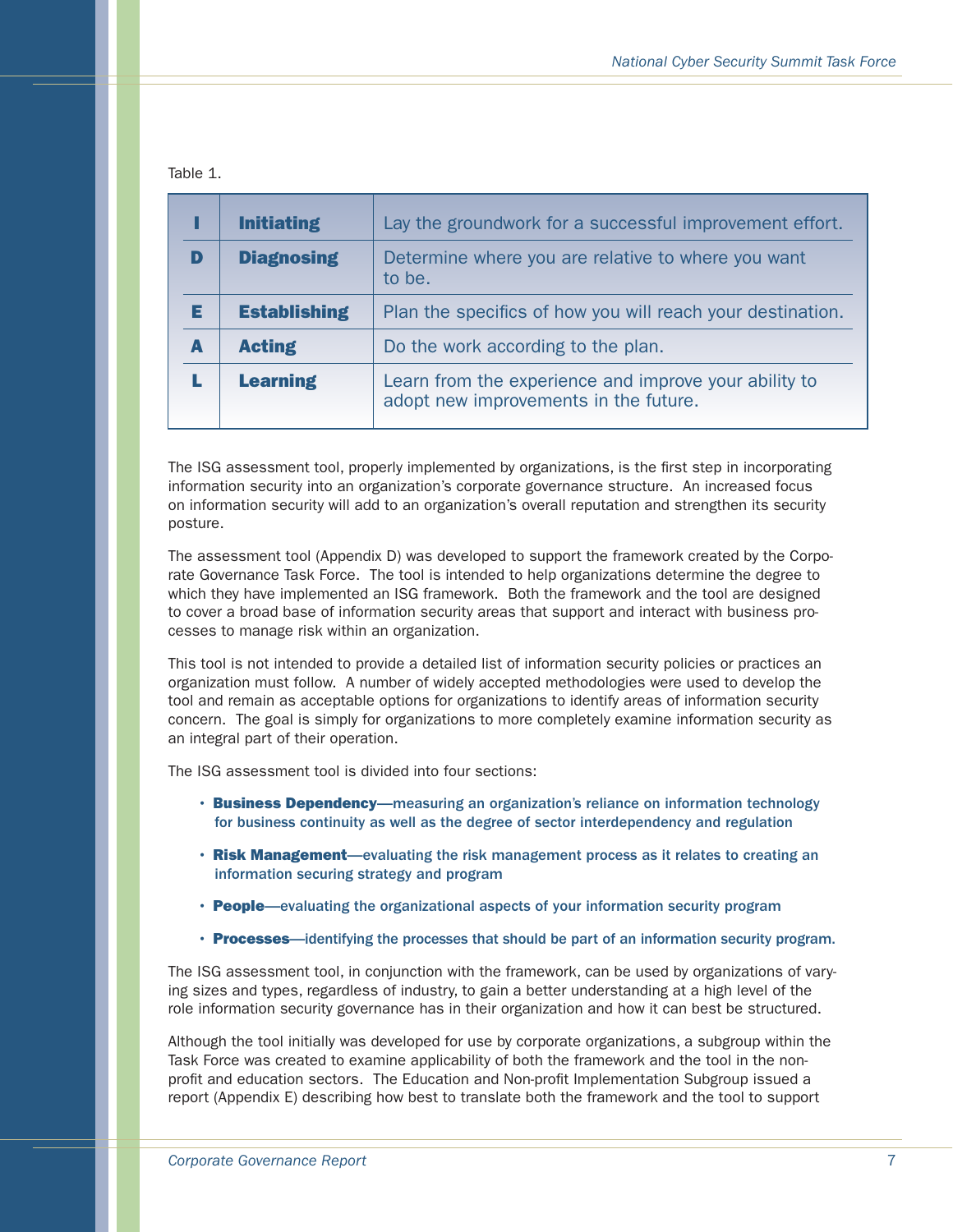applicability in non-profit and education organizations. The report is intended for institutions that do not currently have an information security governance structure in place. It examines and adapts successful recommendations for implementing the ISG framework and tool to fit the culture and structure of education and non-profit organizations.

## 2.3 ISG Verification and Compliance

Information security has a lot in common with quality assurance. Recognizing the similarities, Task Force members have consciously modeled verification and compliance policy recommendations on lessons learned from national efforts to improve quality. Information security is not a one-time effort, but a journey that requires continuous improvement. An internationally recognized standard is critical to rallying an effective private sector response, and efforts are likely to be most successful if they are conducted voluntarily, rather than mandated by government.

The Corporate Governance Task Force understands that, as with the early quality assurance initiatives, many enterprises are concerned that the efforts to improve information security will increase business costs. Like quality assurance, however, information security holds the larger promise of increased productivity, heightened customer satisfaction, and ultimately, greater brand loyalty. The four recommendations that follow are designed to facilitate the verification and compliance of information security governance efforts.

## 2.3a Verification & Compliance Recommendations

### Recommendation 2

Organizations should signal their commitment to information security governance by stating on their Web site that they intend to use the tools developed by the Corporate Governance Task Force to assess their performance and report the results to their board of directors.

The tool set for information security governance can be found in Appendices A, B, C, D and E of this report. In addition, the Task Force developed a set of principles to help guide adoption. The ISG Core Set of Principles (see Table 2) is derived from widely recognized information security and IT governance frameworks—International Organization for Standardization (ISO) 17799, Federal Information Security Management Act (FISMA), and Control Objectives for Information and Related Technology (COBIT). The ISG framework and implementation tools developed by the Corporate Governance Task Force will help organizations launch this process, as well as undertake more indepth evaluations that will serve as the basis for future improvement. These principles can help guide efforts to incorporate information security into corporate governance programs.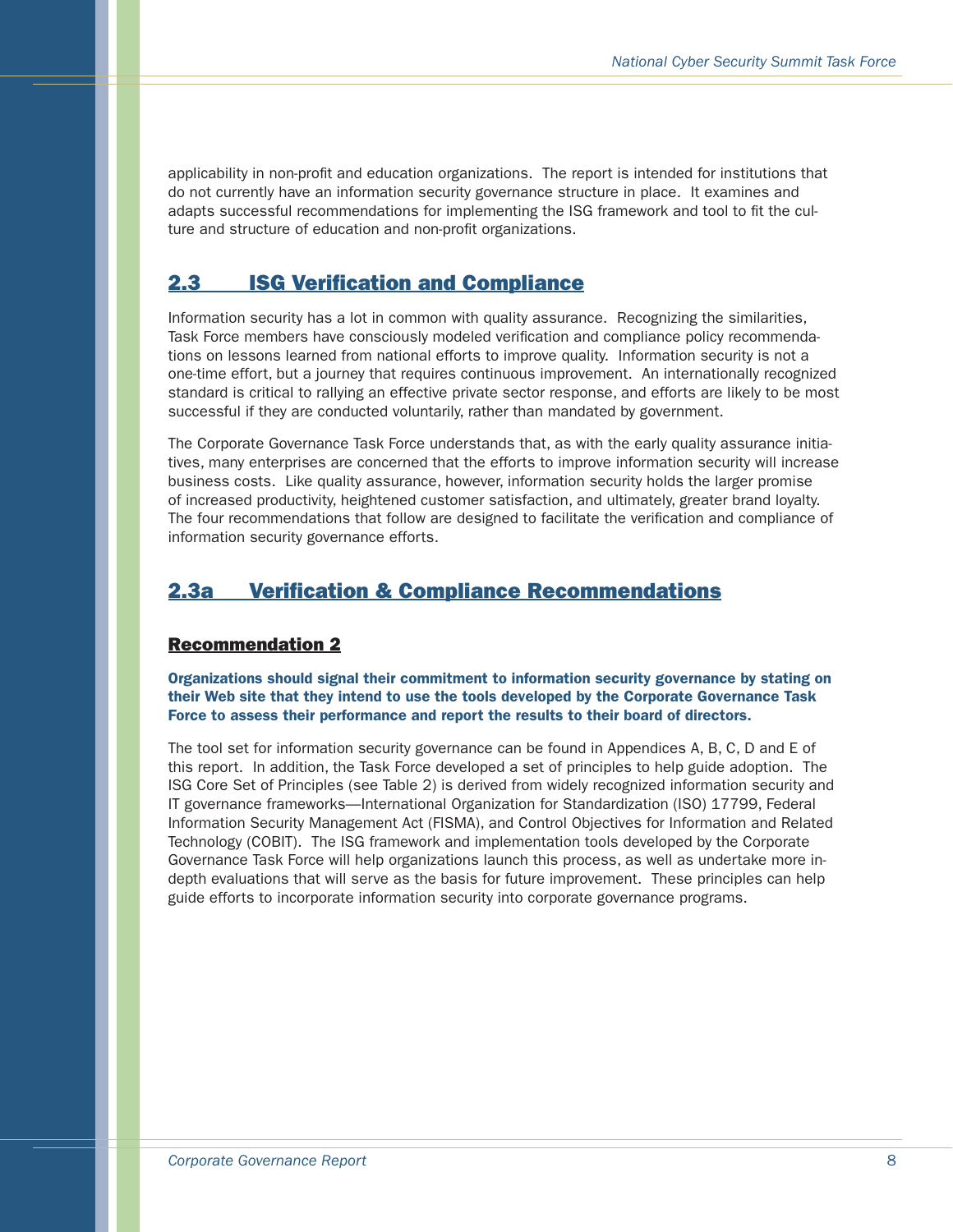#### Table 2.

- CEOs should have an annual information security evaluation conducted, review the evaluation results with staff, and report on performance to the board of directors.
- Organizations should conduct periodic risk assessments of information assets as part of a risk management program.
- Organizations should implement policies and procedures based on risk assessments to secure information assets.
- Organizations should establish a security management structure to assign explicit individual roles, responsibilities, authority, and accountability.
- Organizations should develop plans and initiate actions to provide adequate information security for networks, facilities, systems and information.
- Organizations should treat information security as an integral part of the system life-cycle.
- Organizations should provide information security awareness, training, and education to personnel.
- Organizations should conduct periodic testing and evaluation of the effectiveness of information security policies and procedures.
- Organizations should create and execute a plan for remedial action to address any information security deficiencies.
- Organizations should develop and implement incident response procedures.
- Organizations should establish plans, procedures, and tests to provide continuity of operations.
- Organizations should use security best practices guidance, such as ISO 17799, to measure information security performance.

By stating on their Web site that they embrace information security governance, organizations can help drive a voluntary, private sector effort to strengthen America's cyber security. To ensure that public statements about information security governance are transparent and consistent, industry associations should work with the relevant government agencies to develop standard language and create an ISG logo to accompany these statements.

#### Recommendation 3:

All organizations that are members of the Corporate Governance Task Force should signal their commitment to information security governance by voluntarily posting a statement on their Web site. In addition, TechNet, the Business Software Alliance, the Information Technology Association of America, the Chamber of Commerce and other leading trade associations and membership organizations should encourage their members to embrace information security governance and post statements on their Web sites. Furthermore, all Summit participants should embrace information security governance and post statements on their Web sites, and, if applicable, encourage their members to do so as well.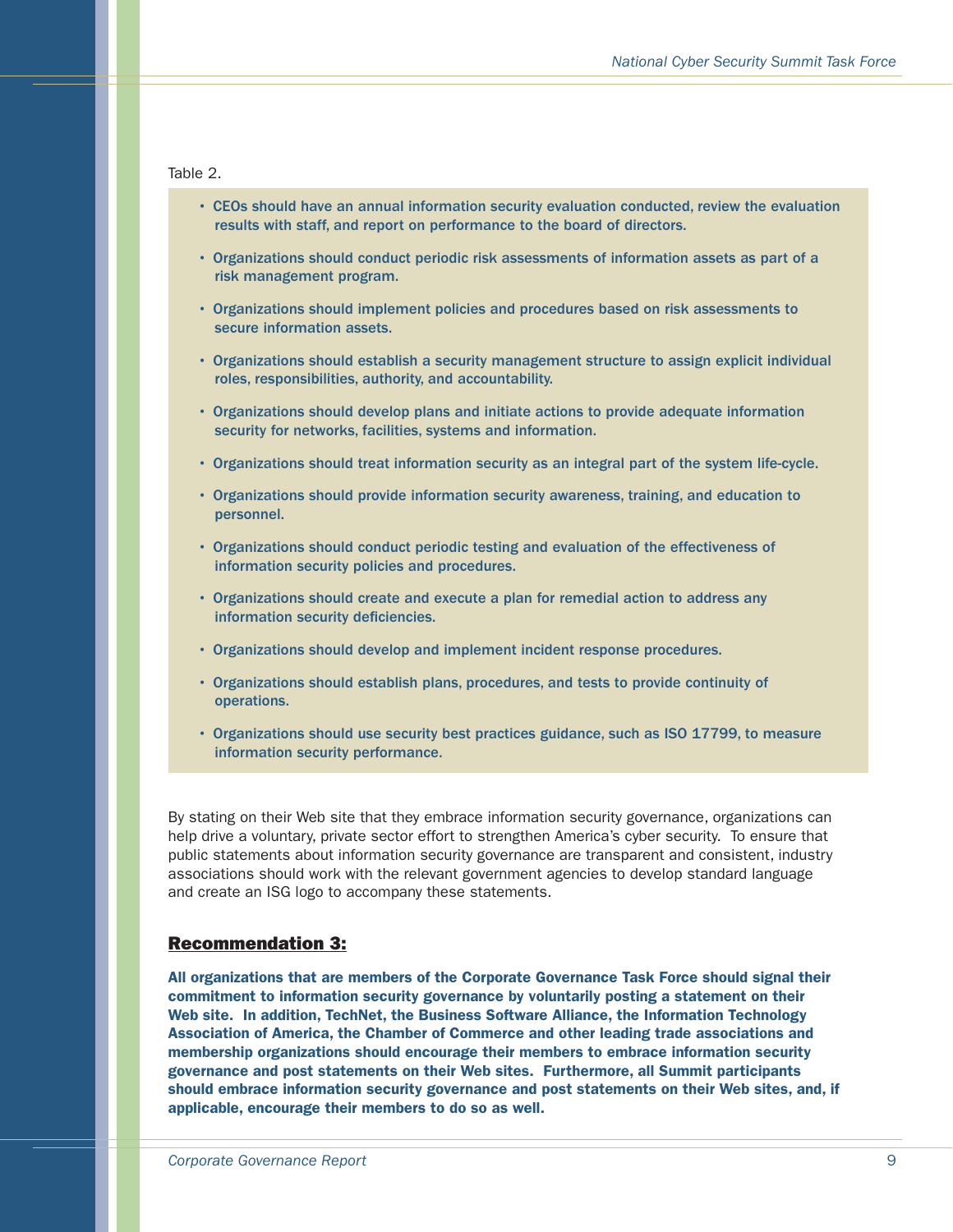To drive compliance with this voluntary effort, all organizations represented on the Corporate Governance Task Force should embrace and implement these recommendations as soon as possible. In doing so, these organizations will set an example for others to follow. Moreover, leading trade associations and membership organizations should publicly endorse information security governance, and encourage their members to do the same. In addition, all National Cyber Security Summit participants should embrace information security governance and post statements on their individual Web sites, and, if applicable, encourage their members to do so as well. To encourage small and medium-sized organizations to embrace information security governance, large enterprises should work with their partners, suppliers and customers to facilitate adoption. By creating a critical mass of interest and commitment—and working with the Department of Homeland Security (DHS) to publicize it—Task Force participants will be able to accelerate adoption of information security governance throughout the private sector.

#### Recommendation 4:

#### DHS should endorse the information security governance framework and Core Set of Principles outlined in this report, and encourage the private sector to make cyber security part of its corporate governance efforts.

DHS should launch a public campaign urging organizations to embrace information security governance and recognize those that do so. Unless the DHS champions information security governance, it will be difficult to generate the momentum and enthusiasm necessary for success. To facilitate this effort, DHS should create a program to recognize those organizations that embrace information security governance and post the statement on their Web site. In doing so, DHS will stimulate efforts to make security a core part of the policies and internal controls which constitute an organization's governance efforts. To encourage extensive adoption, DHS should structure their program to reward the widespread information security governance efforts of numerous organizations across several different sectors. The DHS award should be designed to allow small, medium and large enterprises in different sectors to apply. DHS should move rapidly to establish criteria for this prize in order to promote widespread information security governance efforts.

The public recognition that accompanies such a cyber security award is a double-edged sword. Winners enjoy the acclaim associated with it, but they also may fear becoming a potential target for hackers. For this reason, the award should be given to organizations for their information security *governance* efforts—not as an indication of flawless cyber security. The award should be structured so that public recognition is at the discretion of the winner. To make the award attractive to organizations that are concerned about attracting cyber attacks, DHS also should develop non-public incentives. For example, winners could be invited to brief leading private sector and Federal CIOs on their efforts, could be publicly acclaimed for their efforts to protect homeland security without reference to cyber security, and so forth. Organizations that are overly concerned about the notoriety with hackers that may accompany this award can always choose not to apply.

#### Recommendation 5:

#### The Committee of Sponsoring Organizations of the Treadway Commission (COSO) should revise the Internal Controls-Integrated Framework so that it explicitly addresses information security governance.

In spite of all the discussion about corporate governance, little attention has been given to the role of IT in the financial reporting process. To establish that internal controls are adequate, it is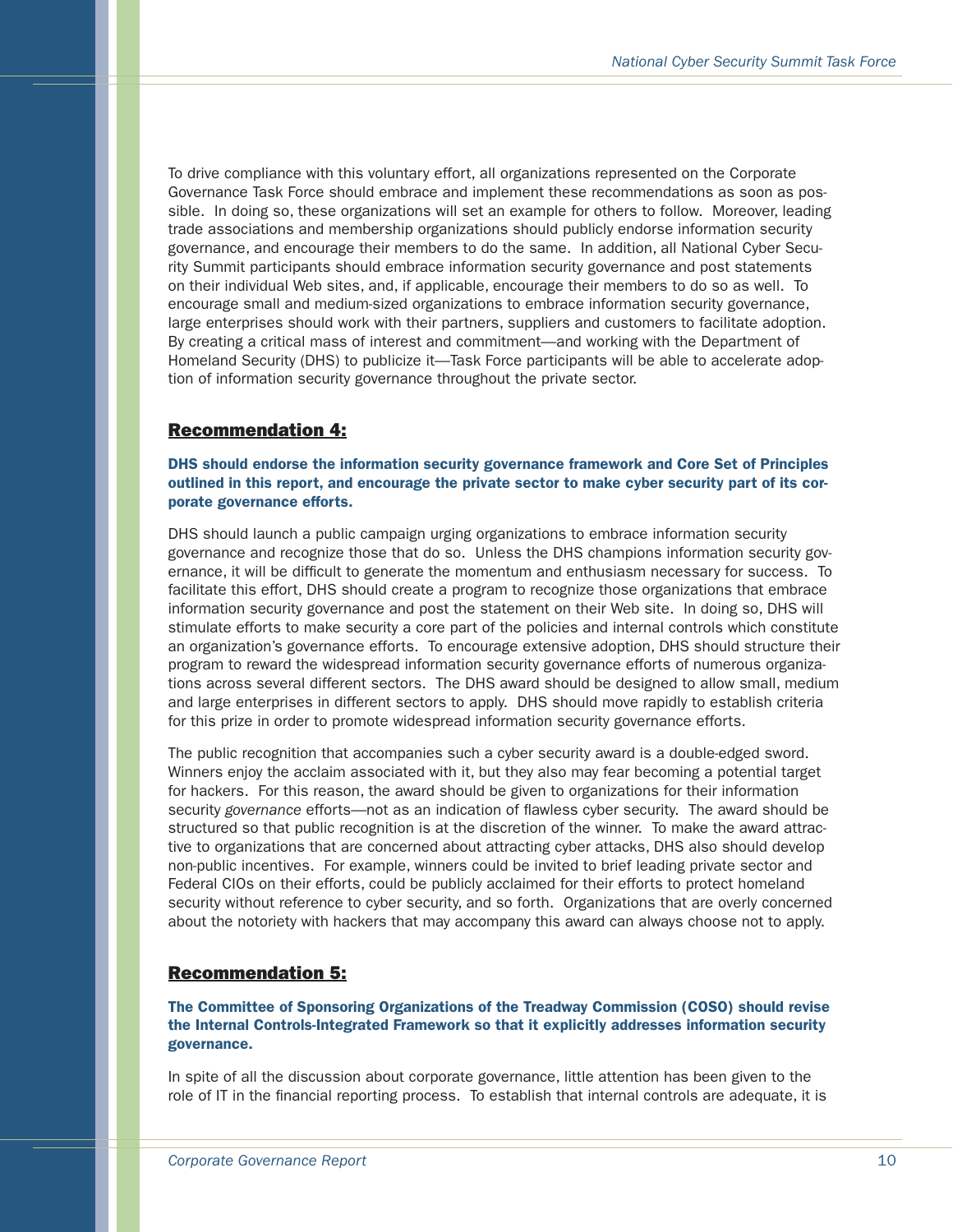essential to take into account IT controls. Auditors are beginning to emphasize that information security be part of the corporate governance compliance process.

Accounting and audit references to "internal controls" are contained in COSO's Internal Controls-Integrated Framework, but as currently written it does not provide a roadmap for information security governance. By revising the COSO guidelines for internal controls so that they provide guidance for information security governance, we can lay the groundwork for the private sector to conduct self-assessments and for auditors to apply these rules consistently. In the absence of such specific guidance, COBIT can serve as a reference, and along with ISO 17799, can provide additional detailed information security governance guidance.

# 3.0 CONCLUSIONS

*The National Strategy to Secure Cyberspace* released by the White House in February 2003 outlines the steps necessary for the effective protection of U.S. information assets. Priority III of the Strategy requires the development of a National Cyberspace Security Awareness and Training Program. Including information security in corporate governance programs is the first step for making organizations aware of the importance of sound information security governance.

The Corporate Governance Task Force was convened to "develop and promote a coherent governance framework to drive implementation of effective information security programs" in private sector organizations. In addition to the recommendations and tool set contained in this report, the Task Force plans to promote ISG implementation through an awareness and rollout campaign in the months to come. By using the ISG framework and assessment tools, organizations can integrate information security into their corporate governance programs, and thereby create a safer business community not only for themselves, but also for those enterprises that interact with them.

In this era of increased cyber attacks and information security breaches, it is essential that all organizations give information security the focus it requires. Addressing these cyber and information security concerns, the private sector will not only strengthen its own future security, but the nation's homeland security as well. The Task Force calls on organizations to make information security governance a priority and to use the tools described in this report to develop effective information security governance programs.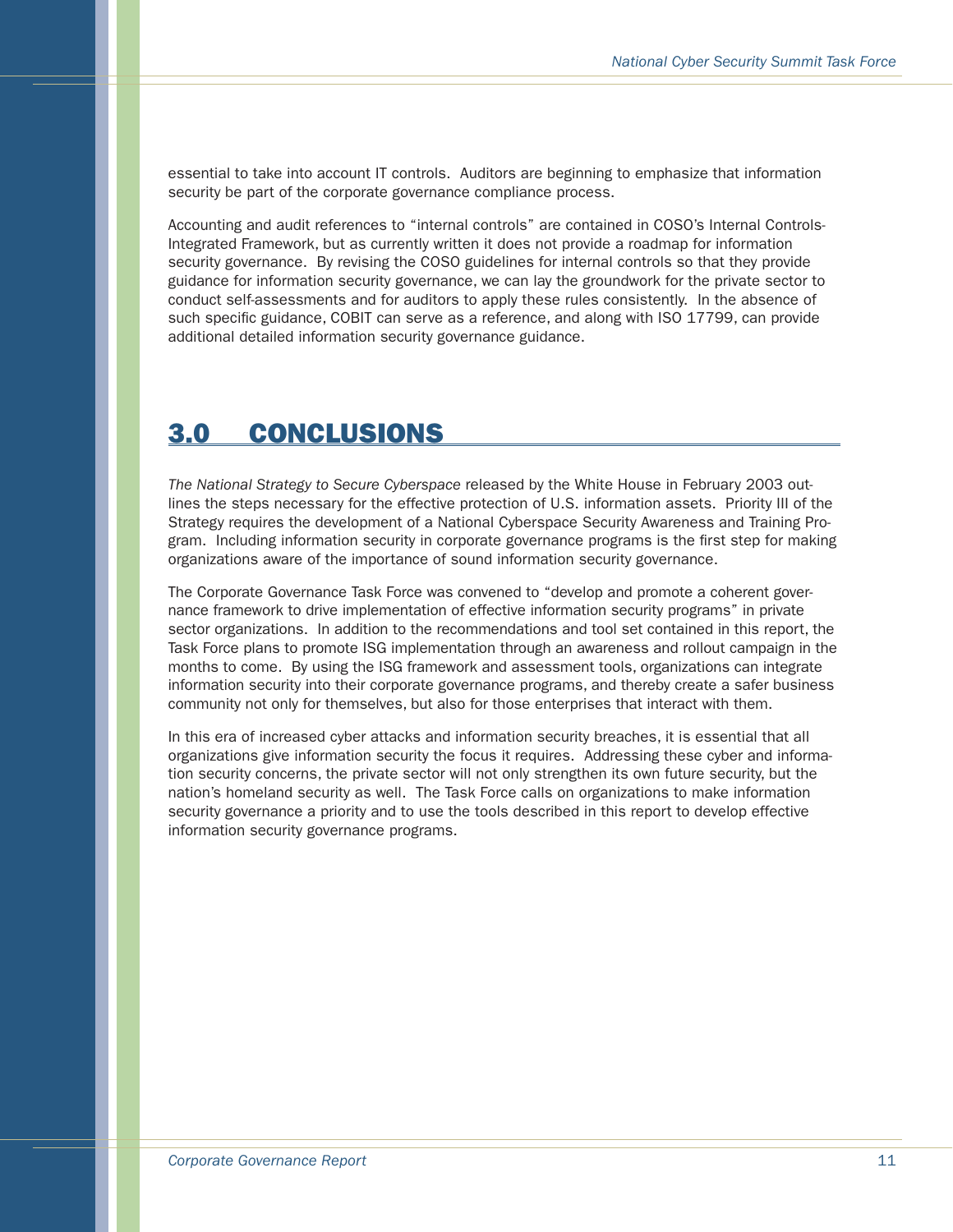# APPENDIX A: INFORMATION SECURITY GOVERNANCE FRAMEWORK

### 1. Introduction and Purpose

- 1.1. This document provides an overview of the various elements of an information security governance program. It is based on the October 2003 Business Software Alliance report, "Information Security Governance—Toward a Framework for Action." Information security governance is a subset of good organizational governance, which comprises the set of policies and internal controls by which organizations are directed and managed.
- 1.2. The purpose of this document is to provide a comprehensive framework for ensuring the effectiveness of information security controls over information resources; to provide effective management and oversight of the related information security risks; to provide for development and maintenance of minimum controls required to protect an organization's information and information systems; and to provide a mechanism for oversight of the information security program.
- 1.3. Recognizing that it is not practical to account for every organization type, size, and structure in a single framework, this document is offered in a general form that can be adapted to most organizational structures. The organization leaders must adapt the framework elements to their specific situation, assigning functions to those staff members most capable and appropriate. Additional guidance is offered to assist with this task in companion documents.
- 1.4. As used in this document, the term information security means protecting information and information systems from unauthorized use, disclosure, disruption, modification, or destruction to provide the following:
	- Confidentiality, which means preserving an appropriate level of information secrecy
	- Integrity, which means guarding against improper information modification or destruction, and includes ensuring information non-repudiation and authenticity
	- Availability, which means ensuring timely and reliable access to and use of information.

### 2. Responsibilities of the Board of Directors/Trustees

The board of directors/trustees or similar governance entity should provide strategic oversight regarding information security, including

- 2.1. Understanding the criticality of information and information security to the organization.
- 2.2. Reviewing investment in information security for alignment with the organization strategy and risk profile.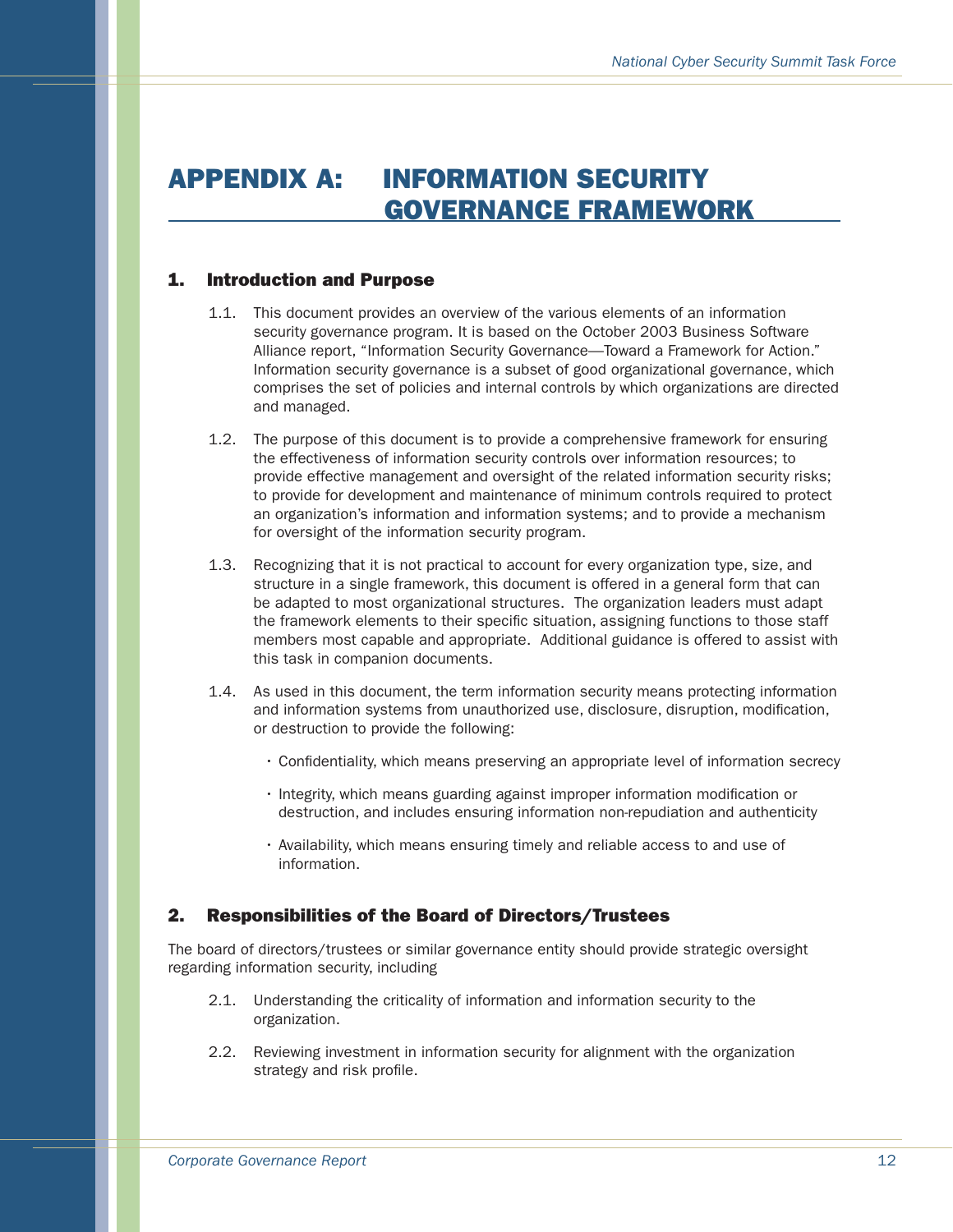- 2.3. Endorsing the development and implementation of a comprehensive information security program.
- 2.4. Requiring regular reports from management on the program's adequacy and effectiveness.

### 3. Responsibilities of the Senior Executive

The Senior Executive, typically a Chief Executive Officer accountable to the Board of Directors or like entity, should provide oversight of a comprehensive information security program for the entire organization, including

- 3.1. Assigning the responsibility, accountability and authority for each of the various functions described in this document to appropriate individuals within the organization.
- 3.2. Overseeing organizational compliance with the requirements of this document, including through any authorized action to enforce accountability for compliance with such requirements.
- 3.3. Reporting to the board of directors/trustees or similar governance entity on organization compliance with the requirements of this document, including
	- A summary of the findings of evaluations, with an indication of the level of residual risk deemed acceptable
	- Significant deficiencies in organization information security practices
	- Planned remedial action to address such deficiencies.
- 3.4. Designating an individual to fulfill the role of senior information security officer, who should possess professional qualifications, including training and experience, required to administer the information security program as defined in this document, and head an office with the mission and resources to assist in pursuing organizational compliance with this document.

#### 4. Responsibilities of the Executive Team Members

Specific members of the Executive Team, typically those managers reporting directly to the Senior Executive, should oversee the organization's security policies and practices, including

- 4.1. Overseeing the development and implementation of policies, principles, standards, and guidelines on information security, consistent with the guidance of accepted security practices such as ISO/IEC 17799, and in section 7 of this document.
- 4.2. Seeing that information security management processes are integrated with organization strategic and operational planning processes.
- 4.3. Coordinating information security policies and procedures with related information resources management policies and procedures.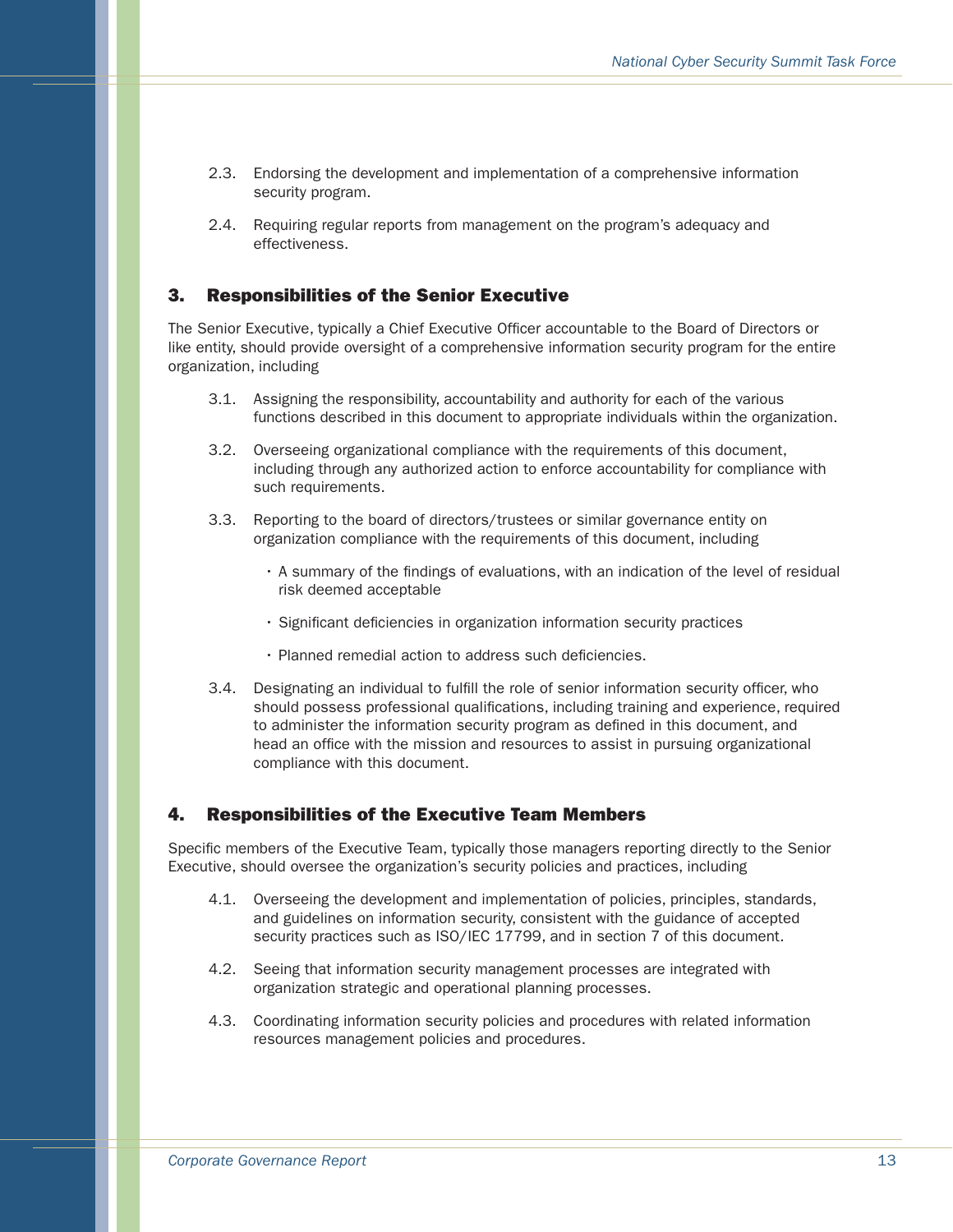- 4.4. Providing information security protections commensurate with the risk and magnitude of the harm resulting from unauthorized use, disclosure, disruption, modification, or destruction of information collected or maintained, or information systems used or operated by or on behalf of the organization.
- 4.5. Seeing that each independent organizational unit develops and maintains an information security program.
- 4.6. Seeing that the senior information security officer, in coordination with organizational unit heads, reports periodically to the Senior Executive on the effectiveness of their information security program, including the progress of remedial actions.
- 4.7. Seeing that the senior information security officer assists organizational unit managers concerning their information security responsibilities.

## 5. Responsibilities of Senior Managers

The head of each independent organizational unit should see that senior organizational unit managers provide information security for the information and information systems that support the operations and assets under their control, including through

- 5.1. Assessing the risk and magnitude of the harm that could result from the unauthorized use, disclosure, disruption, modification, or destruction of such information or information systems.
- 5.2. Implementing policies and procedures that are based on risk assessments and costeffectively reduce information security risks to an acceptable level.
- 5.3. Determining the levels of information security appropriate to protect such information and information systems.
- 5.4. Periodically testing and evaluating information security controls and techniques to see that they are effectively implemented.
- 5.5. Seeing that the organization has trained personnel sufficient to assist the organization in complying with the requirements of this document and related policies, procedures, standards, and guidelines.
- 5.6 Seeing that all employees, contractors and other users of information systems are aware of their responsibility to comply with the information security policies, practices and relevant guidance appropriate to their role in the organization.

### 6. Responsibilities of All Employees and Users

All employees of an organization and, where relevant, third-party users share responsibilities for the security of information and information systems accessible to them, including

- 6.1. Awareness of the information security policies, practices and relevant guidance appropriate to their role in the organization.
- 6.2. Compliance with the security policies and procedures related to the information and information systems they use.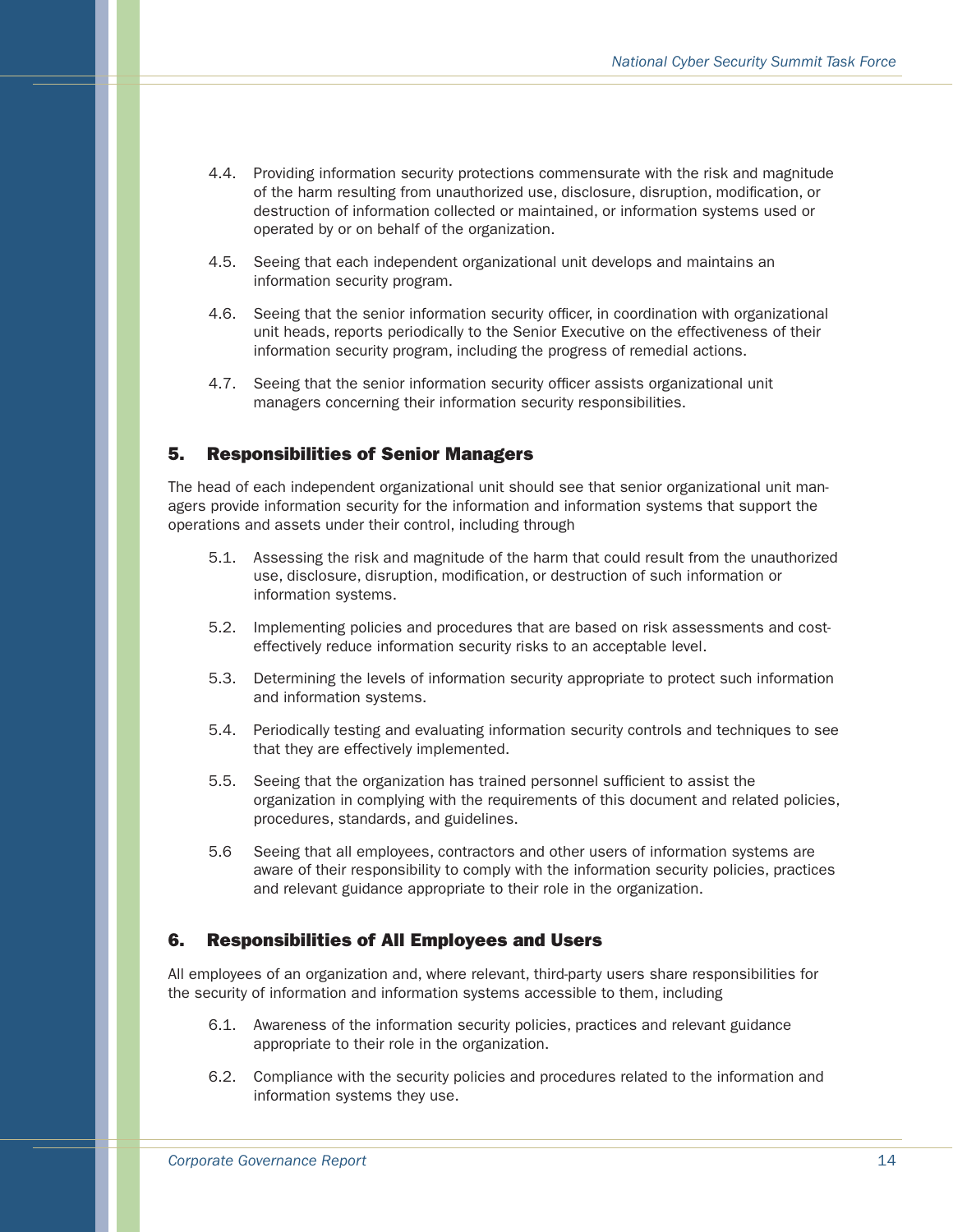6.3. Reporting of vulnerabilities or incidents affecting security or security policy compliance to the appropriate management channels.

### 7. Organizational Unit Security Program

Each independent organizational unit should develop, document, and implement an information security program, consistent with the guidance of accepted security practices such as ISO/IEC 17799, to provide information security for the information and information systems that support the operations and assets of the organizational unit, including those provided or managed by another organizational unit, contractor, or other source, which includes

- 7.1. Periodic assessment of the risk and magnitude of the harm that could result from the unauthorized use, disclosure, disruption, modification, or destruction of such information or information systems.
- 7.2. Policies and procedures that are based on risk assessments and cost-effectively reduce information security risks to an acceptable level.
- 7.3. Seeing that information security is addressed throughout the life cycle of each information system.
- 7.4. Pursuing compliance with the requirements of this document, policies and procedures as may be prescribed by the Senior Executive, and any other applicable legal, regulatory, or contractual requirements.
- 7.5. Subordinate plans for providing adequate information security for networks, facilities, and systems or groups of information systems, as appropriate.
- 7.6. Security awareness training to inform personnel, including contractors and other users of information systems who support the operations and assets of the organizational unit, of
	- Information security risks associated with their activities
	- Their responsibilities in complying with organization policies and procedures designed to reduce these risks.
- 7.7. Periodic testing and evaluation of the effectiveness of information security policies, procedures, and practices, to be performed with a frequency depending on risk, but no less than annually.
- 7.8. A process for pursuing remedial action to address any deficiencies in the information security policies, procedures, and practices.
- 7.9. Procedures for detecting, reporting, and responding to security incidents, including
	- Mitigating risks associated with such incidents before substantial damage is done
	- Notifying and consulting with a federal or industry information security incident center
	- Notifying and consulting with the corporate disclosure committee, law enforcement agencies, or other companies or organizations in accordance with law.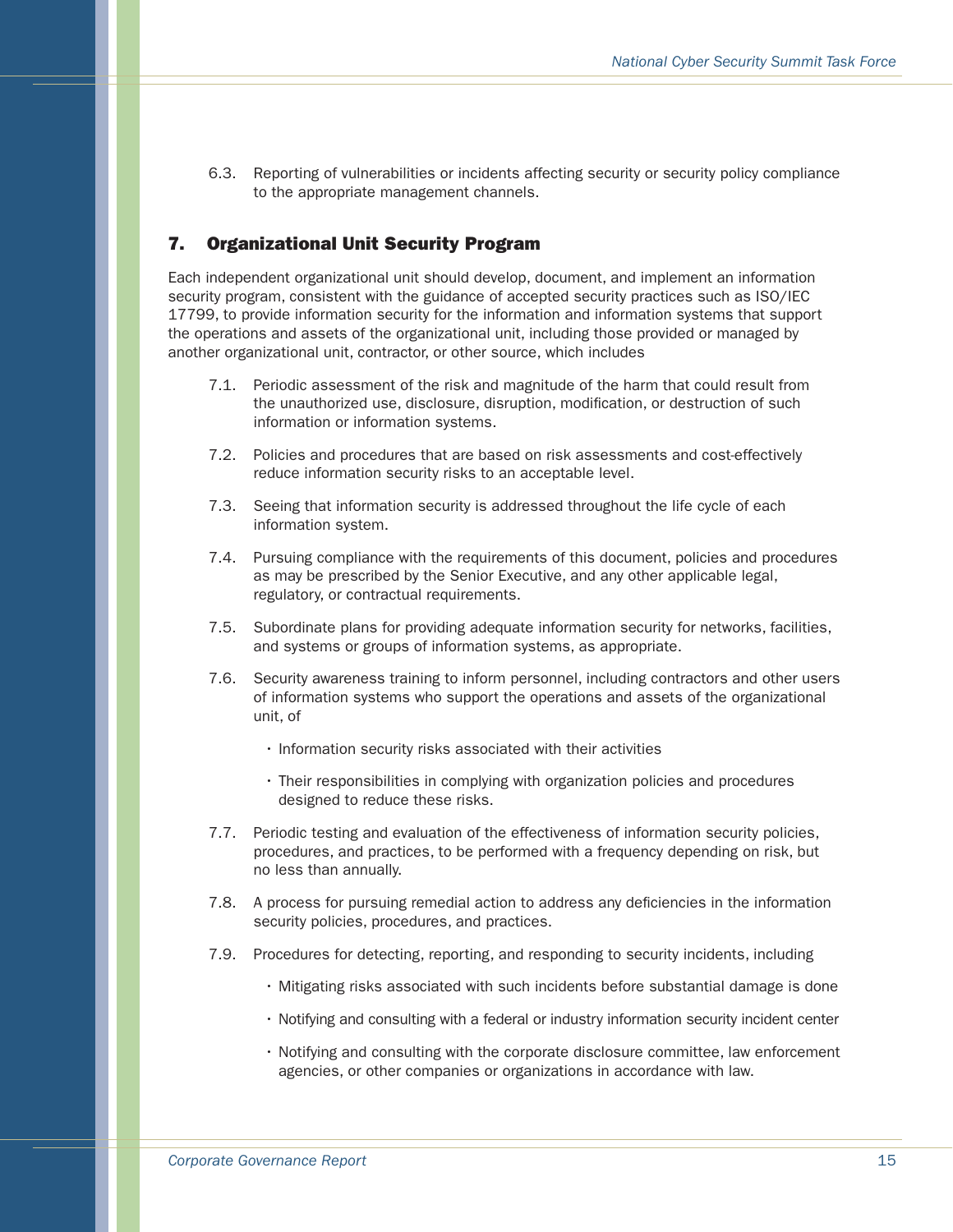7.10. Plans and procedures to pursue continuity of operations for information systems that support the operations and assets of the organization.

#### 8. Organizational Unit Reporting

Each independent organizational unit should:

- 8.1. Report periodically to the appropriate senior executive on the adequacy and effectiveness of the information security program, including compliance with the requirements of this document.
- 8.2. Address the adequacy and effectiveness of the information security program in the organizational unit's budget, investment, and performance plans and reports.
- 8.3. Report any significant deficiency in organizational information security practices, planned remedial actions to address such deficiencies, and an indication of the level of residual risk deemed acceptable.
- 8.4. In consultation with the appropriate senior executive, report as part of the performance plan a description of the time periods, and the resources, including budget, staffing, and training, that are necessary to implement the information security program elements required.
- 8.5. Provide customers and business partners with timely notice and opportunities for comment on proposed information security policies and procedures to the extent that such policies and procedures affect communication with them.

#### 9. Independent Information Security Program Evaluation

Although not practical for all organization types and sizes, each independent organizational unit should perform a regular evaluation to validate the effectiveness of its information security program.

- 9.1. Each evaluation by the organizational unit under this section could be performed by an internal auditor or an independent external auditor, and it should include
	- Testing of the effectiveness of information security policies, procedures, and practices of a representative subset of the organizational unit's information systems
	- An assessment of compliance with the requirements of this document and related information security policies, procedures, standards, and guidelines.
- 9.2. The evaluation recommended by this section
	- Should be performed in accordance with generally accepted auditing standards
	- May be based in whole or in part on an audit, evaluation, or report relating to programs or practices of the applicable organizational unit.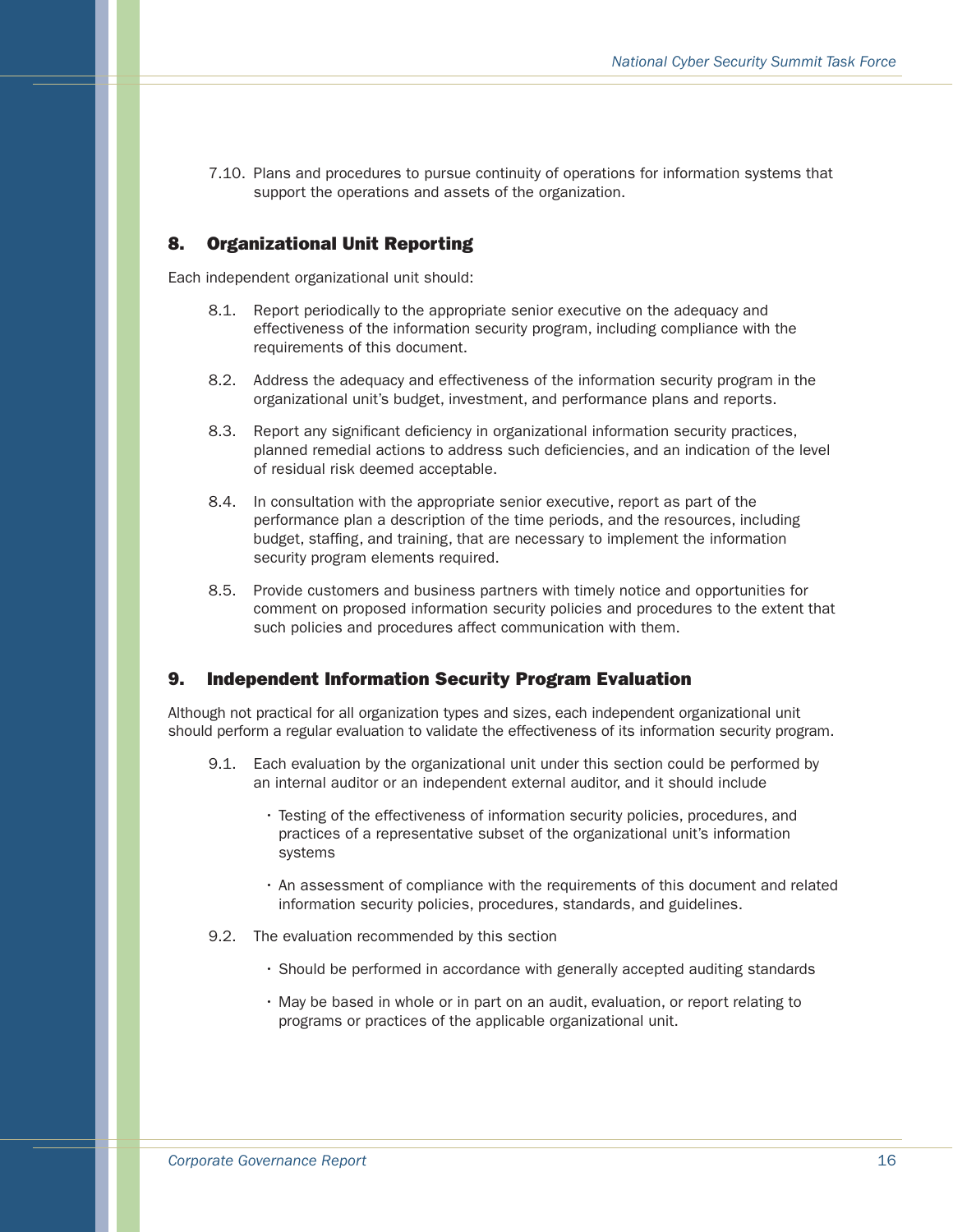- 9.3. Organizational units and evaluators should take appropriate steps to ensure the protection of related information, which, if disclosed, may adversely affect information security. Such protections should be commensurate with the risk and comply with all applicable laws and regulations.
- 9.4. The Senior Executive should summarize the results of the evaluations conducted under this section in a report to the Board of Directors/Trustees, or a similar governance entity in which such an entity exists.

## Acknowledgements

The Corporate Governance Task Force would like to thank the Business Software Alliance Task Force on information security governance for its initial work in developing this framework. The Task Force owes a special thanks to Mike Sullivan, CIO of Entrust, Inc., for his pioneering efforts to develop the ISG framework. We would also like to thank those on the framework subcommittee who helped in many different ways to develop this framework.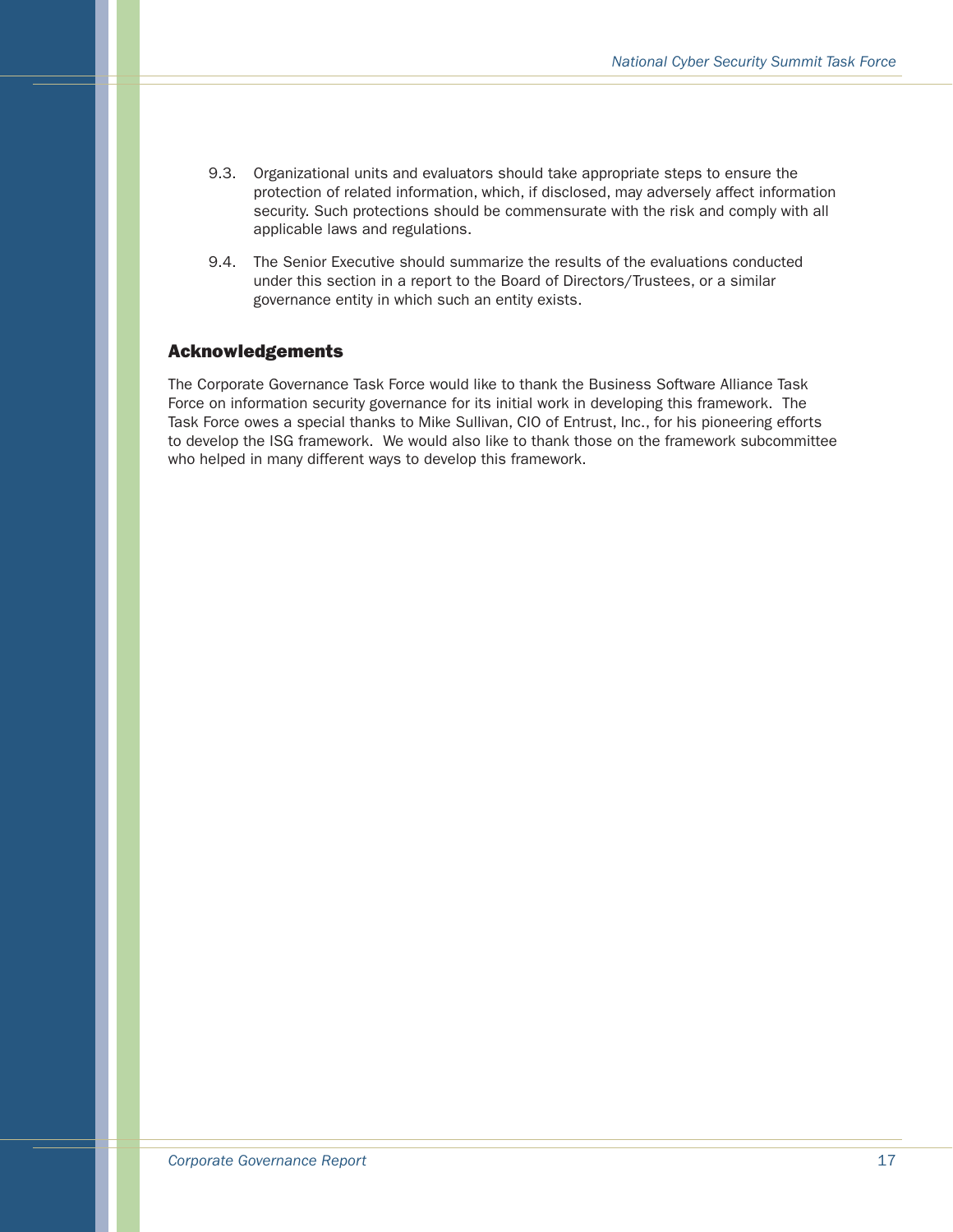# Appendix B ISG FUNCTIONS AND RESPONSIBILITIES

| <b>Functional</b>                                                                                                                                                                                                               | <b>Responsibilities</b>                                                                                                                                                                                                                                                                                                                                                                                                                                                                                                     |             |                     | <b>GENERAL FRAMEWORK</b> |           |           |           |           |           | LARGE ENTERPRISE EXAMPLE A |                                                                                                                                                                                                                                                                                                                                                                                   |             |                |           | <b>LARGE ENTERPRIS</b> |
|---------------------------------------------------------------------------------------------------------------------------------------------------------------------------------------------------------------------------------|-----------------------------------------------------------------------------------------------------------------------------------------------------------------------------------------------------------------------------------------------------------------------------------------------------------------------------------------------------------------------------------------------------------------------------------------------------------------------------------------------------------------------------|-------------|---------------------|--------------------------|-----------|-----------|-----------|-----------|-----------|----------------------------|-----------------------------------------------------------------------------------------------------------------------------------------------------------------------------------------------------------------------------------------------------------------------------------------------------------------------------------------------------------------------------------|-------------|----------------|-----------|------------------------|
| <b>Group</b>                                                                                                                                                                                                                    |                                                                                                                                                                                                                                                                                                                                                                                                                                                                                                                             |             |                     |                          |           |           |           |           |           |                            | $\begin{array}{ l l l }\hline\text{iter 1}\text{iter 2}\text{MD-LVL} & \text{starty}\text{sr} & \text{src}\text{exc}\text{cov} & \text{circ} & \text{exc} & \text{def}\text{MD-LVL} \\ \hline \text{exc} & \text{exc} & \text{manager} & \text{emPL} & \text{ceo} & \text{coo} & \text{coo} & \text{coo} & \text{cso} & \text{cro} & \text{hd} & \text{hd} \\ \hline \end{array}$ | <b>EMPL</b> | SE EXEC<br>CEO |           | $\cos$ $\cos$          |
| SENIOR EXECUTIVE                                                                                                                                                                                                                | 3.1. assigning the responsibility, accountability and authority for<br>each of the various functions described in this document to<br>appropriate individuals within the organization                                                                                                                                                                                                                                                                                                                                       | $\bullet$   |                     |                          |           | $\bullet$ |           |           |           |                            |                                                                                                                                                                                                                                                                                                                                                                                   |             | $\bullet$      |           |                        |
| Oversight / Tone<br>The Senior Executive,                                                                                                                                                                                       | 3.2. overseeing organizational compliance with the requirements<br>of this document, including through any authorized action to<br>enforce accountability for compliance with such requirements                                                                                                                                                                                                                                                                                                                             | $\bullet$   |                     |                          |           | $\bullet$ |           |           |           |                            |                                                                                                                                                                                                                                                                                                                                                                                   |             | $\bullet$      |           |                        |
| typically a Chief Executive<br>Officer accountable to the<br>Board of Directors or like<br>entity, should provide<br>oversight of a comprehensive<br>information security program<br>for the entire organization,<br>including: | 3.3. reporting to the Board of Directors/Trustees, or similar<br>governance entity where such an entity exists, on organization<br>compliance with the requirements of this document, including:<br>a summary of the findings of evaluations, with an indication of<br>the level of residual risk deemed acceptable;<br>· significant deficiencies in organization information security<br>practices; and<br>planned remedial action to address such deficiencies.                                                          | $\bullet$   |                     |                          |           | $\bullet$ |           |           |           |                            |                                                                                                                                                                                                                                                                                                                                                                                   |             | ●              |           |                        |
|                                                                                                                                                                                                                                 | 3.4. designating an individual to fulfill the role of senior<br>information security officer, who should possess professional<br>qualifications, including training and experience, required to<br>administer the information security program as defined in this<br>document; and head an office with the mission and resources to<br>assist in ensuring organizational compliance with this document                                                                                                                      | $\bullet$   |                     |                          |           | $\bullet$ |           |           |           |                            |                                                                                                                                                                                                                                                                                                                                                                                   |             | $\bullet$      |           |                        |
| <b>EXECUTIVE</b><br>Program Administration and<br>Policies                                                                                                                                                                      | 4.1. overseeing the development and implementation of policies,<br>principles, standards, and guidelines on information security,<br>consistent with the guidance of accepted security practices, such<br>as ISO/IEC 17799, and in section 7 of this framework<br>document                                                                                                                                                                                                                                                  |             | $\bullet$           |                          |           |           |           |           | $\bullet$ |                            |                                                                                                                                                                                                                                                                                                                                                                                   |             |                |           | $\bullet$              |
| Specific members of the<br>Executive Team, typically<br>those managers reporting<br>directly to the Senior                                                                                                                      | 4.2. ensuring that information security management processes<br>are integrated with organization strategic and operational<br>planning processes                                                                                                                                                                                                                                                                                                                                                                            |             | $\bullet$           |                          |           |           |           |           | $\bullet$ |                            |                                                                                                                                                                                                                                                                                                                                                                                   |             |                |           | $\bullet$              |
| Executive, should oversee th<br>organization's security<br>policies and practices,<br>including:                                                                                                                                | 4.3. coordinating information security policies and procedures<br>with related information resources management policies and<br>procedures                                                                                                                                                                                                                                                                                                                                                                                  |             | $\bullet$           |                          |           |           |           |           | $\bullet$ |                            |                                                                                                                                                                                                                                                                                                                                                                                   |             |                |           | $\bullet$              |
|                                                                                                                                                                                                                                 | 4.4. providing information security protections commensurate<br>with the risk and magnitude of the harm resulting from<br>unauthorized use, disclosure, disruption, modification, or<br>destruction of information collected or maintained, or<br>information systems used or operated by or on behalf of the<br>organization                                                                                                                                                                                               |             | $\bullet$           |                          |           |           | $\bullet$ |           |           | $\bullet$                  |                                                                                                                                                                                                                                                                                                                                                                                   |             |                | $\bullet$ |                        |
|                                                                                                                                                                                                                                 | 4.5. ensuring that each independent organizational unit develops<br>and maintains an information security program                                                                                                                                                                                                                                                                                                                                                                                                           |             | $\bullet$           |                          |           |           |           |           | $\bullet$ |                            |                                                                                                                                                                                                                                                                                                                                                                                   |             |                |           | $\bullet$              |
|                                                                                                                                                                                                                                 | 4.6. ensuring that the senior information security officer, in<br>coordination with organizational unit heads, report periodically to<br>the Senior Executive on the effectiveness of their information<br>security program, including progress of remedial actions                                                                                                                                                                                                                                                         |             | $\bullet$           |                          |           |           |           |           | $\bullet$ |                            |                                                                                                                                                                                                                                                                                                                                                                                   |             |                |           | $\bullet$              |
|                                                                                                                                                                                                                                 | 4.7. ensuring the senior information security officer assist<br>organizational unit managers concerning their information<br>security responsibilities                                                                                                                                                                                                                                                                                                                                                                      |             | $\bullet$           |                          |           |           |           |           | $\bullet$ |                            |                                                                                                                                                                                                                                                                                                                                                                                   |             |                |           | $\bullet$              |
|                                                                                                                                                                                                                                 | 5.1. assessing the risk and magnitude of the harm that could<br>result from the unauthorized use, disclosure, disruption,<br>modification, or destruction of such information or information<br>systems                                                                                                                                                                                                                                                                                                                     |             | $\bullet$           | $\bullet$                |           |           |           |           |           | $\bullet$                  |                                                                                                                                                                                                                                                                                                                                                                                   |             |                |           |                        |
|                                                                                                                                                                                                                                 | 5.2. implementing policies and procedures that are based on<br>risk assessments and cost-effectively reduce information security<br>risks to an acceptable level                                                                                                                                                                                                                                                                                                                                                            |             | $\bullet$           | $\bullet$                |           |           |           |           |           | $\bullet$                  |                                                                                                                                                                                                                                                                                                                                                                                   |             |                |           |                        |
|                                                                                                                                                                                                                                 | 5.3. determining the levels of information security appropriate to<br>protect such information and information systems;                                                                                                                                                                                                                                                                                                                                                                                                     |             | $\bullet$           | $\bullet$                |           |           |           |           |           | $\bullet$                  | $\bullet$                                                                                                                                                                                                                                                                                                                                                                         |             |                |           |                        |
| MID-LEVEL MANAGER                                                                                                                                                                                                               | 5.4. periodically testing and evaluating information security<br>controls and techniques to ensure that they are effectively                                                                                                                                                                                                                                                                                                                                                                                                |             |                     | $\bullet$                |           |           |           |           |           |                            | $\bullet$                                                                                                                                                                                                                                                                                                                                                                         |             |                |           |                        |
|                                                                                                                                                                                                                                 | 5.5. ensuring that the organization has trained personnel<br>sufficient to assist the organization in complying with the<br>requirements of this document and related policies, procedures,                                                                                                                                                                                                                                                                                                                                 |             |                     | $\bullet$                |           |           |           |           |           |                            | $\bullet$                                                                                                                                                                                                                                                                                                                                                                         |             |                |           |                        |
|                                                                                                                                                                                                                                 | MID-LEVEL MANAGER<br>5.4. periodically testing and<br>prolicy implementation and<br>Execution<br>Execution<br>implemented<br>implemented<br>implemented<br>the head of each<br>implemented<br>implemented<br>implemented<br>for the information and<br>o<br>5.6. ensuring that all employees, contractors and other users of<br>information systems are aware of their responsibility to comply<br>with the information security policies, practices and relevant<br>guidance appropriate to their role in the organization |             |                     | $\bullet$                |           |           |           |           | $\bullet$ |                            |                                                                                                                                                                                                                                                                                                                                                                                   |             |                |           | $\bullet$              |
| ALL EMPLOYEES AND USERS<br>Policy Understanding,<br>Compliance, Enforcement<br>All employees of an                                                                                                                              | 6.1. awareness of the information security policies, practices and<br>relevant guidance appropriate to their role in the organization                                                                                                                                                                                                                                                                                                                                                                                       | $\bullet$ 1 | $\bullet$           | $\bullet$                | $\bullet$ | $\bullet$ | $\bullet$ | $\bullet$ | $\bullet$ | $\bullet$<br>$\bullet$     | $\bullet$                                                                                                                                                                                                                                                                                                                                                                         | $\bullet$ 1 | $\bullet$      | $\bullet$ | $\bullet$              |
| organization and, where<br>relevant, third party users,<br>share responsibilities for the                                                                                                                                       | 6.2. compliance with the security policies and procedures<br>related to the information and information systems they use                                                                                                                                                                                                                                                                                                                                                                                                    |             | $\bullet$ $\bullet$ | $\bullet$                | $\bullet$ | $\bullet$ | $\bullet$ | $\bullet$ | $\bullet$ | $\bullet$<br>$\bullet$     | $\bullet$                                                                                                                                                                                                                                                                                                                                                                         | $\bullet$   | $\bullet$      | $\bullet$ | $\bullet$              |
| security of information and<br>information systems<br>accessible to them,<br>including:                                                                                                                                         | 6.3. reporting vulnerabilities or incidents affecting security or<br>security policy compliance to the appropriate management<br>channels                                                                                                                                                                                                                                                                                                                                                                                   | $\bullet$   | $\bullet$           | $\bullet$                | $\bullet$ | $\bullet$ | $\bullet$ | $\bullet$ | $\bullet$ | $\bullet$<br>$\bullet$     | $\bullet$                                                                                                                                                                                                                                                                                                                                                                         | $\bullet$ 1 | $\bullet$      | $\bullet$ | $\bullet$              |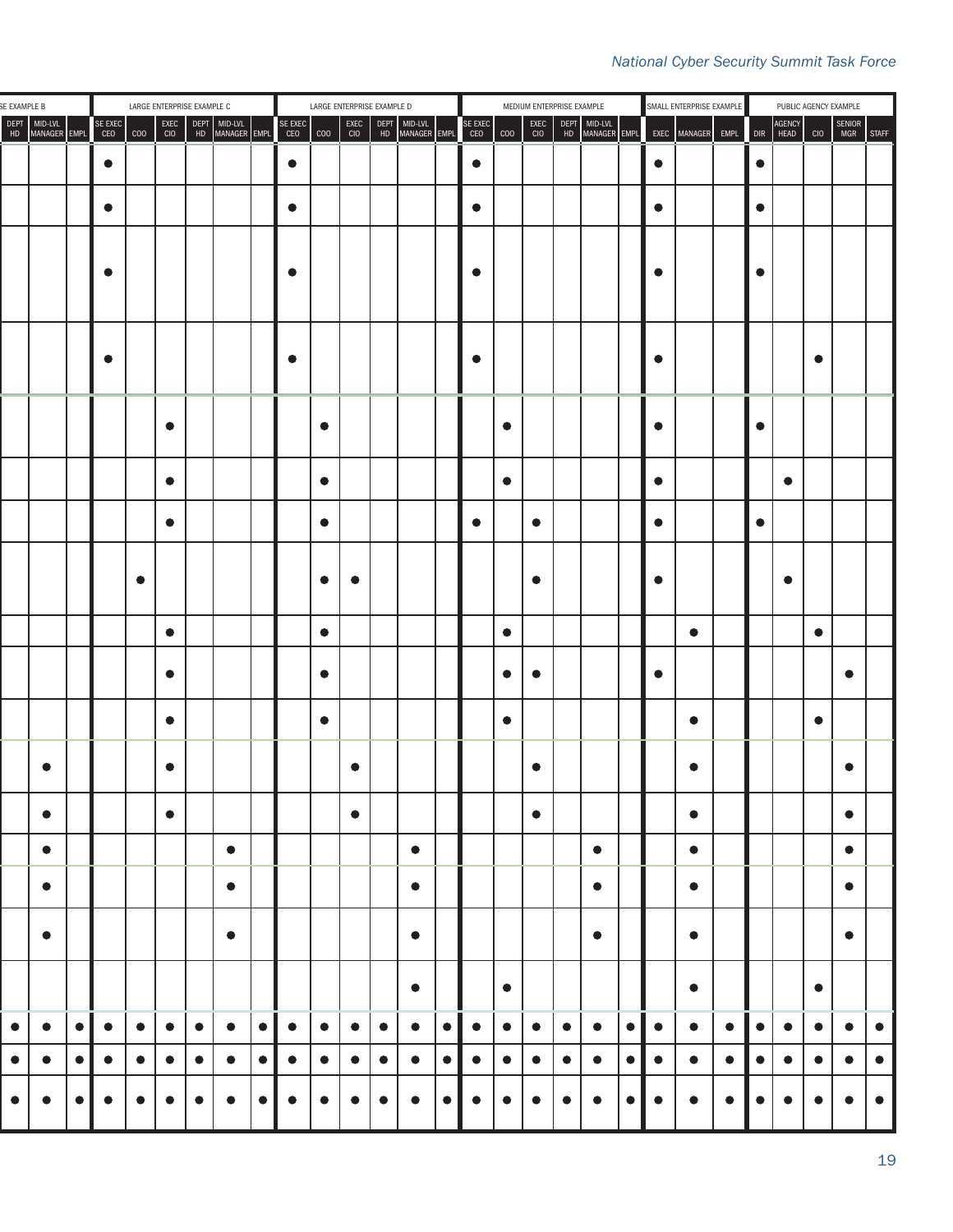## Information Security Governance

| <b>Responsibilities</b>                                                                    | <b>Functional Role Examples</b>                              |
|--------------------------------------------------------------------------------------------|--------------------------------------------------------------|
| <b>Oversee overall "Corporate Security"</b><br>٠<br><b>Posture" (Accountable to Board)</b> | <b>Chief Executive Officer</b>                               |
| • Brief board, customers, public                                                           |                                                              |
| • Set security policy, procedures,<br>program, training for Company                        |                                                              |
| <b>Respond to security breaches</b><br>٠<br>(investigate, mitigate, litigate)              | • Chief Security Officer<br><b>Chief Information Officer</b> |
| <b>Responsible for independent</b><br>۰<br>annual audit coordination                       | • Chief Risk Officer<br>Department/Agency Head               |
| Implement/audit/enforce/assess<br>compliance                                               | <b>Mid-Level Manager</b>                                     |
| Communicate policies, program<br>٠<br>(training)                                           |                                                              |
| <b>Implement Policy, Report security</b><br>٠<br>vulnerabilities and breeches              | <b>Enterprise Staff/Employees</b>                            |

## Organizational Function Examples

## Larger Enterprise



(Segregation of Duties Maintained)

## Smaller Enterprise



(Segregation of Duties Not Honored)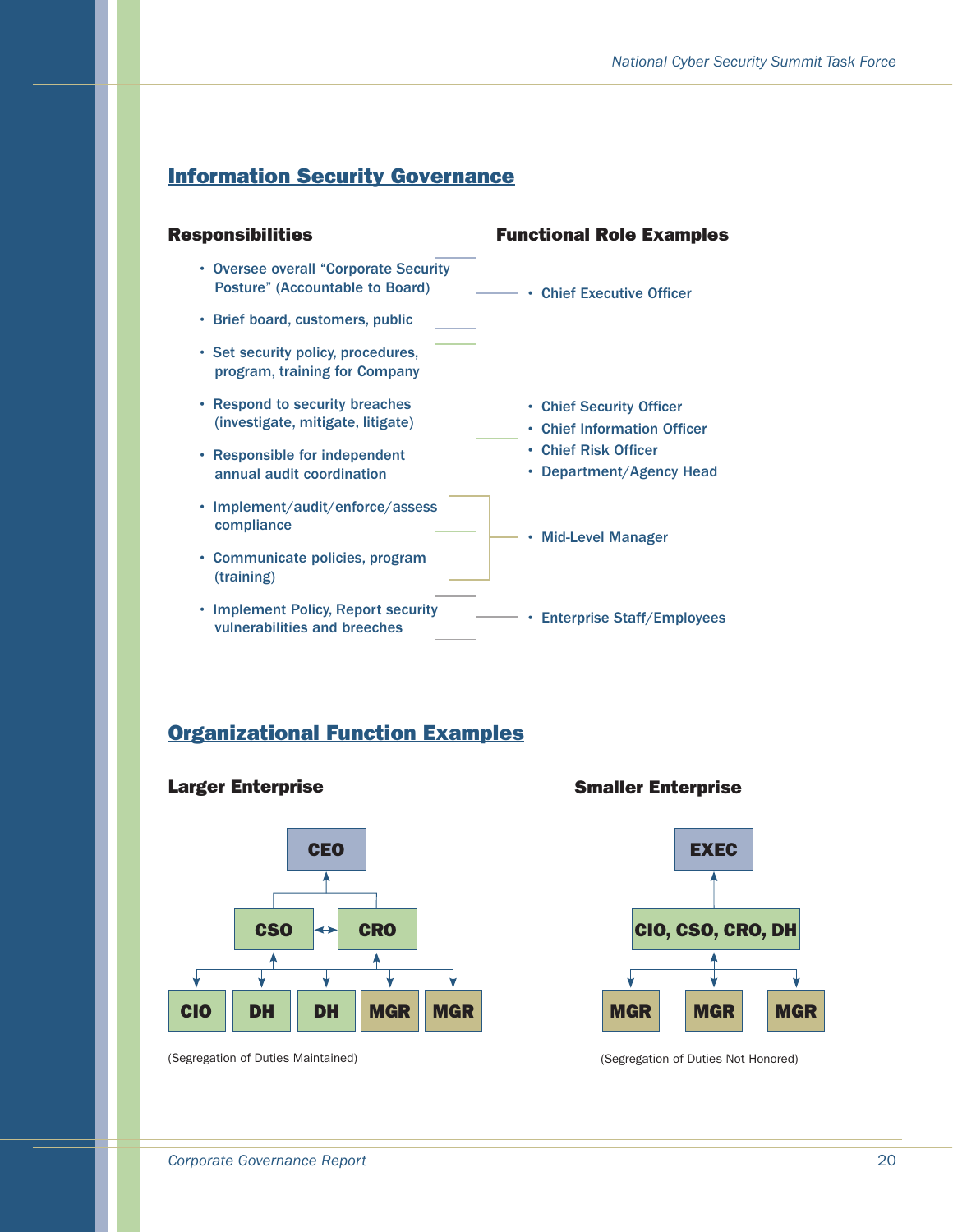## Additional Organizational Function Examples



Large Enterprise Example B



Large Enterprise Example 2A



Large Enterprise Example C

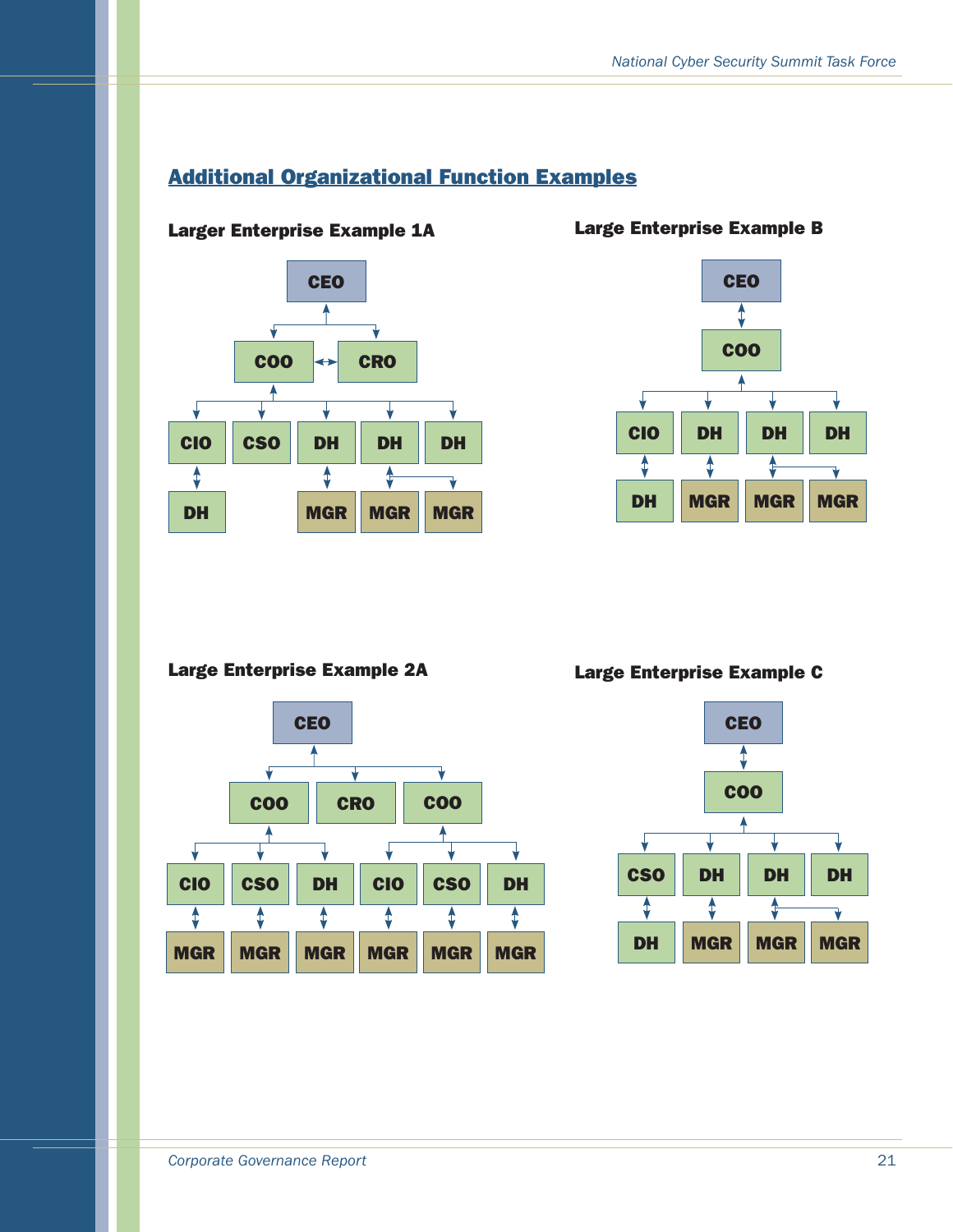## Additional Organizational Function Examples

## Larger Enterprise Example D



## Small Enterprise Example



## Medium Enterprise Example



## Public Agency Example

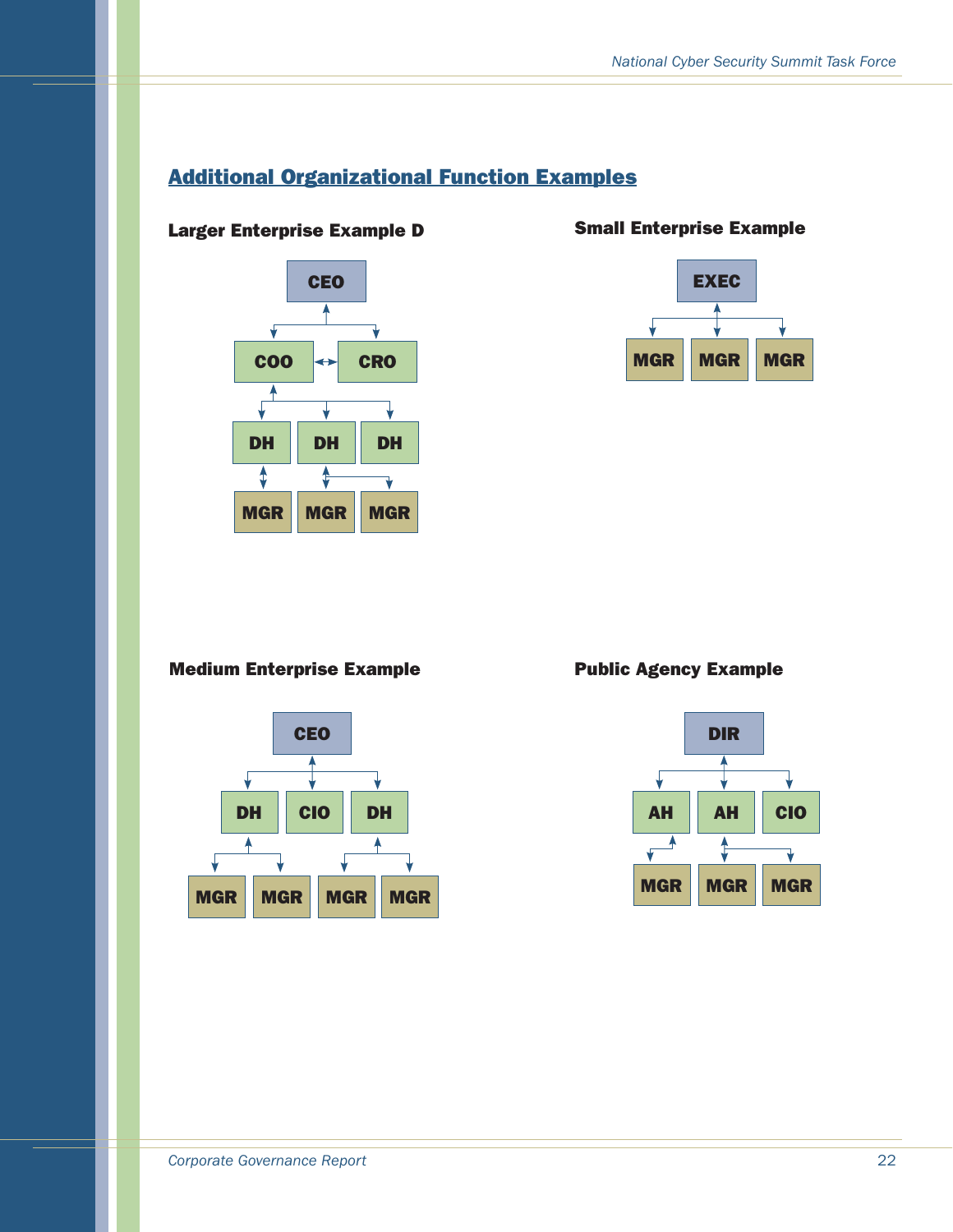# APPENDIX C: ORGANIZATION/PROCESS FOR IMPLEMENTATION

### Premise

Use an existing model that has been proven in some improvement contexts and could be applied to or tailored for cyber security.

#### Goals

- Make it stick, that is achieve and sustain selected improvements
- Each organization can see itself in the process
- It could be applied to industry, government, and academia
- It is scaleable

## Background on IDEAL Model (or the process for improving the cyber security of an enterprise)

The IDEAL Model v. 1.1, developed by Carnegie Mellon University's Software Engineering Institute, describes an improvement adoption life cycle consisting of five major phases (Initiating, Diagnosing, Establishing, Acting, and Learning). These phases are further divided into 15 activities. Originally developed for software process improvement, IDEAL has been adapted to facilitate any improvement effort, including cyber security. Details may be found at http://www.sei.cmu.edu/ ideal/.

## Initiating, Diagnosing, Establishing, Acting, and Learning

The IDEAL<sup>SM1</sup> model is an organizational improvement model that serves as a roadmap for initiating, planning, and implementing improvement actions. The IDEAL model is named for the five phases it describes: initiating, diagnosing, establishing, acting, and learning as follows:

|   | <b>Initiating</b>   | Lay the groundwork for a successful improvement effort.                                        |
|---|---------------------|------------------------------------------------------------------------------------------------|
| D | <b>Diagnosing</b>   | Determine where you are relative to where you want to be.                                      |
| Е | <b>Establishing</b> | Plan the specifics of how you will reach your destination.                                     |
| A | <b>Acting</b>       | Do the work according to the plan.                                                             |
|   | <b>Learning</b>     | Learn from the experience and improve your ability to<br>adopt new improvements in the future. |

*1 IDEAL is a service mark of Carnegie Mellon University. The Software Engineering Institute (SEI) is a federally funded research and development center sponsored by the U.S. Department of Defense and operated by Carnegie Mellon University. Copyright 2004 by Carnegie Mellon University.*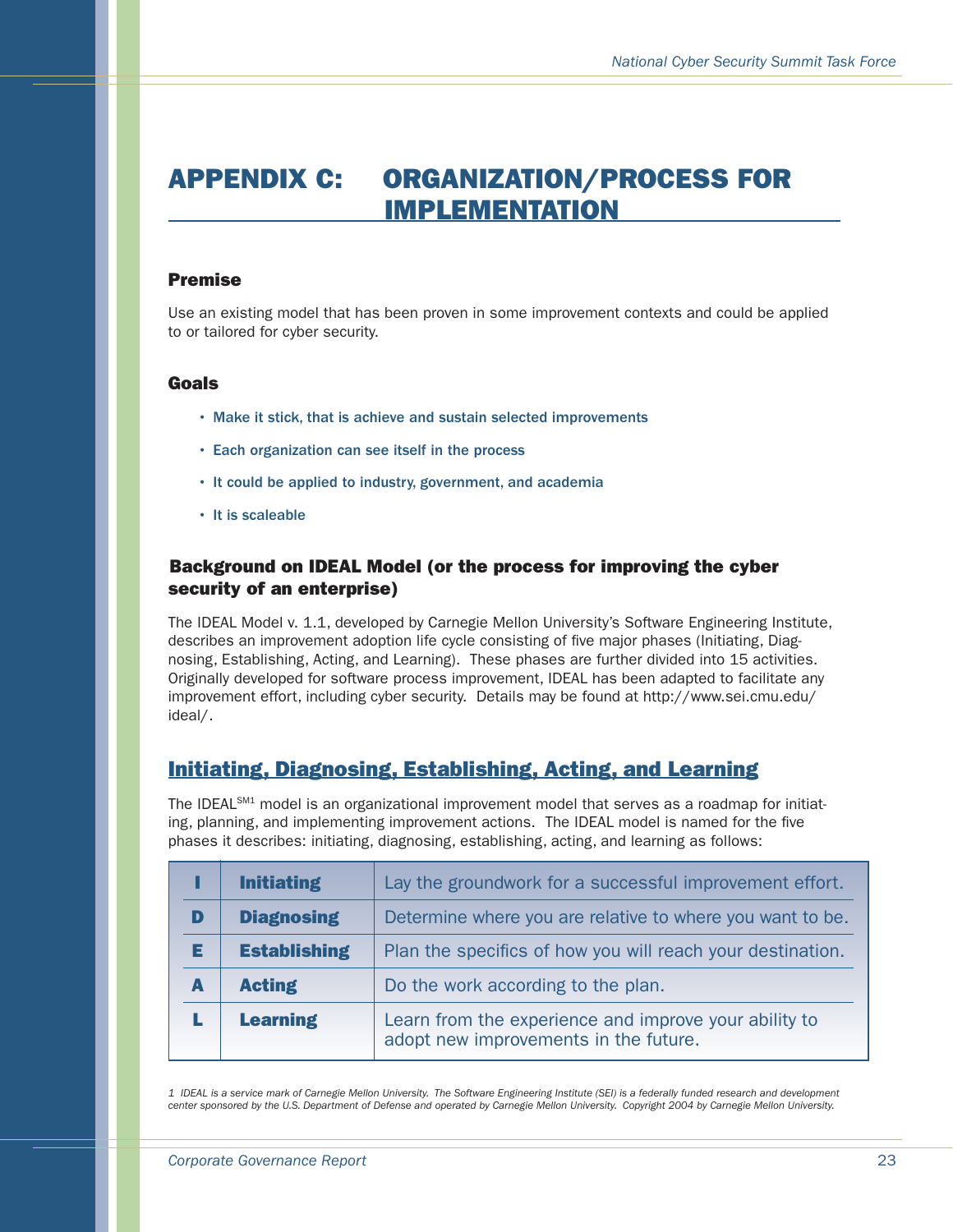

Following are key activities for cyber security process improvements within an organization.

## Initiating Phase

#### Stimulus for Change

The stimulus for change is not technically a part of any activity, but rather it is the condition, event, or direction that indicates that some sort of change is needed. It therefore initiates an IDEAL cycle. In this case, the enterprise CEO or Board of Directors must perceive a need to improve its cyber security posture within the company, for example, an Internet virus infects the company network and it loses production for a period of time. Stimulus also could come from a public campaign to promote cyber security.

### Establish Context

This activity involves ensuring that the change under consideration is tied to a key business driver or critical success factor, such as market drivers. This is part of the risk management process to determine what level of risk is acceptable to the organization, knowing who it affects and what mission is affected if the risk is realized. The organization may want a quick evaluation to help justify committing resources and build sponsorship before the more intense risk assessment work.

### Build Sponsorship

The information security governance defines who (job function) must be involved for cyber security, for example CEO, or business unit. This is a process of convincing all of these groups that cyber security change is necessary and obtaining their agreement to become active, visible sponsors of the change initiative.

### Charter Infrastructure

This activity identifies exactly who will be taking action, including the coordinator for this effort.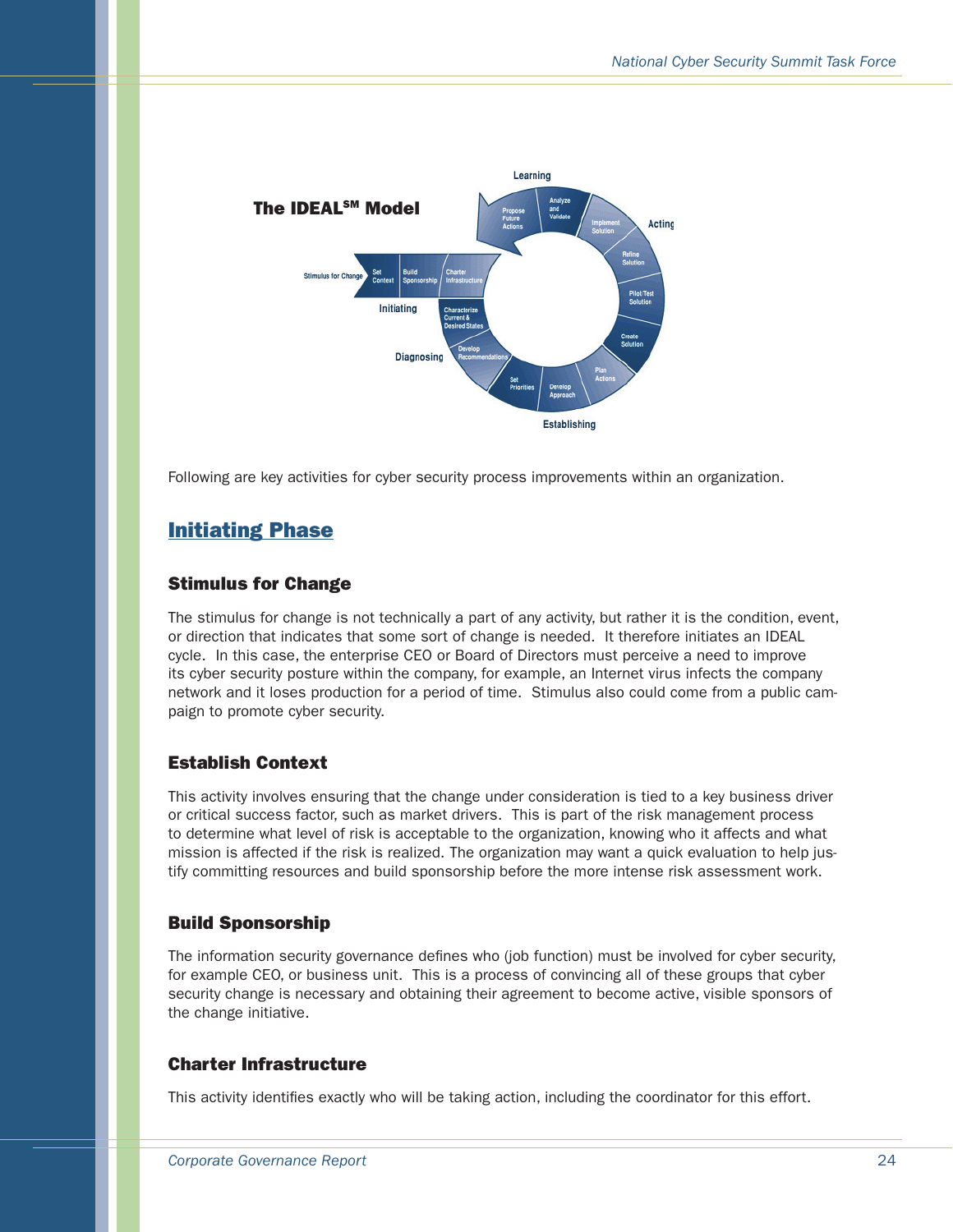## Diagnosing Phase

## Characterize Current and Desired State

Although the stimulus for change activity, listed above, may have identified one or more problems, the outcome from this activity is a more thorough assessment of the organization's security posture. This is where the assessment tool may be used.

### Develop Recommendations

Based on links and resources provided by the tool for specific areas of improvement, the assessment team develops recommendations, that is, the ways and means employed to get from the current state to a desired state.

## Establishing Phase

## Set Priorities

Prioritization criteria are developed based on business drivers, business area impact, and perhaps a recent risk assessment or audit. Each recommendation is evaluated against the criteria. Priorities could include funding, timely completion, and operational impact. Note that priorities are not always derived from recommendations, for example, employee safety may be a priority but not a recommendation.

### Develop Approach

Up to this point, the recommendations are based only upon the results of the Establish Context and Characterize Current and Desired State activities. The approach accounts for recommendations but *expands or alters them as necessary to meet the priorities that have been set for the effort*. Expansion may include requirements for new skills and knowledge to adopt a particular improvement (awareness/training) or aspects of the organization's culture such as sources of resistance and market forces.

## Plan Actions

The plan for an improvement effort differs from both the recommendations and the approach both in degree and in substance. First, it *takes the level of detail down* to the point of "brass tacks." Everyone is told what to do, when to do it, how to do it, and so on. Second, it *translates an approach* that exists outside of time and space into a scheduled event that is tied *to specific days and hours*. The execution of the plan is structured and managed like any project with schedules, tasks, assigned responsibilities, committed resources, milestones, decision points, reviews, measurement, status tracking, and risk management.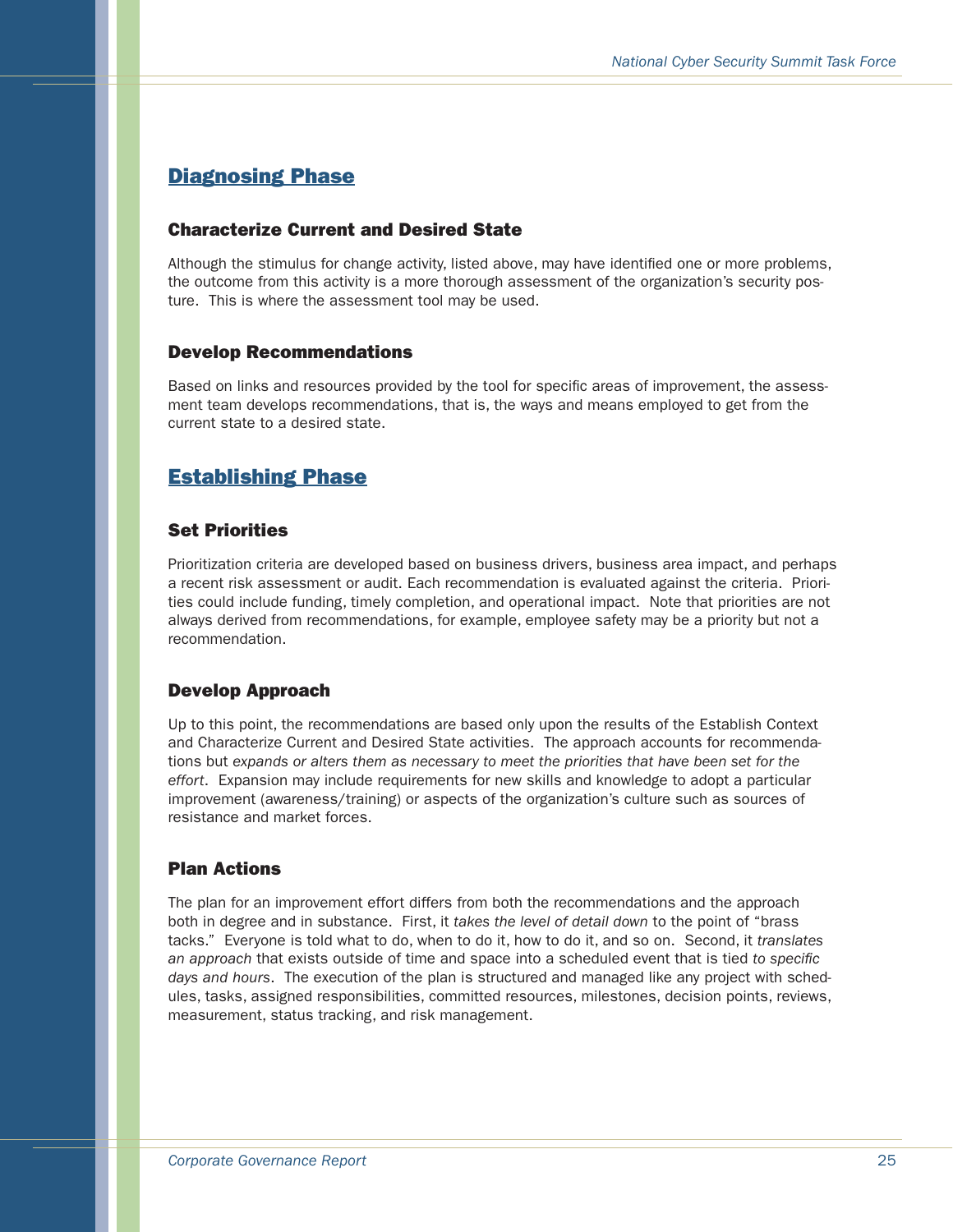## Acting Phase

## Create Solution

This is the procedure or act required to take action and execute the implementation project plan.

## Test/Pilot Solution

This activity involves implementing and observing the candidate solution in one or more pilot situations in which the risk can be contained. Notice that this activity should be one of "verification" rather than of "validation." That is, the problems with the proposed solution are identified, but the wider issue of whether the solution itself is the right one is not addressed. In practice, the two often blend and one cannot continually ask the first question without also asking the second. The "Analyze and Validate" activity described below provides a formal opportunity for comparing the solution as implemented against the initial goals.

## Refine Solution

Any problems found in the Test/Pilot Solution activity may or may not be corrected; this is a decision made by the project manager/coordinator based on risk, resources, and other business and rollout considerations.

### Install Solution

This activity can be repeated more than once; multiple revisions of the solution can occur. But there is a difference between errors in the solution (which were identified and corrected in the past two activities) and errors in implementation.

## Learning Phase

### Analyze and Validate

The purpose of this activity in any effort is to compare the results of the improvement effort with its goals and requirements, in other words, to determine whether the original objective of the exercise had been met. One purpose of this IDEAL process is to collect and analyze the lessons learned from an effort and apply these to subsequent interactions.

## Propose Future Actions

This activity identifies what additional actions need to be planned in the future.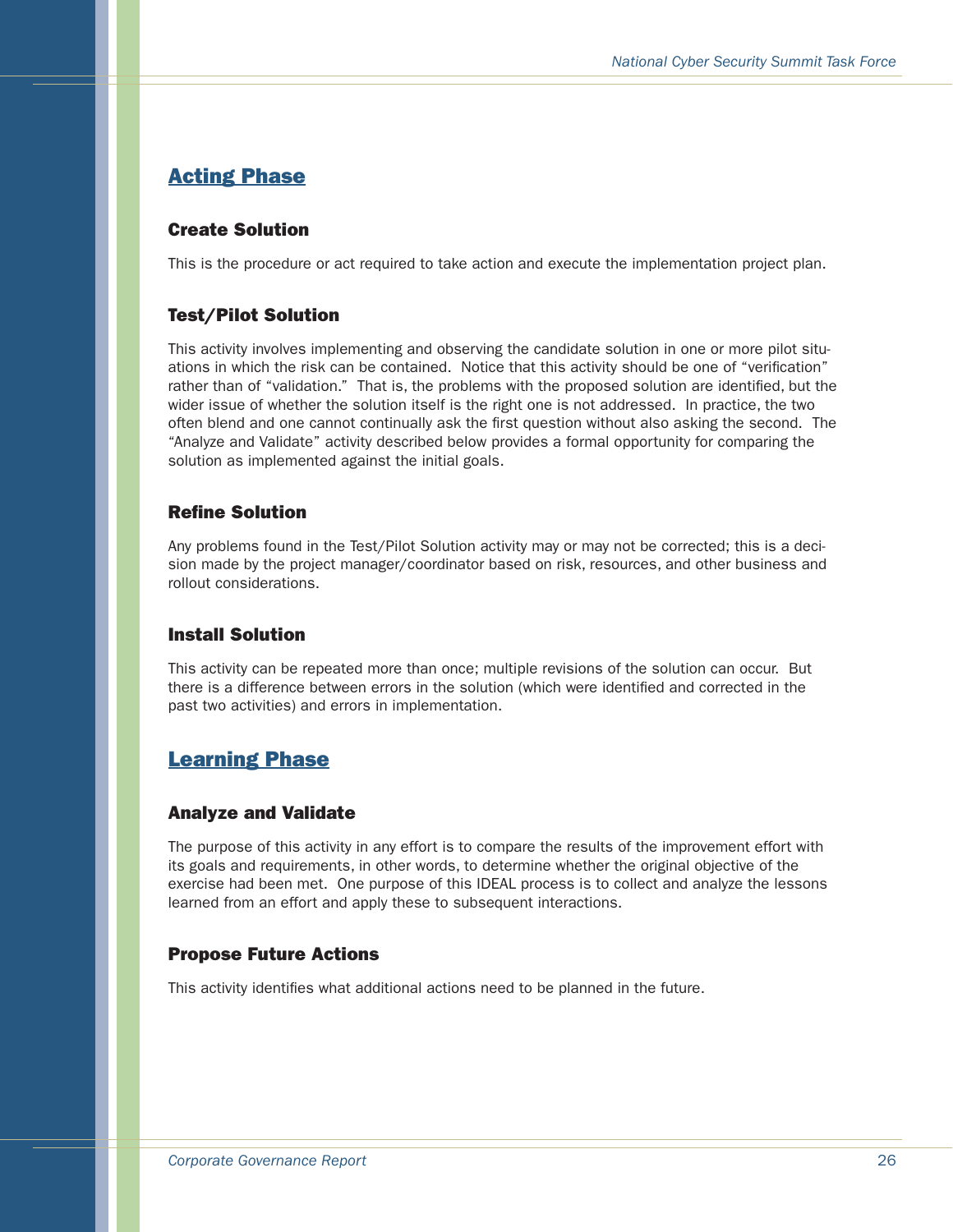# APPENDIX D: ISG ASSESSMENT TOOL

The information security governance (ISG) assessment tool is intended to directly support the ISG framework developed by the Corporate Governance Task Force. It is intended to help a company determine the degree to which it has implemented an information security governance framework at the strategic level within the company. Other tools address the operational and tactical levels of information security. We encourage organizations to examine the available operational and tactical tools to choose the one that works best for their organization. These include International Organization for Standardization-International Electrotechnical Commission 17799-1:200, Control Objectives for Information and Related Technology, FISCAM, and so forth.

This tool is not intended to provide a complete and detailed list of information security policies or practices. Rather, it is intended to help a company identify general areas of concern as they relate to the framework. The tool can assist companies and organizations to identify areas that may be at risk so that they can begin to address those risks.

### Purpose of This Tool

This tool is designed to support the ISG framework. The first section of this tool will help a company assess their reliance on information technology. The remaining sections are intended to help a company determine the maturity of information security governance within its organization at a strategic level. The overall rating (Good, Needs Improvement, Poor) will depend on the raw score and a company's dependence on information technology.

The assessment tool, in conjunction with the framework, can be used by organizations of varying sizes and types to gain a better understanding at a high level of the role that information security governance has in the company and how it can best be structured.

Once an item in the assessment tool is noted for improvement we would encourage users to take advantage of the many other tools and references already available that will offer more specific guidance in each area. For example there are multiple references on conducting risk assessments, there are several references on incident response plans, and there are commercial tools to help with vulnerability assessments.

### How To Use This Tool

This tool and the framework were created to evaluate the "people" and "process" components of cyber security and not the "technology" component directly. The tool was intended for use by an organization as a whole although a business unit within an organization could use the tool to help determine the maturity of its individual information security program.

Answer the questions in each section and the total for each section will be automatically provided at the end of each section and following completion of the tool. An overall rating will also be automatically calculated and indicated in the "Overall Security Evaluation Rating" field at the end of the tool.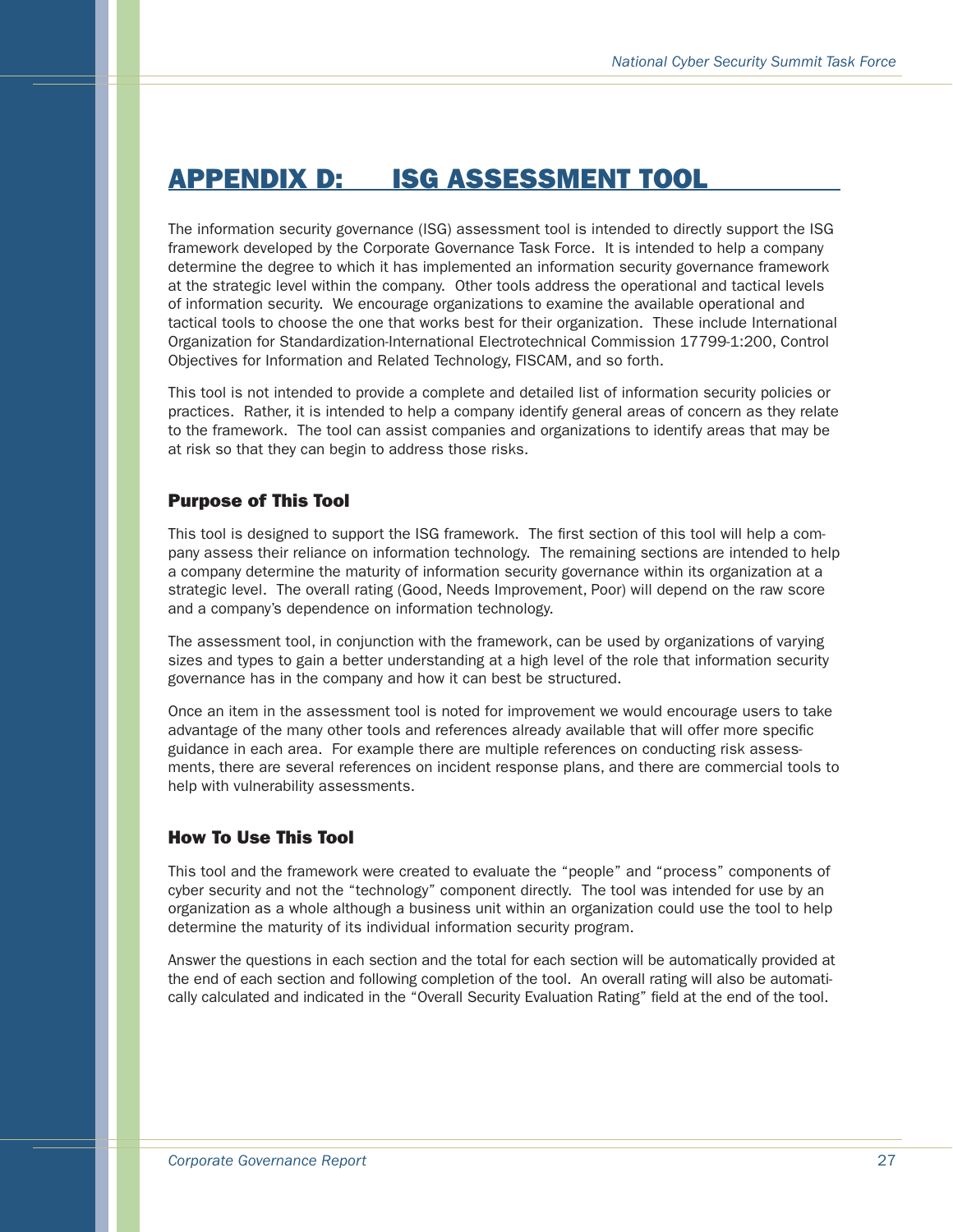#### Acknowledgements

The Corporate Governance Task Force would like to thank TechNet, the creators of the TechNet Corporate Information Security Evaluation for CEOs, for their gracious contribution to this project. The TechNet Corporate Information Security Evaluation served as the starting point for the ISG assessment tool, with the concept, format and many of the questions taken directly from it. The Task Force owes a special thanks to Matt Halbleib of Intel Corporation, Laney Settelmeyer of Intel Corporation and Marilyn Thornton of ALLTEL. Additionally, we would also like to thank those on the Subcommittee who helped in many different ways to develop this tool.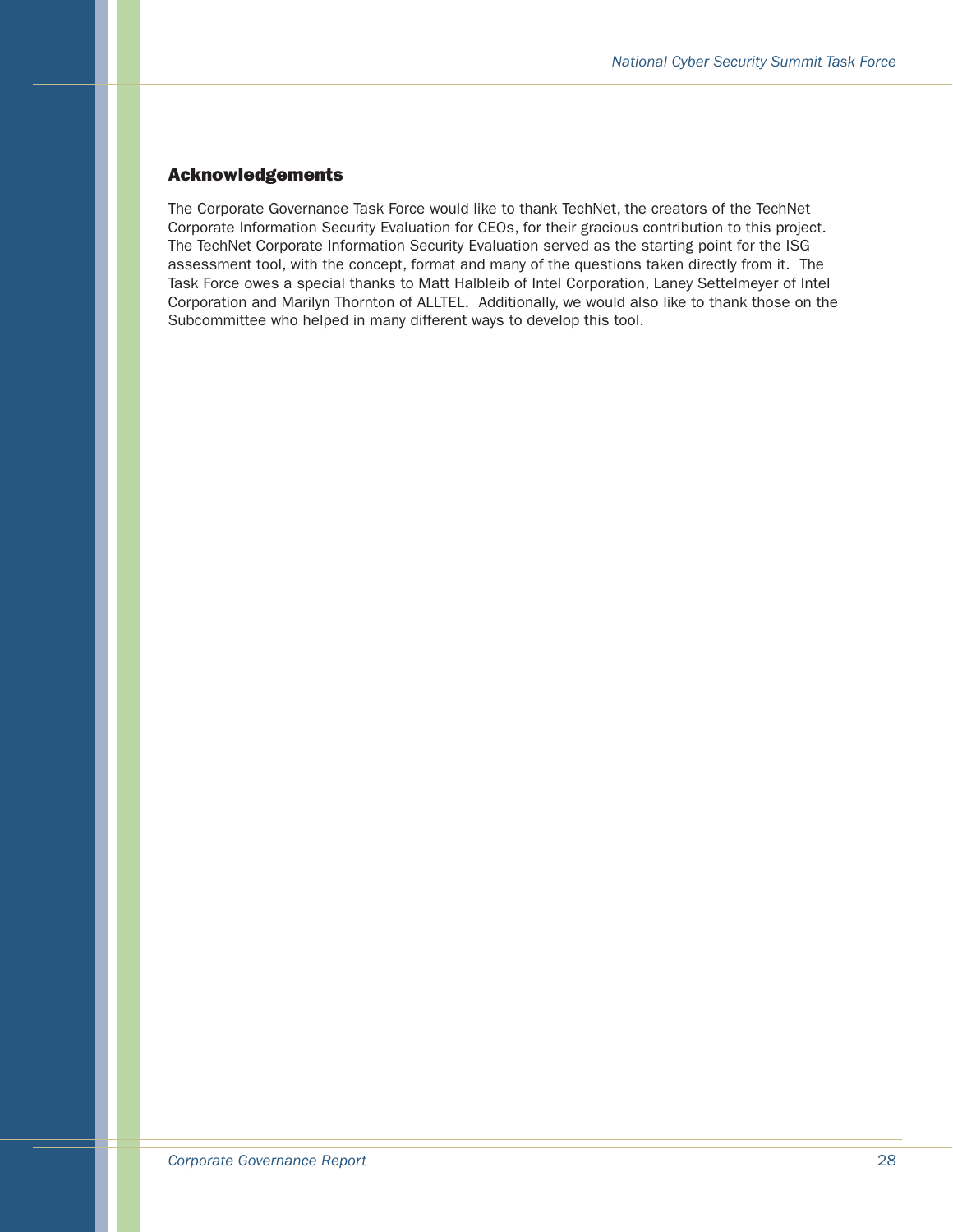## **Section I: Business Dependency Evaluation**

This section is designed to help you determine whether your company has a high, medium or low reliance on information technology for business continuity. It also considers your degree of sector interdependency and regulation. Your overall security evaluation rating will depend in part on your business dependency.

|              | Scoring: very low = 0; low = 1; medium = 2; high = 3; very high = 4                                                                                                                                                                    |  |
|--------------|----------------------------------------------------------------------------------------------------------------------------------------------------------------------------------------------------------------------------------------|--|
| $\mathbf{1}$ | <b>Company Characteristics</b>                                                                                                                                                                                                         |  |
| 1.1          | Gross revenue of the entire company<br>Less than $$10$ million = very low<br>\$10 million to \$100 million = low<br>\$100 million to \$1 billion = medium<br>\$1 billion to \$10 billion = high<br>More than $$10$ billion = very high |  |
| 1.2          | Number of employees<br>Less than 500 employees $=$ very low<br>500 to $1,000$ employees = low<br>1,000 to 5,000 employees = medium<br>5,000 to $20,000$ employees = high<br>more than $20,000$ employees = very high                   |  |
| 1.3          | Dependence upon information technology systems and the Internet to offer<br>products and services to customer                                                                                                                          |  |
| 1.4          | Value of company's intellectual property stored or transmitted in electronic form                                                                                                                                                      |  |
| 1.5          | Impact of major system downtime on revenues                                                                                                                                                                                            |  |
| 1.6          | Degree of change within company (expansions, mergers, acquisitions, divesti-<br>tures, new markets, etc.)                                                                                                                              |  |
| 1.7          | Impact to your business from an Internet outage                                                                                                                                                                                        |  |
| 1.8          | Dependency on multinational operations for current revenue stream                                                                                                                                                                      |  |
| 1.9          | Plans for multinational operations (e.g. outsourced business functions to off-<br>shore locations, growing into areas representing increased portions of overall<br>revenue)                                                           |  |
|              | <b>Industry Characteristics</b>                                                                                                                                                                                                        |  |
| 1.10         | Potential impact to national or critical infrastructure in case of outage or<br>interruption to your systems                                                                                                                           |  |
| 1.11         | Customer sensitivity to security and privacy                                                                                                                                                                                           |  |
| 1.12         | Level of industry regulation regarding security (e.g. GLBA, HIPAA, Sarbanes<br>Oxley, other applicable international or local regulations)                                                                                             |  |
| 1.13         | Potential brand impact of a security incident                                                                                                                                                                                          |  |
| 1.14         | Extent of business operations dependent upon third parties (business part-<br>ners, contractors, suppliers)                                                                                                                            |  |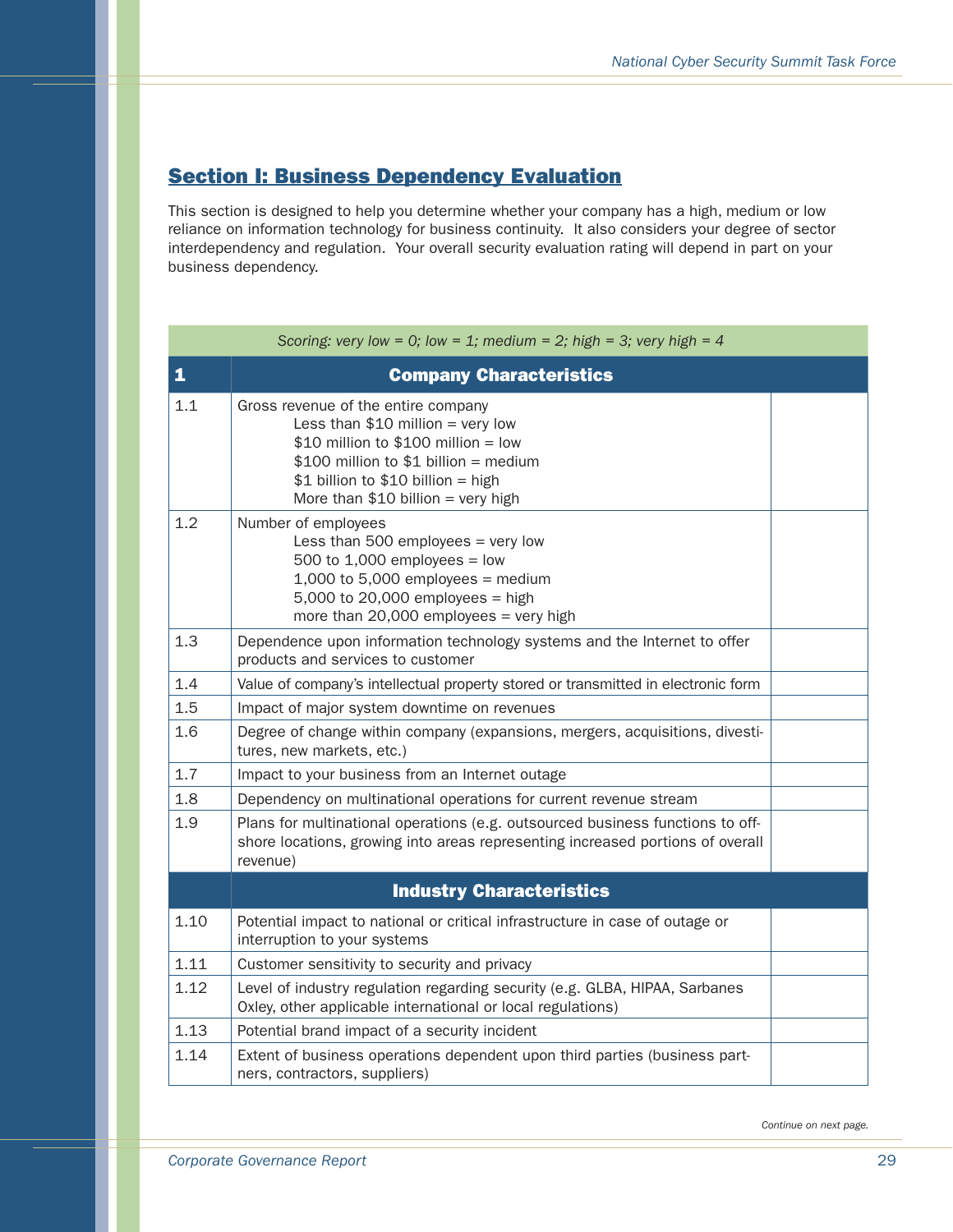|      | Scoring: very low = 0; low = 1; medium = 2; high = 3; very high = 4                                                                                      |  |
|------|----------------------------------------------------------------------------------------------------------------------------------------------------------|--|
| 1.15 | Customers ability to quickly switch to a competitor, based upon competitor's<br>ability to offer more secure/reliable services                           |  |
| 1.16 | Does your company do business in a politically sensitive area? (Would your<br>business be a target of violent physical or cyber attack from any groups?) |  |
|      | <b>Total Business Dependency Score</b>                                                                                                                   |  |

## **Section II: Risk Management**

This section evaluates the risk management process as it relates to creating an information security strategy and program. Please note the change in scoring. This method of scoring applies throughout the remainder of this document.

|                | Scoring: $0 = not implemented$ ; $1 = planning stages$ ; $2 = partially implemented$ ;<br>$3 =$ close to completion; $4 =$ fully implemented                                                          |  |
|----------------|-------------------------------------------------------------------------------------------------------------------------------------------------------------------------------------------------------|--|
| $\overline{2}$ | <b>Corporate Information Security Risk Assessment</b>                                                                                                                                                 |  |
| 2.1            | Does your company have an Information Security Program Charter?                                                                                                                                       |  |
| 2.2            | Has your company conducted a risk assessment to identify the key business<br>objectives that need to be supported by your corporate information security<br>program?                                  |  |
| 2.3            | Has your company identified critical corporate assets and the business func-<br>tions that rely on them?                                                                                              |  |
| 2.4            | Have the information security threats and vulnerabilities associated with<br>each of the critical assets and functions been identified?                                                               |  |
| 2.5            | Has a quantifiable cost been assigned to the loss of each critical asset or<br>function?                                                                                                              |  |
| 2.6            | Do you have a written information security strategy that seeks to cost-effec-<br>tively measure risk and specify actions to manage risk at an acceptable<br>level, with minimal business disruptions? |  |
| 2.7            | Do you have a written information security strategy that seeks to cost-<br>effectively reduce the risks to an acceptable level, with minimal business<br>disruptions?                                 |  |
| 2.8            | Is the strategy reviewed and updated at least annually, or more frequently<br>when significant business changes require it?                                                                           |  |
| 2.9            | Do you have a process in place to monitor federal, state, or international<br>legislation or regulations and determine their applicability to your business?                                          |  |
|                | <b>Total Risk Management Score</b>                                                                                                                                                                    |  |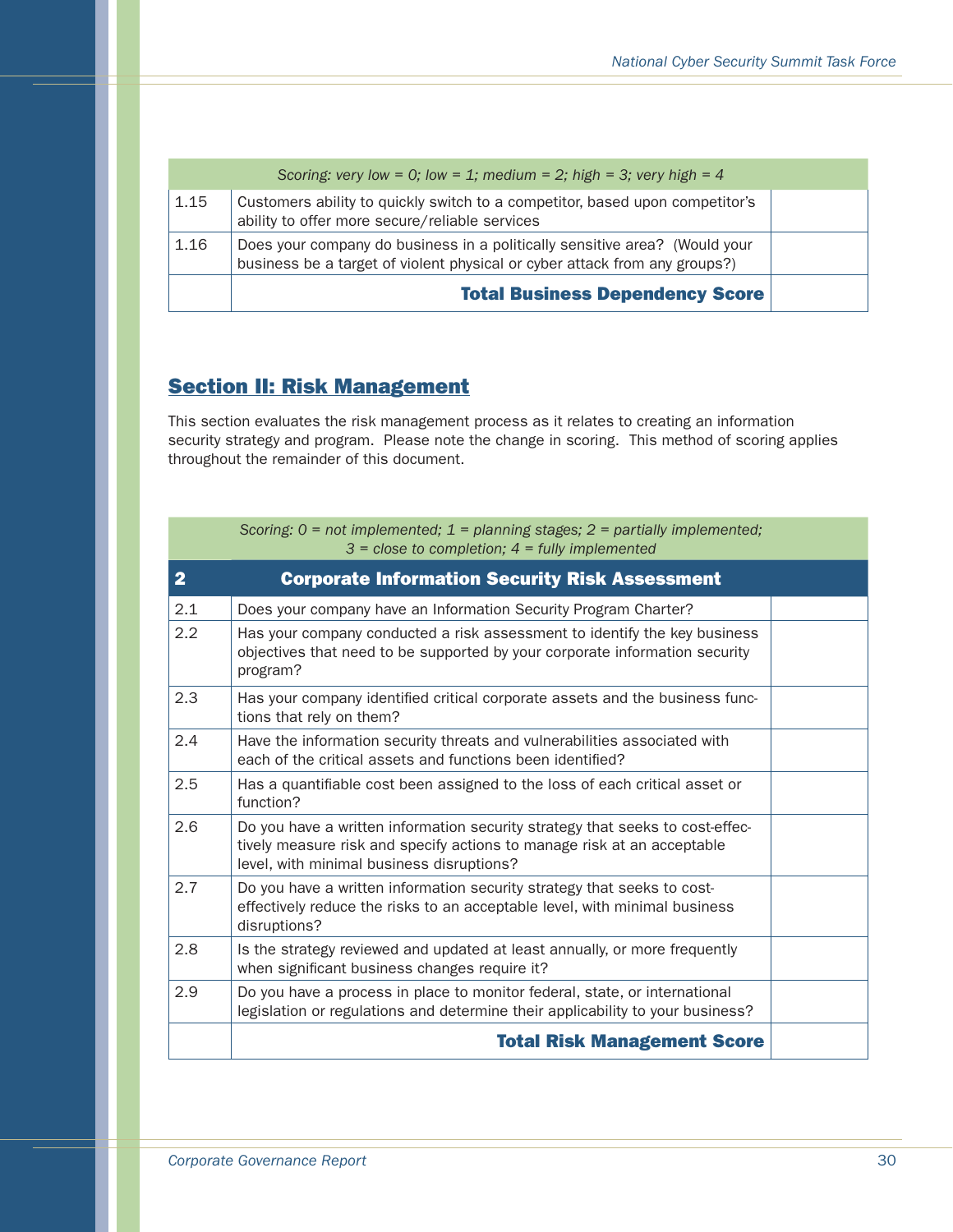## Section III: People

This section evaluates the organizational aspects of your information security program.

|                | Scoring: $0 = not$ implemented; $1 =$ planning stages; $2 =$ partially implemented;<br>$3 =$ close to completion; $4 =$ fully implemented                                                                                                                                            |  |
|----------------|--------------------------------------------------------------------------------------------------------------------------------------------------------------------------------------------------------------------------------------------------------------------------------------|--|
| 3 <sup>1</sup> | <b>Corporate Information Security Function/Organization</b>                                                                                                                                                                                                                          |  |
| 3.1            | Is there a person or organization that has information security as its primary<br>duty, with responsibility for maintaining the security program and ensuring<br>compliance?                                                                                                         |  |
| 3.2            | Do the leaders and staff of your information security organization have the<br>necessary experience and qualifications? (e.g. CISSP, CISM, CISA certification)                                                                                                                       |  |
| 3.3            | Does your information security function have the authority and resources<br>it needs to manage and ensure compliance with the information security<br>program?                                                                                                                       |  |
| 3.4            | Is responsibility clearly assigned for all areas of the information security<br>architecture, compliance, processes, and audits?                                                                                                                                                     |  |
| 3.5            | Has specific responsibility been assigned for the execution of business con-<br>tinuity and disaster recovery plans (either within or outside of the Information<br>Security Department)?                                                                                            |  |
| 3.6            | Do you have an ongoing training program in place for information security<br>staff?                                                                                                                                                                                                  |  |
| 3.7            | Is someone in the information security organization function responsible for<br>liaising with business units to identify any new security requirements based<br>on changes to the business?                                                                                          |  |
| 3.8            | Does the information security function actively engage with other critical<br>functions, such as Human Resources and Legal, to develop and enforce com-<br>pliance with information security policies and practices?                                                                 |  |
| 3.9            | Does the information security function report regularly to the executive staff<br>and Board of Directors on the compliance of the business to and the effec-<br>tiveness of the information security program and policies?                                                           |  |
| 3.10           | Is the executive staff ultimately responsible and accountable for the informa-<br>tion security program, including approval of information security policies?                                                                                                                        |  |
| 3.11           | Do the business unit heads and senior managers have specific programs<br>in place to comply with information security policies and standards with the<br>goal of ensuring the security of the information and systems that support the<br>operations and assets under their control? |  |
| 3.12           | Have you implemented an information security education and awareness<br>program such that all employees, contractors, and external providers know<br>the information security policies that apply to them and understand their<br>responsibilities?                                  |  |
|                | <b>Total People Score</b>                                                                                                                                                                                                                                                            |  |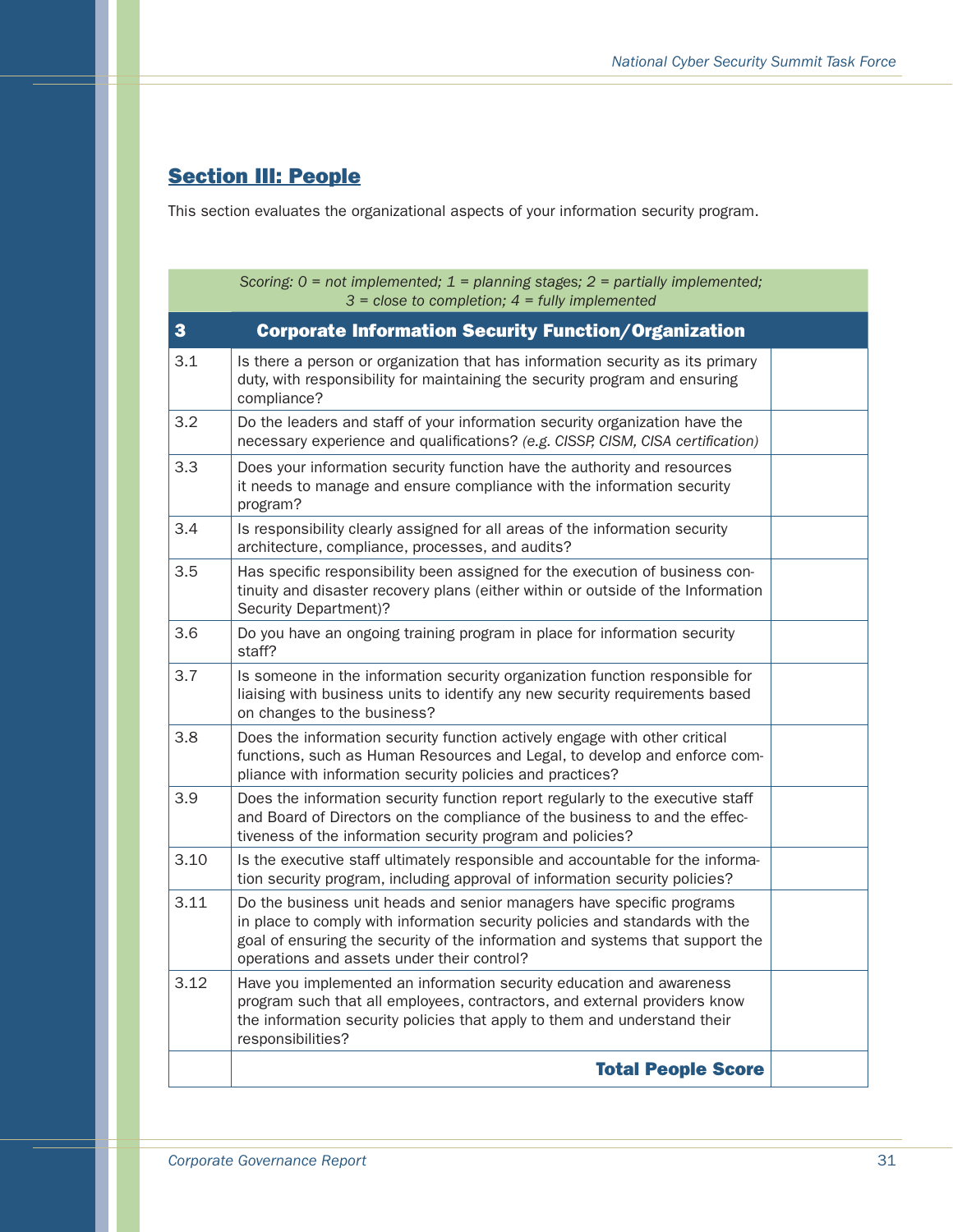## Section IV: Processes

This section identifies the processes that should be part of an information security program.

|      | Scoring: $0 = not$ implemented; $1 =$ planning stages; $2 =$ partially implemented;<br>$3 =$ close to completion; $4 =$ fully implemented                                                                                               |  |
|------|-----------------------------------------------------------------------------------------------------------------------------------------------------------------------------------------------------------------------------------------|--|
| 4    | <b>Security Technology Strategy</b>                                                                                                                                                                                                     |  |
| 4.1  | Does your company have an official information security architecture, based<br>on your risk management analysis and information security strategy?                                                                                      |  |
| 4.2  | Is the security architecture updated periodically to take into account new<br>business needs and strategies as well as changing security threats?                                                                                       |  |
| 4.3  | As the architecture evolves, is there a process to review existing systems and<br>applications for compliance and for addressing cases of non-compliance?                                                                               |  |
| 4.4  | Have you instituted processes and procedures for involving the security<br>personnel in evaluating and addressing any security impacts before the pur-<br>chase or introduction of new systems?                                         |  |
| 4.5  | If a deployed system is found to be in non-compliance with your official archi-<br>tecture, is there a process and defined time frame to bring it into compliance<br>or to remove it from service, applications, or business processes? |  |
| 4.6  | Do you have a process to appropriately evaluate and classify the information<br>and information assets that support the operations and assets under your<br>control, to indicate the appropriate levels of information security?        |  |
| 4.7  | Are there specific, documented, security-related configuration settings for all<br>systems and applications?                                                                                                                            |  |
|      | <b>Corporate Information Security Policies</b>                                                                                                                                                                                          |  |
|      | Based on your information security risk management strategy, do you have<br>written corporate information security policies that address each of the fol-<br>lowing areas?                                                              |  |
| 4.8  | Individual employee responsibilities for information security practices                                                                                                                                                                 |  |
| 4.9  | Acceptable use of computers, e- mail, Internet, and intranet                                                                                                                                                                            |  |
| 4.10 | Protection of corporate assets, including intellectual property                                                                                                                                                                         |  |
| 4.11 | Managing privacy issues, including excursions or breaches of privacy-related<br>information                                                                                                                                             |  |
| 4.12 | Identity management, including excursions or breaches of sensitive identity<br>information                                                                                                                                              |  |
| 4.13 | Access control, authentication, and authorization practices and requirements                                                                                                                                                            |  |
| 4.14 | Data classification, retention, and destruction                                                                                                                                                                                         |  |
| 4.15 | Information sharing,; including storing and transmitting company data on<br>outside resources (Internet Service Providers, external networks, contractors'<br>systems)                                                                  |  |
| 4.16 | Vulnerability management (e.g., patch management, antivirus software)                                                                                                                                                                   |  |

*Continue on next page.*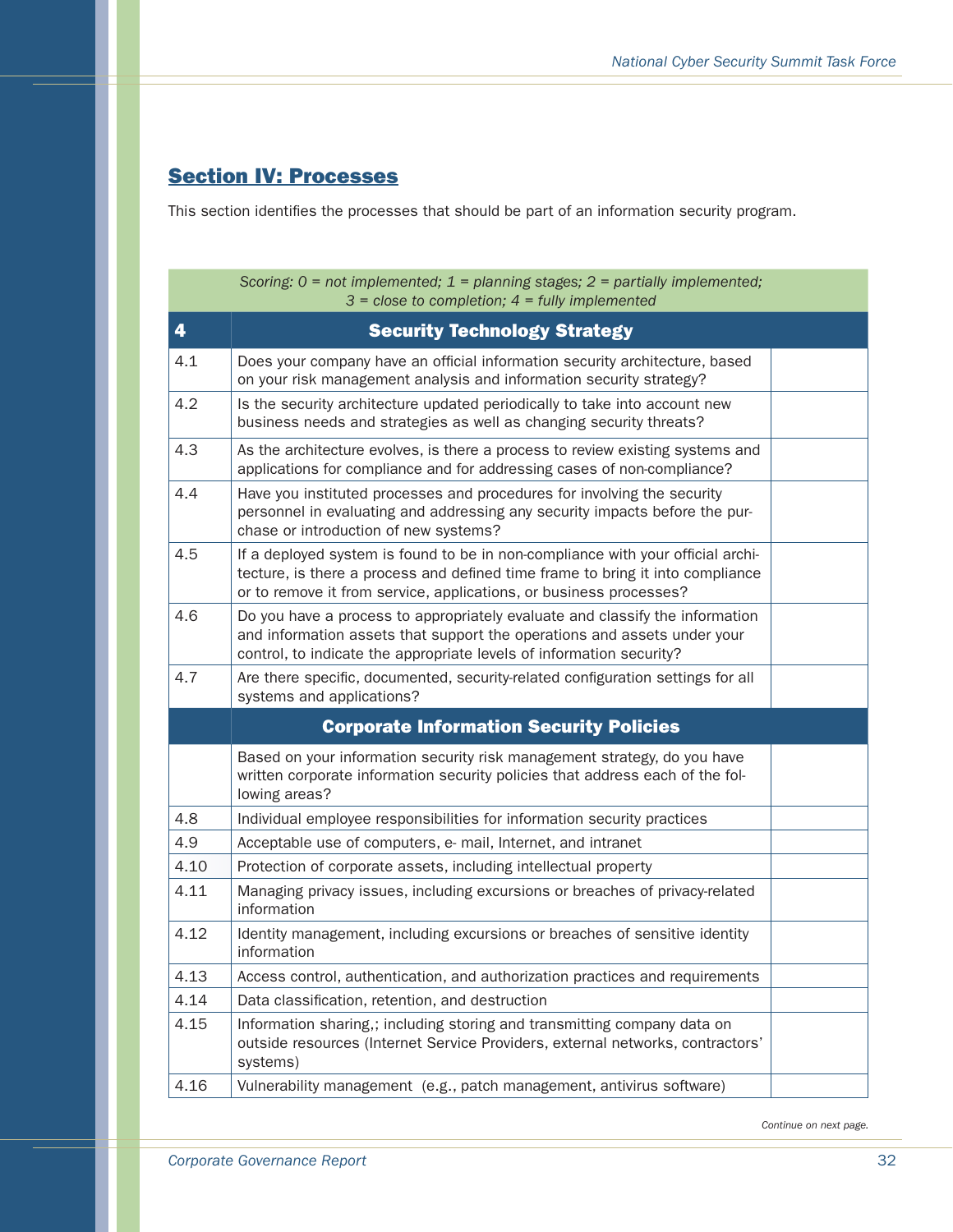|      | Scoring: $0 = not implemented$ ; $1 = planning stages$ ; $2 = partially implemented$ ;<br>$3 =$ close to completion; $4 =$ fully implemented                                                                                                              |  |  |
|------|-----------------------------------------------------------------------------------------------------------------------------------------------------------------------------------------------------------------------------------------------------------|--|--|
| 4.17 | Disaster recovery and contingency planning (business continuity planning)                                                                                                                                                                                 |  |  |
| 4.18 | Incident reporting and response                                                                                                                                                                                                                           |  |  |
| 4.19 | Security compliance monitoring and enforcement                                                                                                                                                                                                            |  |  |
| 4.20 | Change management processes                                                                                                                                                                                                                               |  |  |
| 4.21 | Physical security and personnel security                                                                                                                                                                                                                  |  |  |
| 4.22 | Are written information security policies consistent, non-technical, easy to<br>understand and readily available to employees, contractors, and partners?                                                                                                 |  |  |
| 4.23 | Is there a method for communicating security policies to all employees?                                                                                                                                                                                   |  |  |
| 4.24 | Are there documented procedures for implementing a policy?                                                                                                                                                                                                |  |  |
| 4.25 | Are there documented procedures for granting exceptions to policy?                                                                                                                                                                                        |  |  |
| 4.26 | When policies are updated or new policies are developed, is an analysis con-<br>ducted to determine the financial and resource implications of implementing<br>the new policy?                                                                            |  |  |
| 4.27 | Do your security policies effectively address the risks identified in your risk<br>analysis/risk assessments?                                                                                                                                             |  |  |
| 4.28 | Are relevant security policies included in all of your third-party contracts?                                                                                                                                                                             |  |  |
| 4.29 | Are consequences for non-compliance with corporate policies clearly commu-<br>nicated and enforced?                                                                                                                                                       |  |  |
| 4.30 | Are information security issues considered in all the important business<br>decisions within the company (product development, vendor selection, pur-<br>chasing, etc.)?                                                                                  |  |  |
|      | <b>Security Program Administration</b>                                                                                                                                                                                                                    |  |  |
| 4.31 | Does your company periodically test and evaluate/audit your information<br>security program, practices, controls, and techniques to ensure they are<br>effectively implemented?                                                                           |  |  |
| 4.32 | Do you conduct a periodic independent evaluation/audit of your information<br>security program and practices for each business unit?                                                                                                                      |  |  |
| 4.33 | Does each periodic independent evaluation/audit test the effectiveness of<br>information security policies, procedures, and practices of a representative<br>subset of each business unit's information systems?                                          |  |  |
| 4.34 | Does each periodic independent evaluation/audit assess the compliance of<br>each business unit with the requirements of a standard information security<br>framework and related information security policies, standards, procedures,<br>and guidelines? |  |  |
|      | <b>Total Processes Score</b>                                                                                                                                                                                                                              |  |  |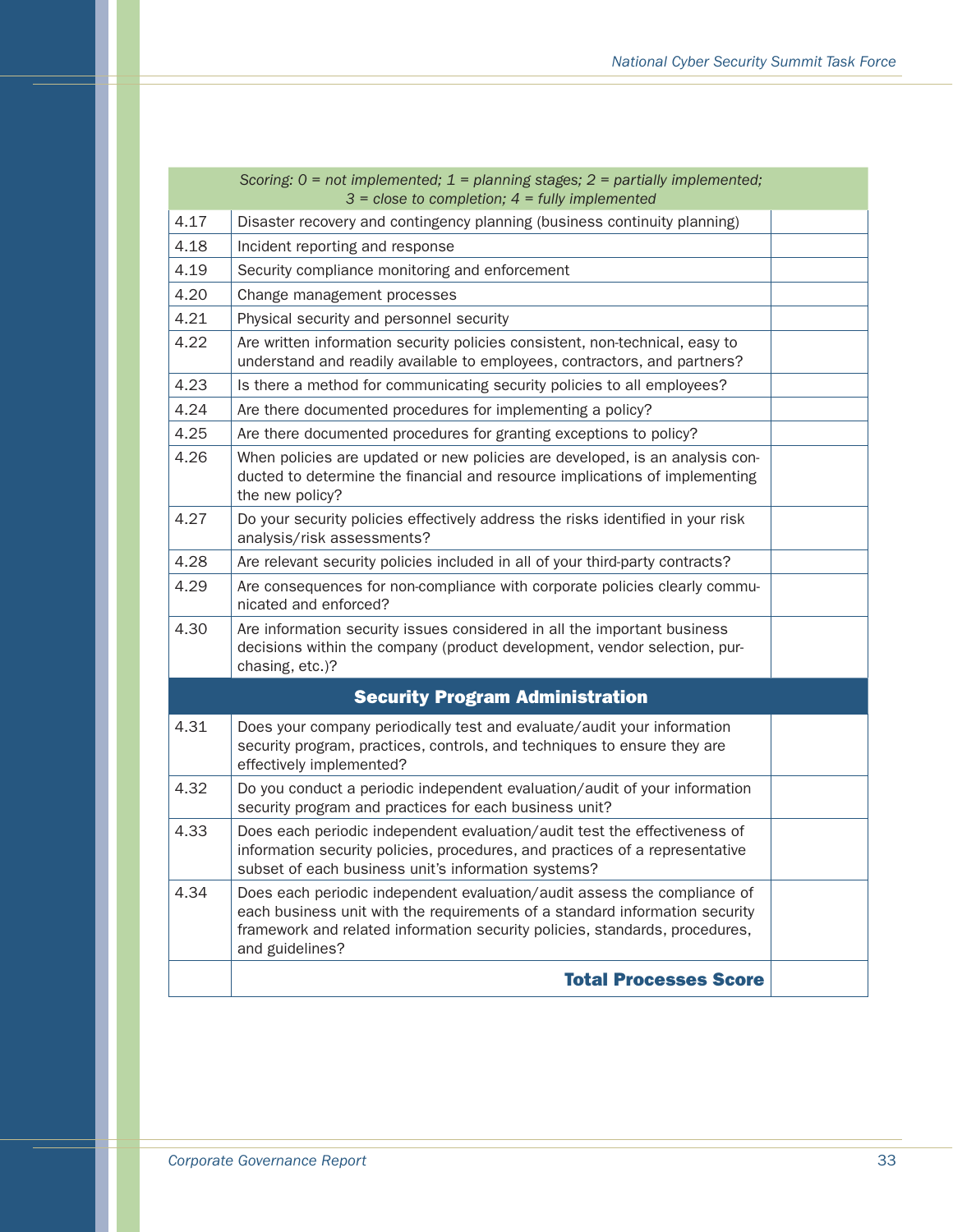## **Scoring**

| <b>Section</b>              | <b>Total Score</b> |
|-----------------------------|--------------------|
| <b>Business Dependency</b>  |                    |
| Ш<br><b>Risk Management</b> |                    |
| III People                  |                    |
| <b>IV Process</b>           |                    |

## **Results**

| <b>Low</b> | <b>High</b> | <b>Dependency</b> |
|------------|-------------|-------------------|
| O          | 15          | <b>Very low</b>   |
| 16         | 31          | Low               |
| 32         | 47          | <b>Medium</b>     |
| 48         | 63          | <b>High</b>       |
| 64         | 80          | Very high         |

| <b>Business</b><br><b>Dependency</b> | <b>Program Rating</b><br><b>Ranges</b> | <b>Overall</b><br><b>Assessment</b> |
|--------------------------------------|----------------------------------------|-------------------------------------|
| Very high                            | $0 - 139$                              | Poor                                |
|                                      | 140 - 179                              | <b>Needs improvement</b>            |
|                                      | 180 - 220                              | Good                                |
| <b>High</b>                          | $0 - 119$                              | Poor                                |
|                                      | $120 - 164$                            | <b>Needs improvement</b>            |
|                                      | 165 - 220                              | Good                                |
| <b>Medium</b>                        | $0 - 99$                               | Poor                                |
|                                      | $100 - 149$                            | <b>Needs improvement</b>            |
|                                      | 150 - 220                              | Good                                |
| Low                                  | $0 - 84$                               | Poor                                |
|                                      | $85 - 134$                             | <b>Needs improvement</b>            |
|                                      | $135 - 220$                            | Good                                |
| <b>Very low</b>                      | $0 - 69$                               | Poor                                |
|                                      | $70 - 119$                             | <b>Needs improvement</b>            |
|                                      | $120 - 220$                            | Good                                |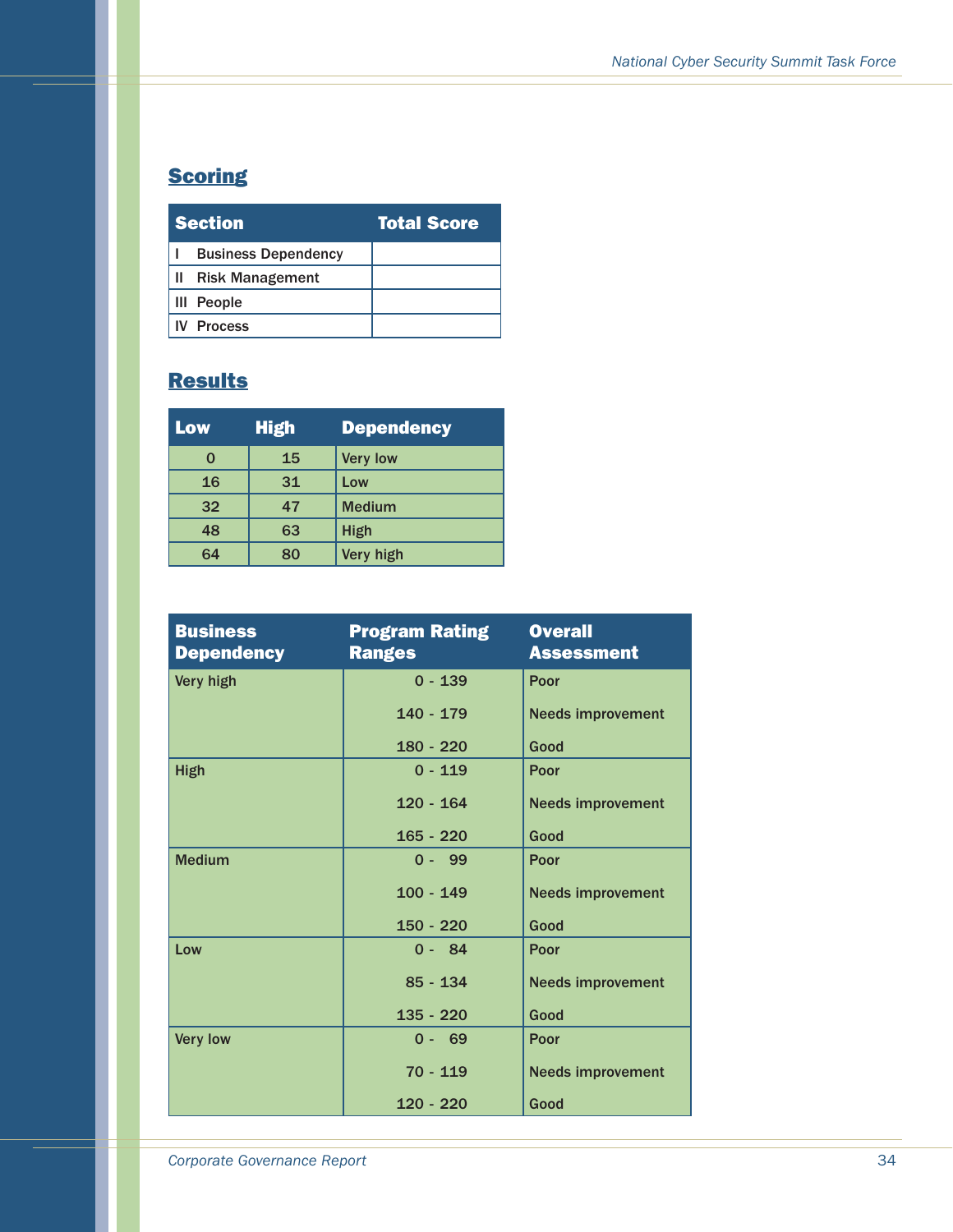# APPENDIX E: EDUCATION AND NON-PROFIT IMPLEMENTATION PLAN

### The Critical Need for Information Security Governance in Education and Non-profit Institutions

Information security is a critical issue in education and non-profit (E&NP) institutions as well as in the corporate and government sectors. Though organized on different models and driven by different goals than the corporate sector, E&NP organizations face similar issues of risk, liability, business continuity, costs, and national repercussions as they increasingly move their core activities to the Internet. Colleges and universities also play a unique role as the managers of some of the largest collections of computers on many of our fastest networks. (They also produce much of the research on information security and educate the security professionals of the future.) In the end, an effective program for information security depends, in the E&NP sector as in the others, on an effective implementation of information security governance.

A number of E&NP institutions have already implemented effective ISG programs and can serve as examples for others. Others are now doing so under the mandates and guidelines of their state governments. This section is intended for institutions that have not yet established a governance structure at the executive level for information and cyber security. It examines and adapts successful recommendations for implementing ISG in the corporate sector to fit the culture and structure of the E&NP organizations. It is intended to provide a good starting point for the successful adoption of ISG, one that can be followed in subsequent steps to support the implementation of appropriate and effective security practices throughout the organization.

#### Adapting the ISG Recommendations for E&NP Institutions

The ISG framework, tool, process, and verification recommendations for the corporate sector are valid in principle for the E&NP sector, but they cannot be used to best effect without adaptation of the language and some of the recommendations to better fit the structures and operations of the E&NP world. Members of the ISG Subcommittee for the education and non-profit organizations of the Summit will work with major stakeholder organizations such as the EDUCAUSE/Internet2 Task Force on Computer and Network Security to write and vet tailored versions of these documents to achieve a more successful and widespread implementation of ISG in the E&NP sector. The revised documents will be tested in pilot implementations as a next step. The remainder of this section illustrates the changes that must be made for their successful use in E&NP institutions.

#### Why Consider a Separate Case for Education and Non-profit Institutions?

Most guidelines and standards for information security refer to either government agencies (the Federal Information Security Management Act of 2002) or large corporations (the Business Software Alliance's "Information Security Governance: Toward a Framework for Action," TechNet's "Corporate Information Security Evaluation for CEOs"). These guidelines provide a very useful starting point for E&NP institutions, but may be difficult to introduce because of issues of language and emphasis. The ISG assessment tool of Appendix D, for example, emphasizes phrases such as "impact of downtime on revenues" and "expansions, mergers and acquisitions, new markets" that are not the central focus for risk assessment in the E&NP world. Additional ques-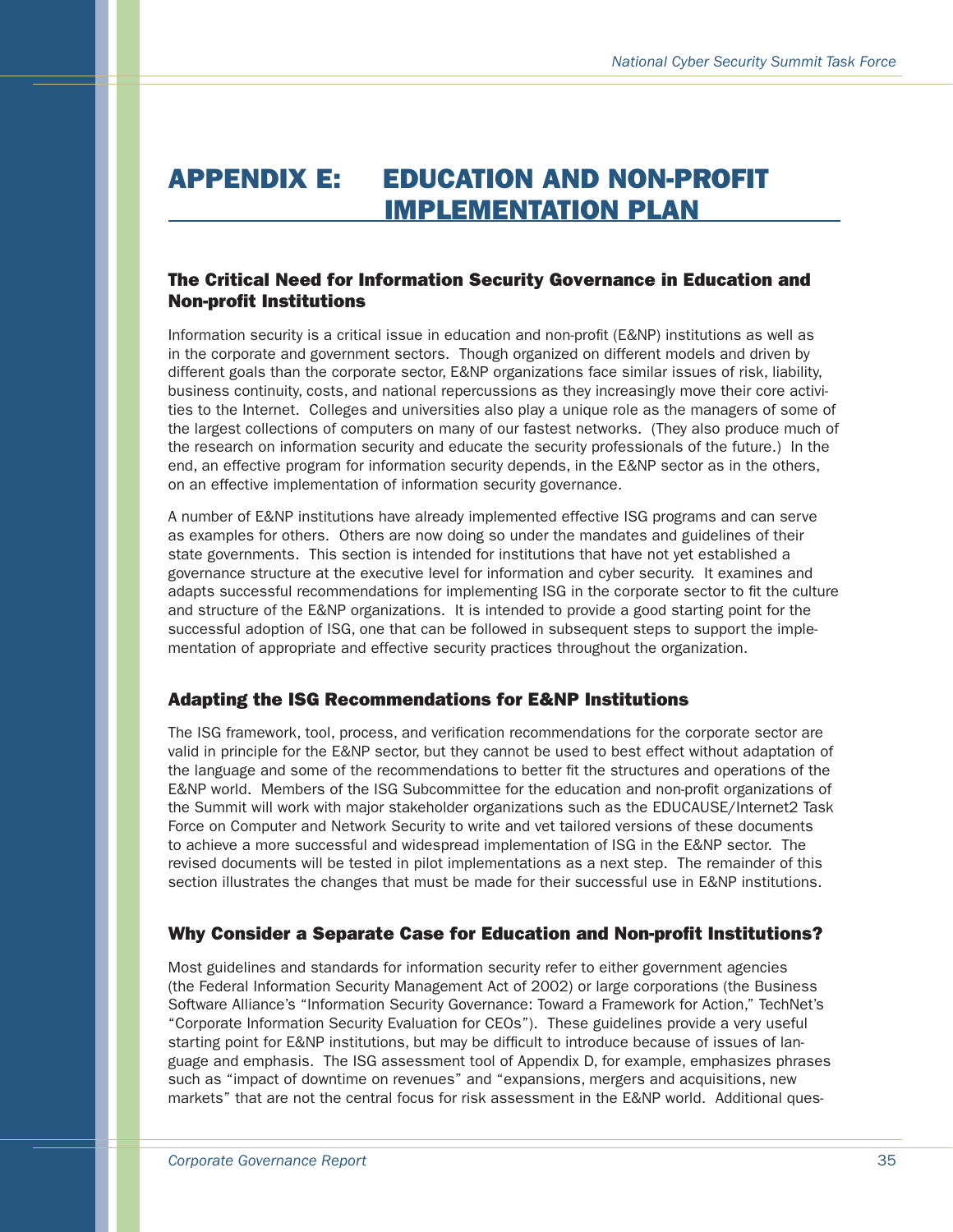tions of fit are related to the very large degree of decentralization in many large E&NP institutions. In addition, all of these guidelines would be much more effective in E&NP institutions if presented with some additional motivation specific to the sector.

#### Using the ISG Framework in Education and Non-profit Institutions

The ISG framework recommendations of Appendix A require only minor translations throughout to be effective in E&NP institutions. Although not affecting the underlying content or effect of the framework, these translations would improve the "take-up rate" and simplify implementation by speaking more directly to the intended audience. Following are some examples of such translations:

- Use E&NP terms such as "dean," or "director," instead of "senior company manager" throughout the document
- Use "Board of Regents," "Trustees," "Board of Directors," and so forth as Governance Committee throughout.
- Broaden the specific references to the ISO/IEC 17799 standards to a more general phrase such as ""consistent with accepted security practices such as ISO/IEC 17799." Institutions that do not use the ISO/IEC 17799 code of practice directly should be advised to consult it as a guide to the topics covered.

The thrust of these suggestions is to produce an essentially equivalent framework that speaks the language and invokes the core concerns of the institutional executive in the E&NP world. Successful first-time implementation (in an institution that has not yet implemented an ISG plan) would require considerably more definition, examples, discussion, and motivation. Implementations will vary considerably according to the degree of centralization/decentralization of campus information technology (IT) services and management, but each can be expected to contain the elements of the framework in some form.

#### Using the ISG Assessment Tool in Education and Non-profit Institutions

The assessment tool of Appendix D provides a very useful snapshot of specific actions that are required for an effective security program. As with the framework, the assessment tool would require some translations to be successful in E&NP institutions. Again, these translations would not affect the underlying content or effect of the assessment tool, but would improve the "take-up rate" and simplify implementation by speaking more directly to the intended audience. The most important changes are on the first page of the assessment tool, in the Business Dependency Evaluation which seeks to determine how much an institution depends on information security for business continuity. It also rates the degree of dependence on external regulations and on information exchange with other institutions. Following are several examples:

- The central concept "Impact of major system downtime on revenues" must become "Impact of downtime on critical company functions such as research, instruction, and constituent service" for the E&NP sector
- Other impacts such as liability for lawsuits may prove to be more important as business drivers for ISG in E&NP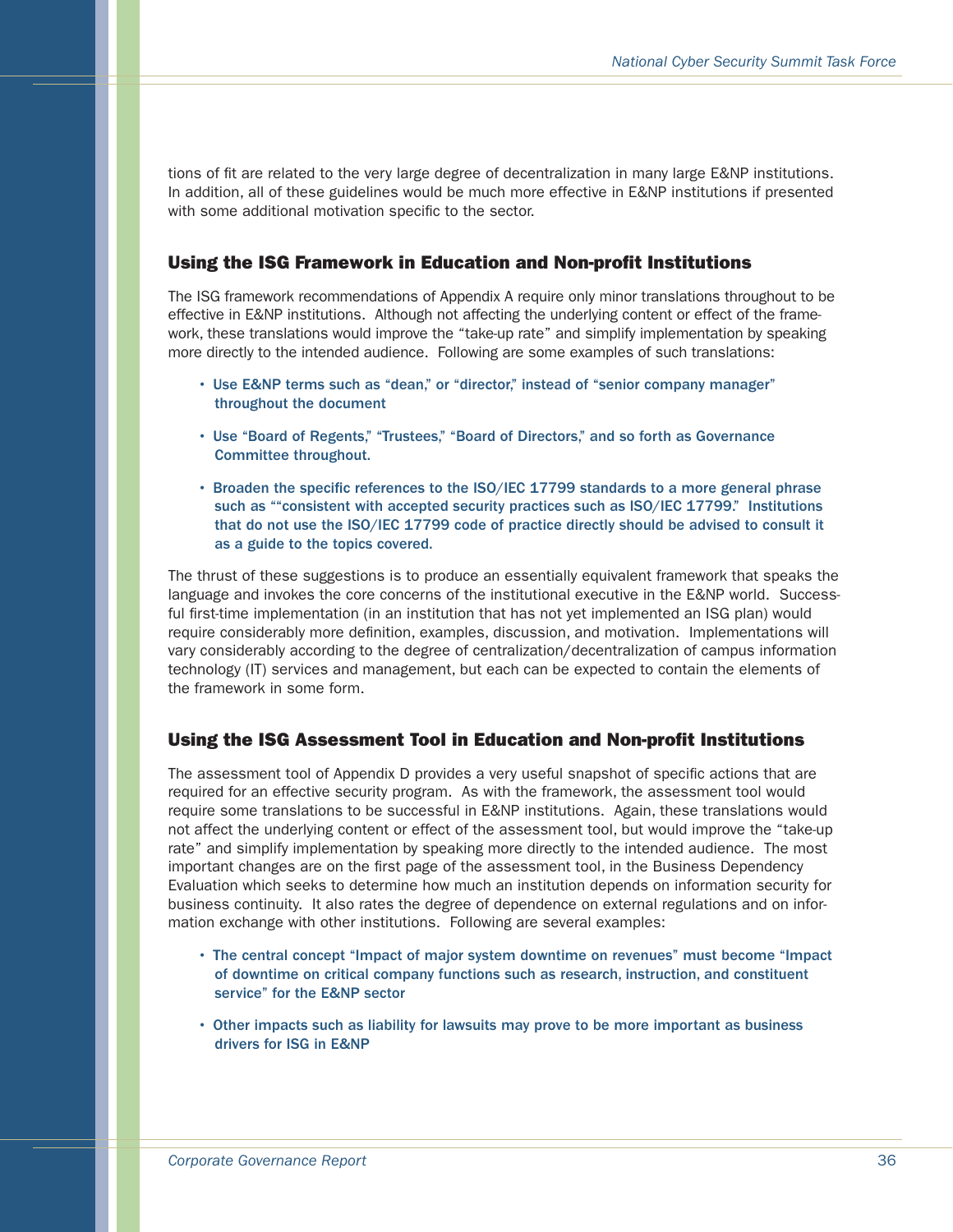- FERPA regulations can be added to GLBA and HIPAA as an important regulation affecting education. It is important to explain how these requirements affect the top leadership of the institution
- "Potential impact to national or critical infrastructure in case of outage or interruption to your systems" must be expanded to include the launching of denial of service by third parties from compromised systems
- The degree of change within company (expansions, mergers, acquisitions, divestitures, new markets, etc.) becomes (new programs and methods of instruction and research, reaching new student populations, etc.) for the education sector
- We must reword "customers" to "students, patrons, constituents, etc." to resonate with E&NP executives.

As with the framework, the thrust of these suggestions is to produce an essentially equivalent checklist that speaks the language and invokes the core concerns of the institutional executive in the E&NP world. Successful first-time implementation (in an institution that has not yet implemented an ISG plan) would require considerably more definition, discussion, and motivation based on E&NP examples.

#### Using the Verification and Compliance Recommendations in E&NP

The recommendations for verification and compliance, including the 12-part checklist, are quite appropriate for the E&NP community. Successful introduction would require only minor translations of terminology.

#### Initial Process for Implementing Information Security Governance in E&NP

It is recognized that some colleges, universities, and non-profit organizations already have an effective governance structure for information security and that some others are well on their way. These recommendations, therefore, are focused on the many institutions that need to start at the beginning. What is needed for the executive leadership of these institutions is not a detailed plan for a full-scale implementation of all aspects of information security. What is needed for executives is a short, "beginner's guide" on how to introduce an ISG program in a step-by-step manner that yields early success while building support and understanding. It must speak the language of executives and focus on their concerns. It can use the good experiences of those who have gone before for motivation and examples, as well as the painful experiences of peer institutions where ISG was too little or too late.

We can learn much about the process from the experience of the U.S. Government in implementing information security in response to federal legislation.

Some keys to successful implementation:

- Do simple, subjective risk assessments, and put your effort into improving security (OMB A-130 Appendix III)
- Express risk in words to make it easier for non-security people to understand, using the formula:

[vulnerability] could [threat] that could [impact].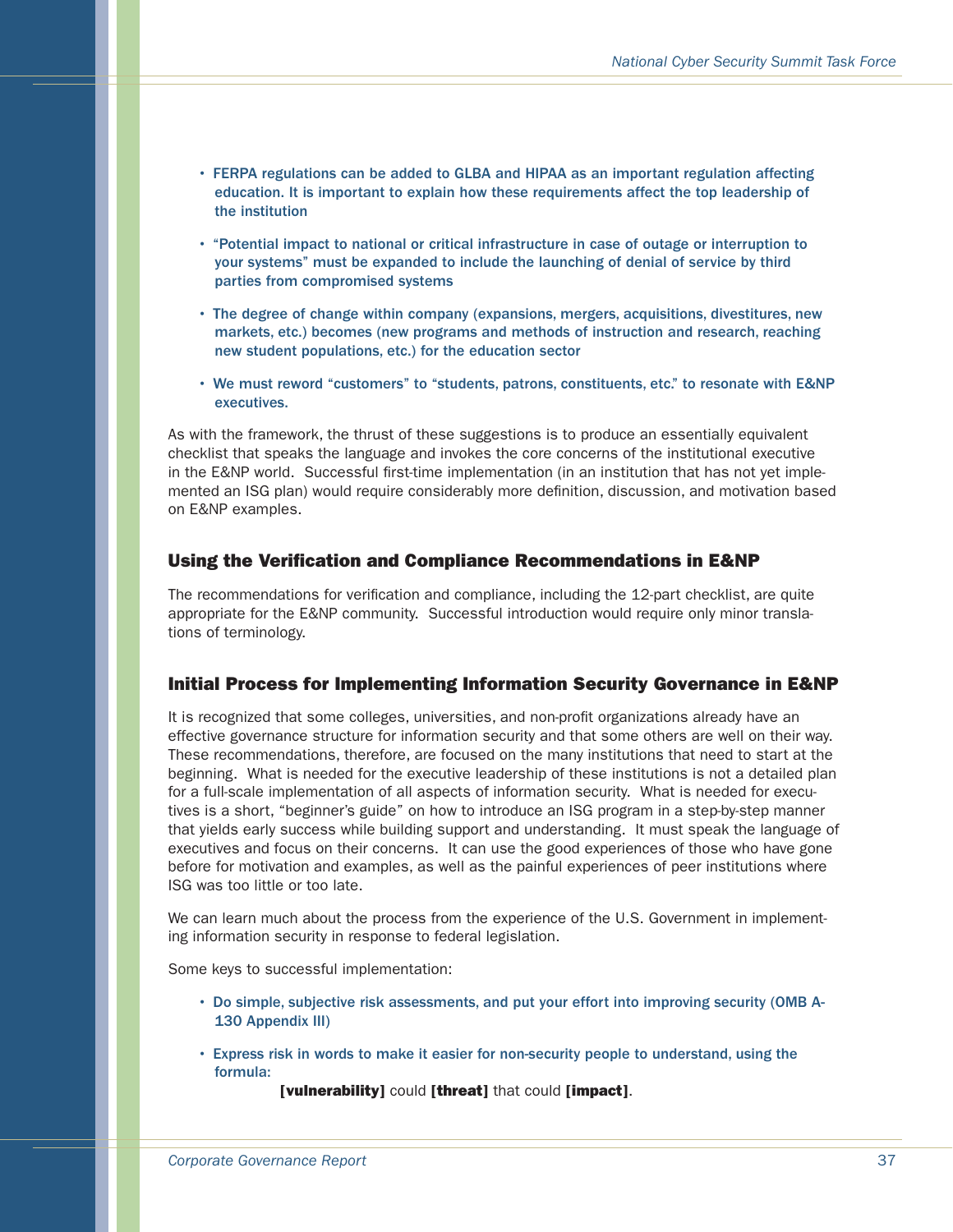- Use a simple High-Moderate-Low (Red-Yellow-Green) ranking (FIPS 199)
- Identify your key information systems and business owners (NIST SP800-19)
- Use an iterative process, with progressive detail (GAO/AIMD 00-33)
- Use a transparent process with summary reporting (GAO/AIMD 98-68).

This pragmatic, keep-it-simple approach to the initial implementation of ISG is especially apt for the E&NP sector.

The *Effective Security Practices Guide* recently published by EDUCAUSE and Internet2 includes a good overview that shows the sequence of steps to implement an effective security program as well as the relationships between the various parts. See http://www.educause.edu/ep/ep\_item detail.asp?ITEM\_ID=171. It contains strongly motivating examples of recent security failures at specific colleges and universities as well as the experiences of successful ISG implementations at peer institutions. The top levels of this guide, only a few pages long, are required reading for E&NP executives who need to implement ISG. (The lower levels of the guide are intended for security professionals, not executives.) The "Preliminary Risk Assessment" section explains why a risk assessment is so important and can serve as motivation for conducting the very rapid, subjective approach of the ISG checklist tool. As in the following example, a URL points to more complete documentation of a particular example:

Arguably, those responsible for information security in colleges and universities are abundantly aware of the risks because they are faced with security breaches regularly. However, this argument actually emphasizes the need for a risk assessment—to help you manage the risks. Many universities are straining to address immediate information security problems and have not had an opportunity to prioritize the risks and develop an overall security strategy. Individuals who are responsible for computer security in higher education instituitions need a method for identifying the most important problems that require the most attention, specifically because they are faced with such a large number of problems. Also, simply addressing immediate problems does not necessarily improve the security of the university in the long term. Without a solid security strategy, it is likely that solutions will be driven by technology rather than by the needs of the university. A preliminary risk assessment can help form an institutional security strategy, potentially leading to the creation of an information security department, the redesign of IT infrastructure, and other major changes to improve security.

Effective Security Practice: UC Berkeley (http://www.educause.edu), improving computer and network security—the progression from raising security awareness, to developing an information security group, to implementing IT security policy (1994–2003).

By highlighting problems that pose the greatest risk to the operation of the institution, a preliminary risk assessment can help drive more a detailed risk analysis of critical systems or processes, and it can help you obtain resources for solutions to the most pressing security problems. In short, a preliminary risk assessment forms the foundation of an effective security program.

The preliminary risk assessment, in turn, can generate the allies and cooperation required for more extensive risk analyses. This on-line Effective Practices Guide can be used again at successive levels to expand the new security implementation beyond ISG and risk assessment to the entire range of effective security practices. After it has completed the initial steps successfully, a large institution may wish to consider a formal methodology for institutional improvement (e.g., the IDEAL process recommended for the corporate sector) to better organize the process. However, such formalized management methods may never be adopted in some E&NP institutions, because of size and culture. This need not preclude the successful implementation of ISG and information security itself.

Finally, there is a recent history of "peer pressure" on college and university presidents to implement ISG and an effective security plan. The following letter was sent from the president of the American Council on Education.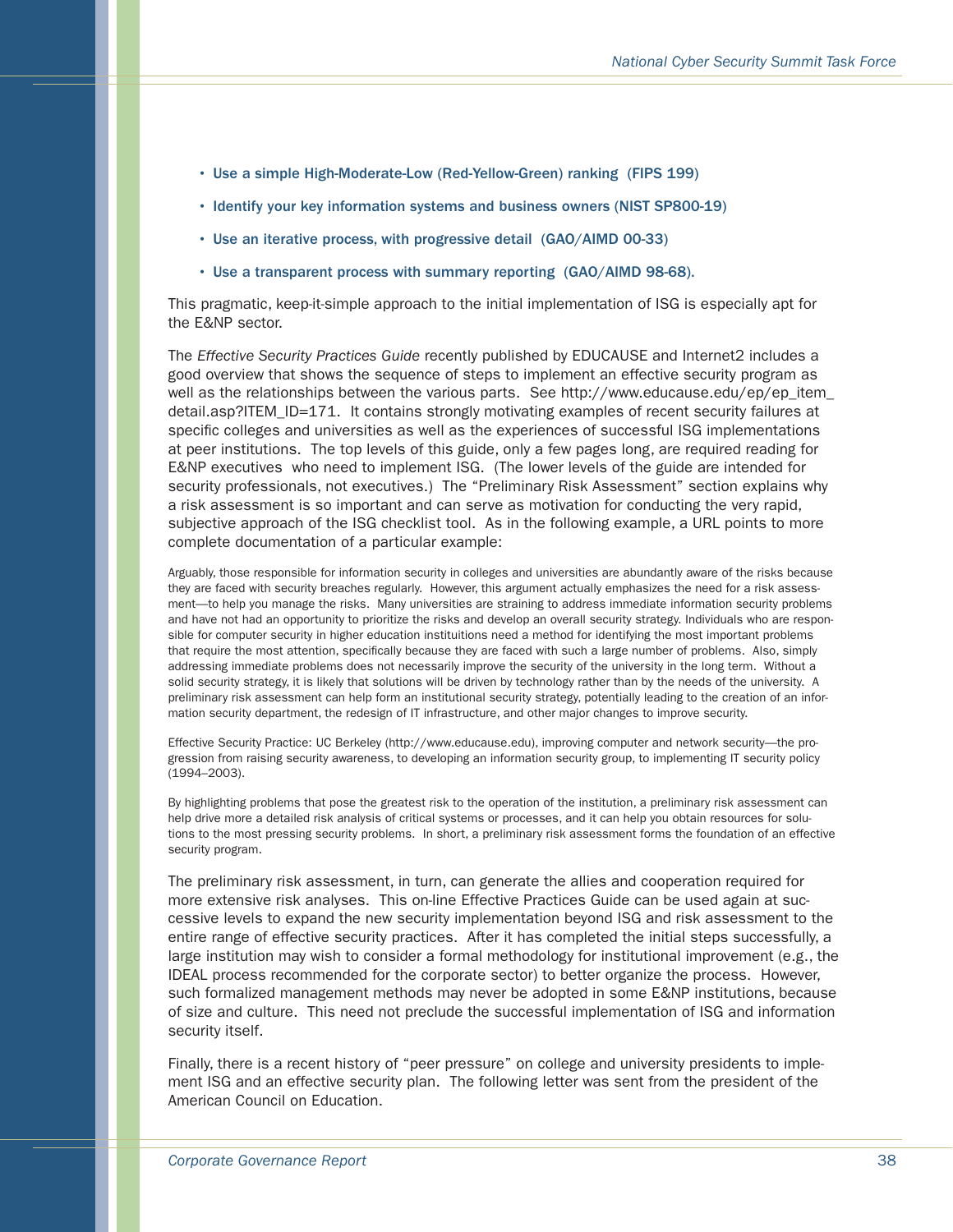American Council on Education

## **Letter to Presidents Regarding Cyber security**

February 28, 2003

Dear Colleague:

Campus computers and networks are now essential to your education, research, and business operations. As you know, security failures in those computers and networks can disrupt your entire enterprise and create legal or other liabilities. We've all seen the headlines: grades and salary records altered; medical information and social security numbers exposed to the public; major commercial web sites attacked by hackers using campus computers as a launching point; and massive invasions by Internet worms.

Although maintaining Cyber security is a complex problem, only a small part of the solution comes from hardware and software. As with any major institutional initiative, success depends on education, resources, people, management, policies, and, above all, leadership. As the President of your institution, you have an essential role to play in the effective deployment of computer and network security on your campus. I urge you to start with these steps:

Set the tone: ensure that all campus stakeholders know that you take Cyber security seriously. Insist on community-wide awareness and accountability.

Establish responsibility for campus-wide Cyber security at the cabinet level. At a large university, this responsibility might be assigned to the Chief Information Officer. At a small college, this person may have responsibility for many areas, including the institutional computing environment.

Ask for a periodic Cyber security risk assessment that identifies the most important risks to your institution. Manage these risks in the context of institutional planning and budgeting.

Request updates to your Cyber security plans on a regular basis in response to the rapid evolution of the technologies, vulnerabilities, threats, and risks.

*The National Strategy to Secure Cyberspace* was released on February 14, 2003, and is available at http://www.securecyberspace.gov. For the past year, EDUCAUSE and Internet2 have been working with the President's Critical Infrastructure Protection Board and White House staff to develop Cyber security recommendations and effective practices for the nation's higher education sector in the context of the National Strategy. Faculty, administrators, and security professionals from a wide variety of colleges and universities met in four NSF-funded workshops during the past six months to explore solutions that minimize security problems without compromising academic values. The Task Force also commissioned a Washington, D.C. law firm to develop a legal memo regarding Legal Issues for IT Security at Colleges and Universities. Final versions of the workshop reports, details of the recommendations, and the legal memo will be available shortly at the Task Force Web site at http://www.educause.edu/security.

It is my hope that our community, by working together, can become part of the solution to this national security risk while better serving our own institutions' goals.

Sincerely,

**David Ward**, President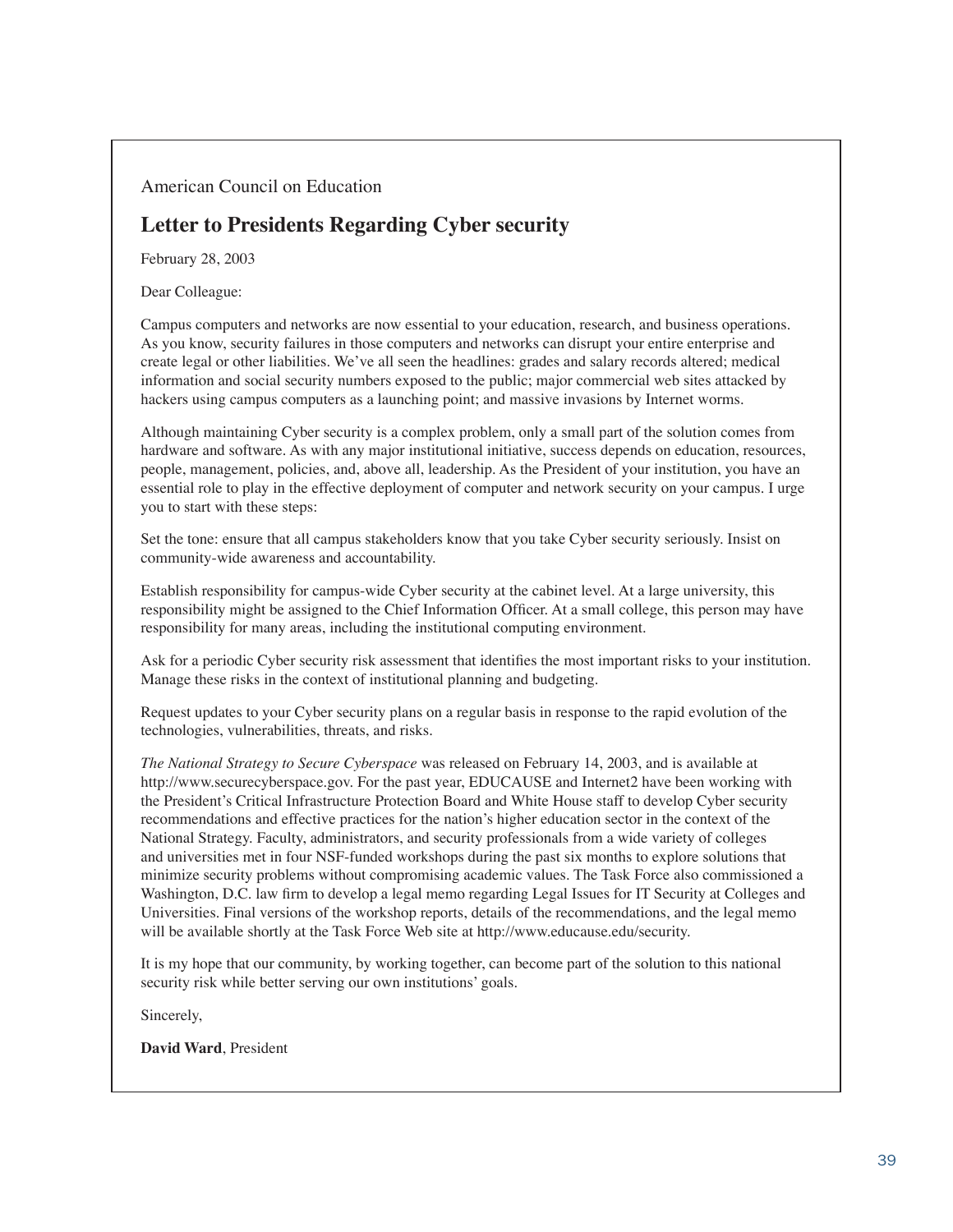## Recommended Outline of a Guide for Implementing ISG in E&NP

### 1. Overview of guide

### 2. Critical need for action

- a. Real examples of significant damage to institutions from failures in E&NP (from Effective Practices Guide)
- b. Rising tide of intrusions, worms, and viruses
- c. Risks and costs of losing business continuity
- d. Threat of financial and even criminal liability for the institution and its leaders (white paper on legal issues of higher education IT security, http://www.educause.edu/ir/library/pdf/ CSD2746.pdf)
- e. Threats to the national security (National Strategy to Secure Cyberspace)
- f. Analogy to health insurance

#### 3. Why ISG is essential at the executive level

- a. Requires institutional commitment
- b. Framework document
- c. Letter from David Ward to college presidents

#### 4. What to do first

- a. Form initial executive-level team of major stakeholders for executive awareness and education. Include CIO and CSO if they exist or those with most similar responsibilities. (Effective Practices Guide)
- b. Review executive-level EDUCAUSE book, "*Computer and Network Security in Higher Education*," and example implementations
- c. Review regulations and other mandates (e.g., state security standards, HIPAA, GLB, FERPA)
- d. Assign responsibility for initial risk assessment (framework)
- e. Conduct a quick, subjective, top-level risk assessment (ISG tool)
- f. Report process and status to the Board
- g. Build team of those leaders required to implement the next level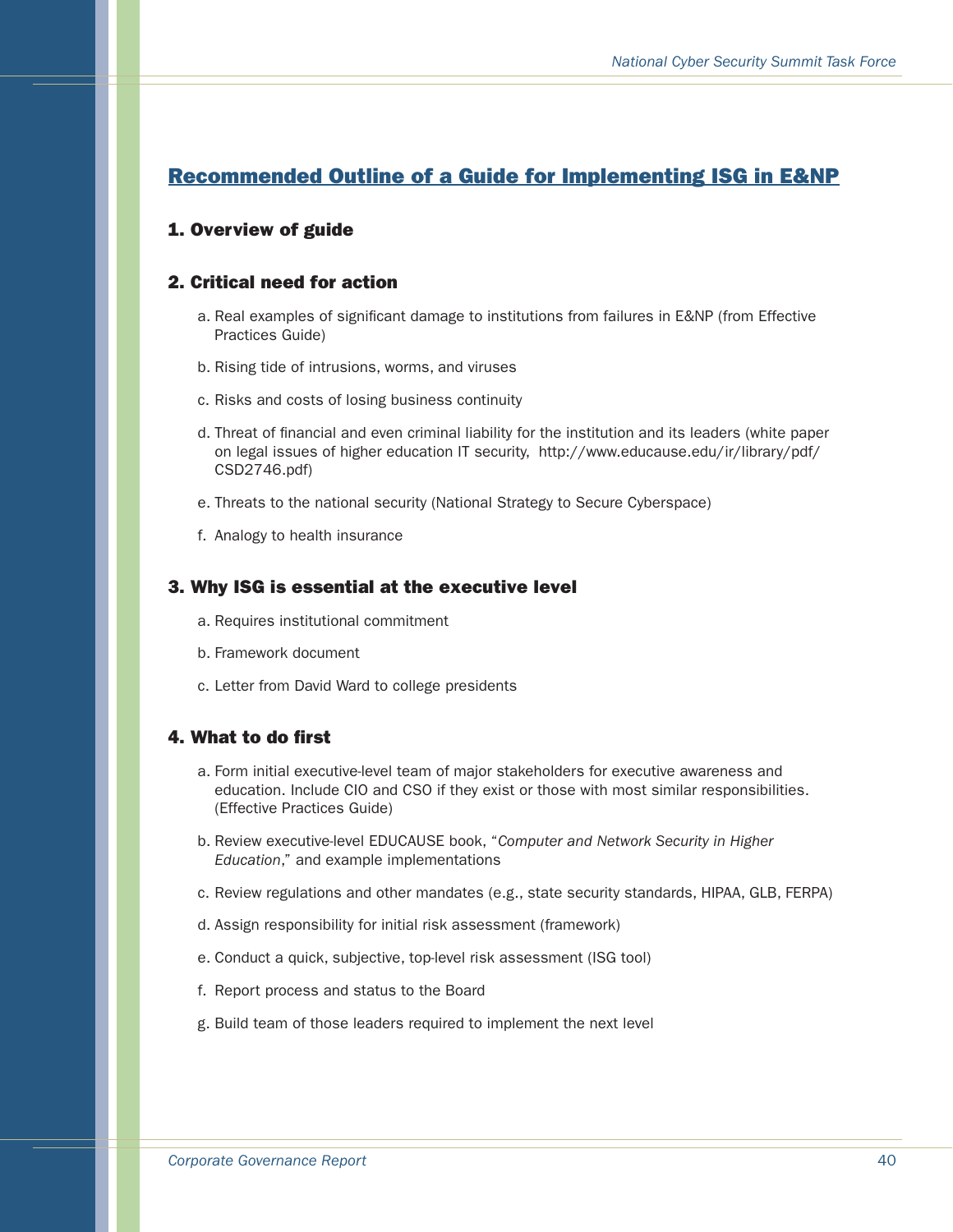### 5. Then iterate

- a. Address most serious problems from completed risk assessment—ISG, policy, responsibility, budget, education and awareness, technology. This will lead to further definition of ISG roles and responsibilities. (framework, Effective Practices Guide)
- b. Retake the checklist (ISG tool)
- c. Report to the Board and the community
- d. Extend the risk assessment to the next level (Effective Practices Guide)

#### 6. Formalize process as required (consultants, models)

The ISG Subcommittee for the Education and Non-profit Organizations of the Summit will work with major stakeholder organizations such as the EDUCAUSE/Internet2 Task Force on Computer and Network Security to write and vet tailored versions of these documents to achieve a more successful and widespread implementation of ISG in the E&NP sector. The revised documents will be tested in pilot implementations as a next step.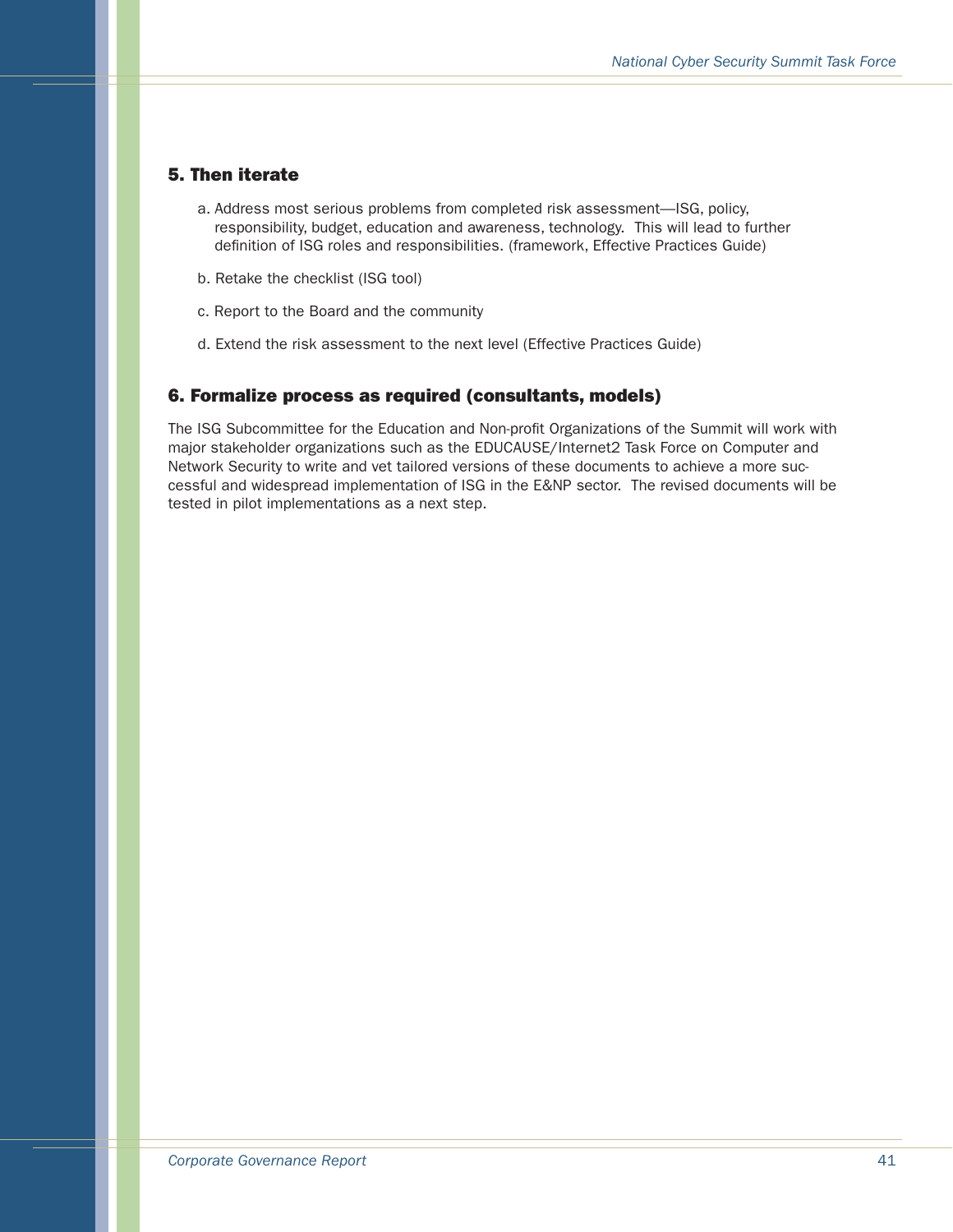# APPENDIX F: INFORMATION SECURITY GOVERNANCE BIBLIOGRAPHY

- --American Institute of Certified Public Accountants, Inc. and the Canadian Institute of Chartered Accountants. "Trust Services—WebTrust and SysTrust".
- --Business Industry Advisory Council/International Chamber of Commerce, "Information Security Assurance for Executives: An International Business Commentary on the 2002 OECD Guidelines for the 'Security of Networks and Information Systems: Towards a Culture of Security'," April 22, 2003.
- --Business Roundtable, "Building Security in the Digital Resource: An Executive Resource," November 2002.
- --Business Roundtable, "Information Security Addendum to Principles of Corporate Governance," announced April 2003.
- --General Accounting Office, "Federal Information System Controls Audit Manual," January 1999.
- --Heinman, Don, "Public Sector Information Security: A Call to Action for Public-Sector CIOs. IBM Endowment for the Business of Government," October 2002.
- --Information Security Forum, "The Standard of Good Practice for Information Security," Version 4, March 2003.
- --Information Systems Security Association (ISSA), "The Generally Accepted Information Security Principles (GAISP)", in preparation.
- --Information Technology Committee of the International Federation of Accountants, "International Information Technology Guidelines – Managing Security of Information," January 1998.
- --Information Technology Governance Institute, "COBIT Management Guidelines" July 2000.
- --Information Technology Governance Institute and the Information Systems Audit and Control Association, "COBIT Quickstart," September 2003.
- --Information Technology Governance Institute, "Control Objectives for Information and related Technology (COBIT)," 3rd edition, July 2000.
- --Information Technology Governance Institute, "Information Security Governance: Guidance for Boards of Directors and Executive Management," 2001.
- --Information Technology Governance Institute, "Board Briefing on IT Governance," 2nd edition, 2003.
- --Institute of Internal Auditors, "Information Security Management and Assurance: A Call to Action for Corporate Governance," 2000.
- --Institute of Internal Auditors "Information Security Governance: What Directors Need to Know," 2001.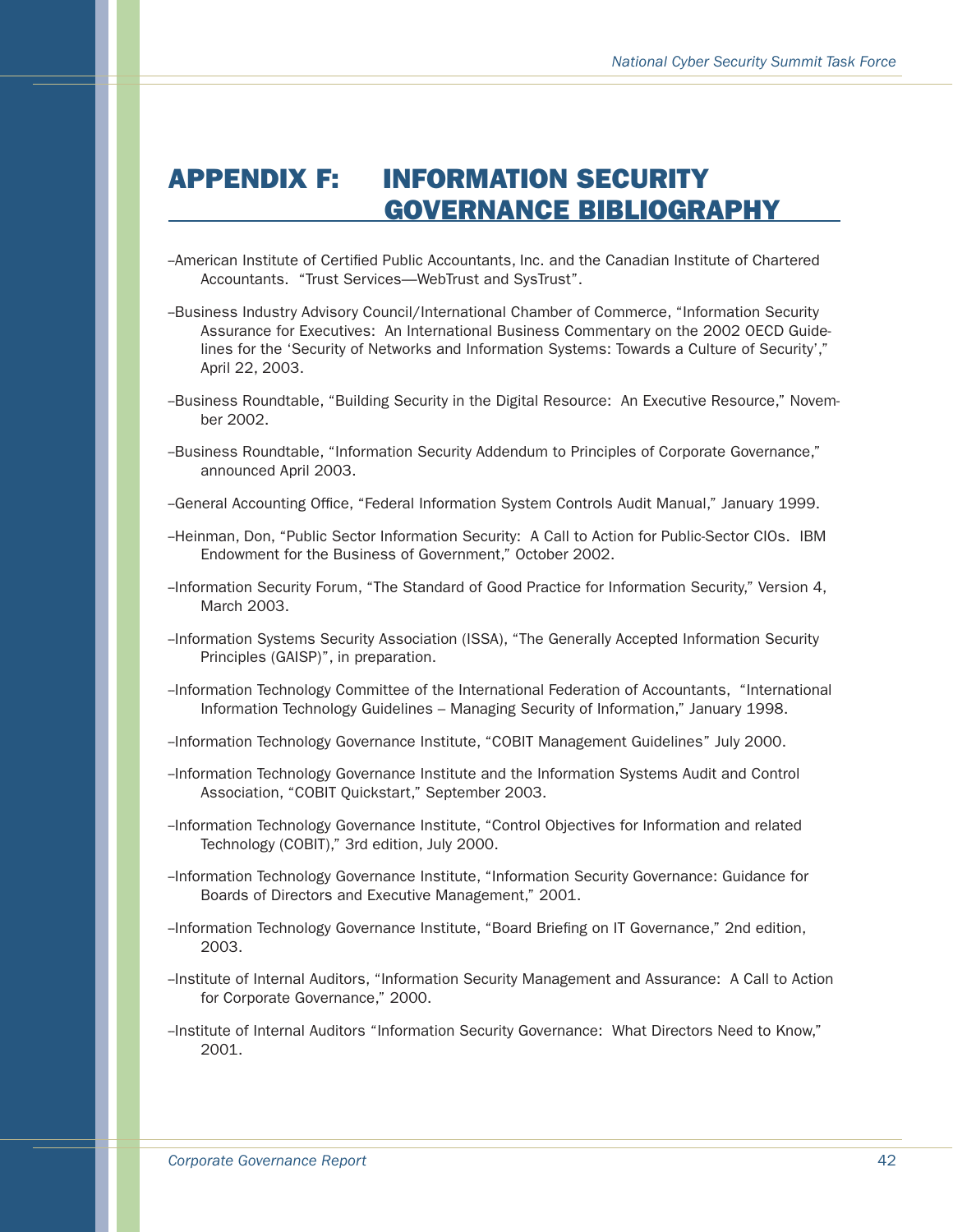- --Information Technology Governance Institute and the Information Systems Audit and Control Association, "IT Control Objectives for Sarbanes Oxley: The Importance of IT in the Design, Implementation and Sustainability of Internal Control Over Disclosure and Financial Reporting (Discussion Document)," 2003.
- --Information Technology Governance Institute and the Information Systems Audit and Control Association, "IT Governance Implementation Guide," September 2003.
- --International Chamber of Commerce, "ICC Handbook on Information Security Policy for Small to Medium Enterprises," April 11, 2003.
- -International Information Security Foundation, "Generally Accepted System Security Principles," Fall 2000.
- --International Standards Organization (ISO) and the International Electrotechnical Commission (IEC), "Code of Practice for Information Security," (ISO/IEC 17799) May 5, 2003 (final coordination draft).
- --Internet Security Alliance, "Common Sense Guide for Senior Managers: Top Ten Recommended Information Security Practices," 1st edition, July 2002.
- --National Association of Corporate Directors, "Information Security Oversight: Essential Board Practices," December 2001.
- --National Institute of Standards and Technology, "Automated Information Security Program Review Areas," July 27, 2002.
- --National Institute of Standards and Technology, "Generally Accepted Principles and Practices for Security Information Technology Systems," September 1996.
- --Organization of Economic Cooperation and Development, "OECD Guidelines for the Security of Information Systems and Networks: Towards a Culture of Security," adopted 25 July 2002.
- --The Technology Network (TechNet), "TechNet Corporate Information Security Evaluation for CEOs," www.technet.org/cybersecurity.
- --U.S. Congress, "Federal Information Security Management Act of 2002 (FISMA)", 2002.
- --The World Bank, (Thomas Glaessner, Tom Kellermann, and Valerie McNevin), "Electronic Security: Risk Mitigation in Financial IT Transactions," June 2002.